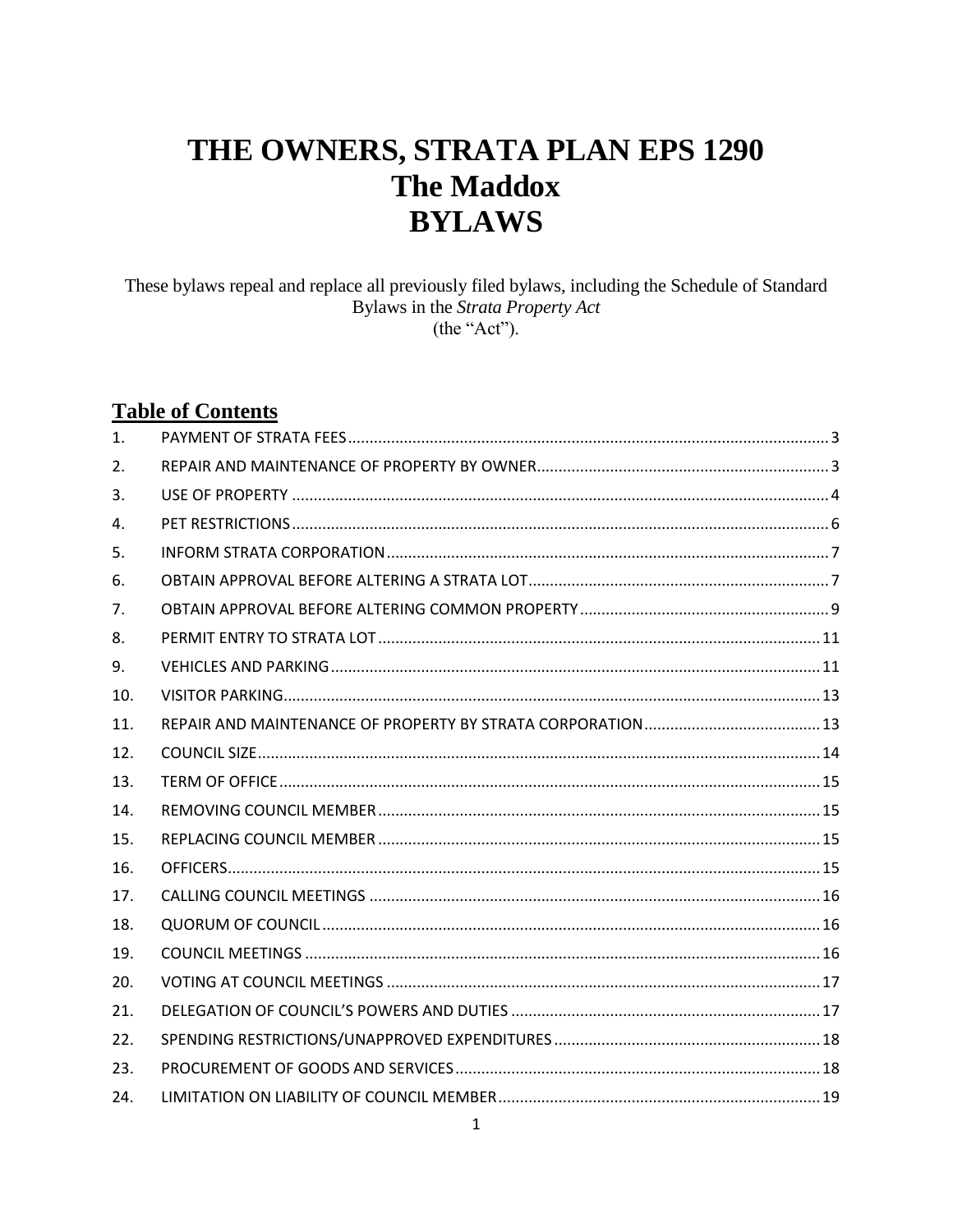| 25. |  |
|-----|--|
| 26. |  |
| 27. |  |
| 28. |  |
| 29. |  |
| 30. |  |
| 31. |  |
| 32. |  |
| 33. |  |
| 34. |  |
| 35. |  |
| 36. |  |
| 37. |  |
| 38. |  |
| 39. |  |
| 40. |  |
| 41. |  |
| 42. |  |
| 43. |  |
| 44. |  |
| 45. |  |
| 46. |  |
| 47. |  |
| 48. |  |
| 49. |  |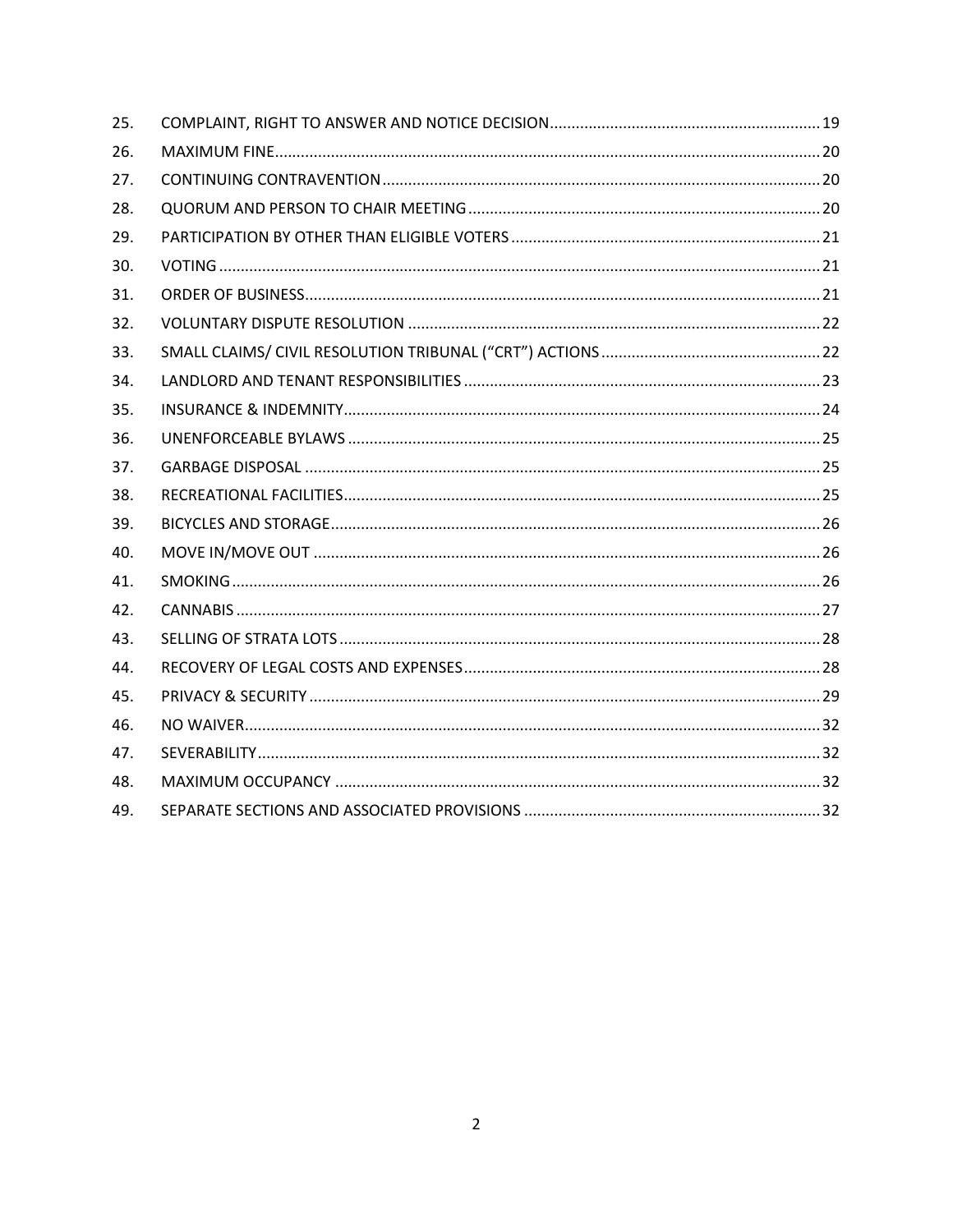#### **1. PAYMENT OF STRATA FEES**

- (1) An owner must pay strata fees on or before the first day of the month to which the strata fees relate.
- (2) A special levy is due and payable on the date or dates noted in the resolution authorizing the special levy.
- (3) If an owner is late paying for their strata fees or special levies, the owner must pay to the Strata Corporation interest on the late payment in the amount of 10% per annum, compounded annually and calculated on a monthly basis commencing from the date the payment was due and continuing until the last day of the month in which it is paid. In addition to interest, failure to pay strata fees on the due date will result in a fine of \$200.00 for each contravention of Bylaw 1.(1).
- (4) The interest payable on a late payment of strata fees or a special levy is not a fine and shall form part of the strata fees for the purposes of Section 116 of the Act.
- (5) An owner in default in the payment of common expenses, strata fees, special levies, interest, fines and any other amounts owing pursuant to the Act will be deemed to be in arrears. Any owner in arrears shall reimburse the Strata Corporation and save it harmless against any and all costs and expense required to collect such arrears, including legal costs, comprised of fees, taxes, disbursements, and other related expenses as between a solicitor and own client/full indemnity basis.
- (6) For the purposes of Section 133(2) of the Act, reasonable costs of remedying a contravention of the Strata Corporation's bylaw(s) ("Bylaw(s)") or rule(s) ("Rule(s)") shall be interpreted to include, but not limited to, legal costs comprised of legal fees, taxes, disbursements, and other related expenses as between a solicitor and own client/full indemnity basis.
- (7) Any legal costs or expenses incurred by the Strata Corporation to collect any arrears shall be charged to that owner and shall be added to and become part of the assessment of that owner for the month following the date on which the legal expenses were incurred, but not necessarily paid by the corporation, and shall become due and payable on the date of the payment of the monthly assessment.
- (8) Any costs and charges incurred on behalf of the Strata Corporation due to non-sufficient funds will be charged directly back to the owner.

#### **2. REPAIR AND MAINTENANCE OF PROPERTY BY OWNER**

- (1) An owner must repair and maintain the owner's strata lot, except for repair and maintenance that is the responsibility of the Strata Corporation under the Bylaws.
- (2) An owner who hasthe use of limited common property must repair and maintain it, except for repair and maintenance that is the responsibility of the Strata Corporation under the Bylaws.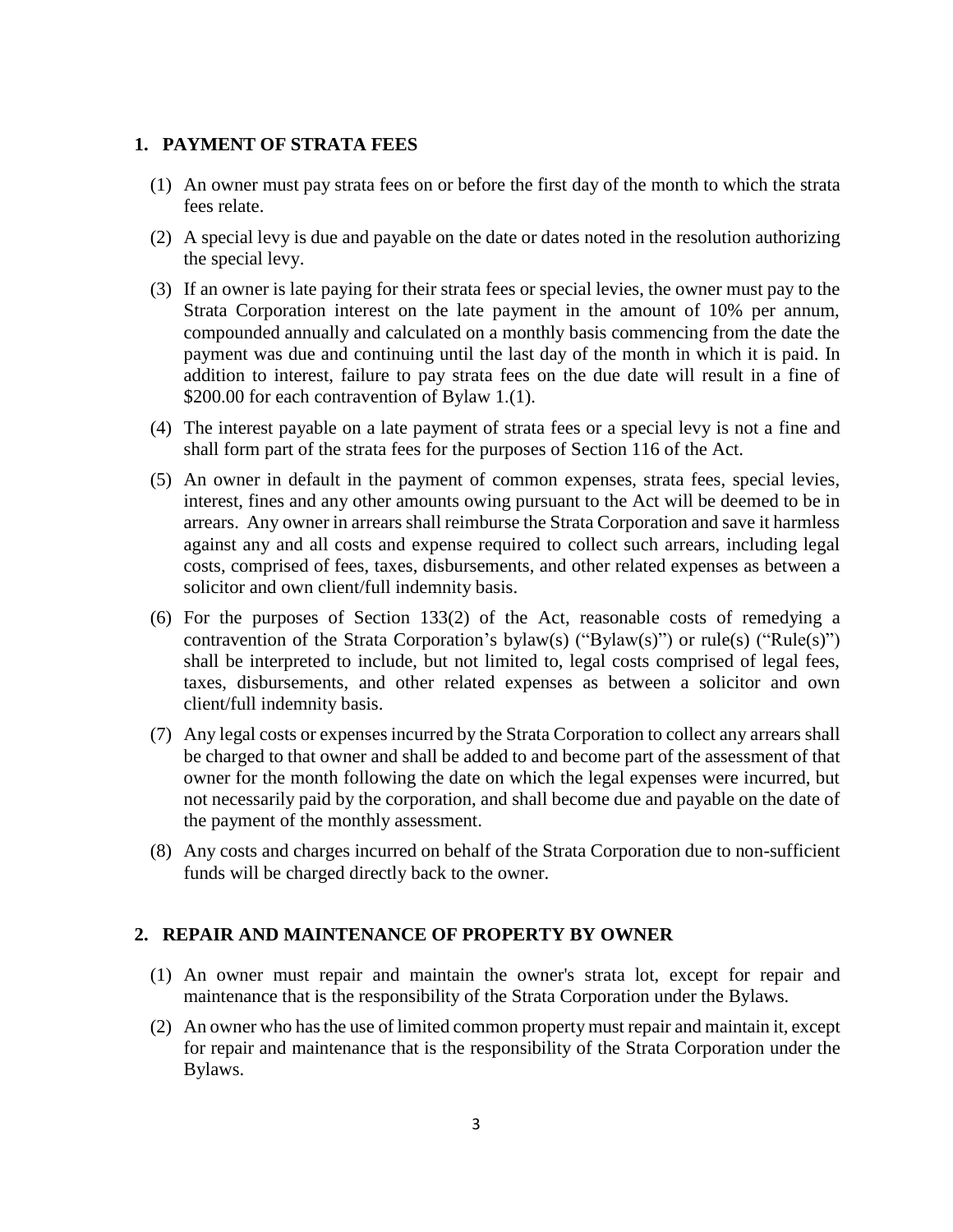#### **3. USE OF PROPERTY**

- (1) An owner, tenant, occupant or visitor must not use a strata lot, common property, limited common property or common assets in a way that
	- a. causes a nuisance or hazard to another person;
	- b. causes unreasonable noise;
	- c. unreasonably interferes with the rights of other persons to use and enjoy the common property, limited common property, common assets or another strata lot;
	- d. is illegal; or
	- e. is contrary to a purpose for which the strata lot or common property or limited common property is intended as shown expressly or by necessary implication on or by the strata plan.
- (2) An owner, tenant, occupant or visitor must not cause damage, other than reasonable wear and tear, to the common property, limited common property, common assets or those parts of a strata lot which the Strata Corporation must repair and maintain under the Bylaws or insure under Section 149 of the Act.
- (3) An owner, tenant, occupant or visitor shall not use or permit a strata lot to be used for any purpose other than as a single-family residence.
- (4) An owner, tenant or occupant must not use a strata lot or permit a strata lot to be used for commercial purposes or activities, including, but not limited to, the following:
	- a. vacation, travel or temporary accommodations;
	- b. short-term rentals of less than 6 months;
	- c. hotel or hotel-like accommodation;
	- d. a boarding or lodging house;
	- e. renting to non-family roommates;
	- f. bed and breakfast;
	- g. Airbnb, Homeaway, VRBO, Highstreet Accommodations or any other vacation, travel, short-term or temporary accommodation arrangements;
	- h. executive home rental arrangements;
	- i. any licensing agreements for short term or long-term accommodations; and/or
	- j. house swaps.
- (5) For the purposes of subsection (4), an owner, tenant, occupant or visitor is strictly prohibited from advertising or listing the availability of a strata lot on any vacation, travel, temporary or short-term accommodation websites of any type or in any print media for any of the uses set out Bylaw 3(4).
- (6) For the purpose of this Bylaw, short term rentals, short-term license agreements, temporary accommodations or other short-term accommodation referred to in Bylaw 3(4) is defined as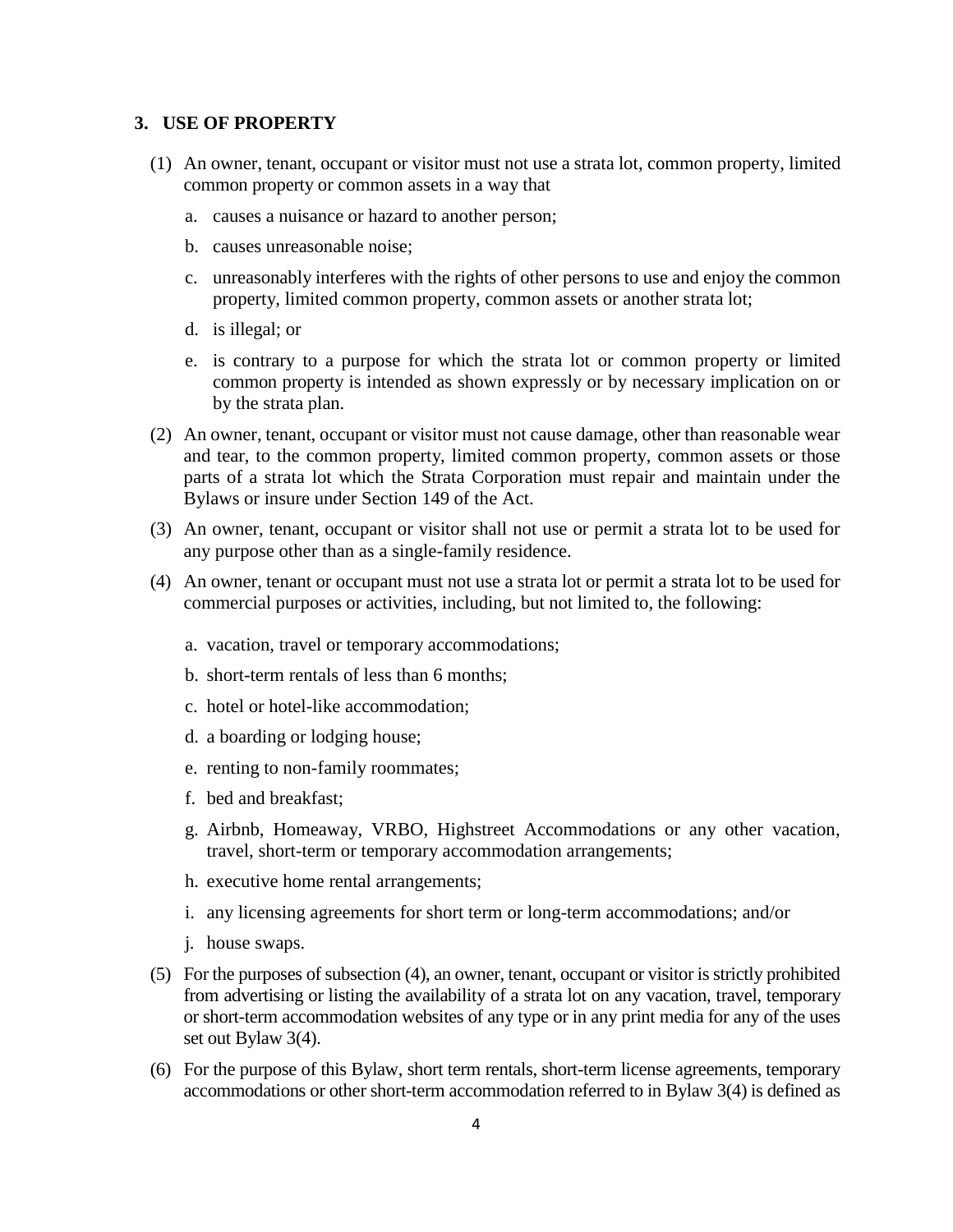any lease, tenancy agreement, license agreement, or agreement to occupy a strata lot that is for a period of less than three (3) months, whether done so on a continuous, semi-continuous or on a single basis for short term accommodation purposes.

- (7) An owner, tenant, occupant, or visitor shall not permit the strata lot to be used for commercial or professional purposes without written approval of the Strata Council (the "Council"). Written permission may be revoked at any time, if deemed by the Council, not to be in the best interests of the Strata Corporation.
- (8) An owner, tenant or occupant must not:
	- a. use a strata lot for any purpose which creates undue traffic or noise in or about the strata lot or common property between the hours of 10:00 PM and 8 AM or which that encourages loitering by persons in or about the strata lot or common property;
	- b. make, cause or produce undue noise, smell, vibration or glare in or about any strata lot or common property or do anything which will interfere unreasonably with any other owner, tenant or occupant;
	- c. use a musical instrument, amplifier, sound reproduction equipment or other device within or about any strata lot, the common property or any limited common property such that it causes a disturbance that it interferes with the comfort of any owner, tenant or occupant;
	- d. obstruct or use the sidewalks, walkways, passages and driveways of the common property for any purpose other than ingress or egress from the strata lots or parking areas within the common property of the strata plan;
	- e. leave on the common property or any limited common property any shopping cart or any other item designated from time to time by the Council;
	- f. use a barbecue, hibachi or other similar cooking devices on a balcony, deck or patio unless such a barbecue, hibachi or similar cooking device is powered by propane, natural gas or electricity. Such cooking devices shall not be used except in accordance with the Rules made by the Strata Corporation from time to time;
	- g. shake any mops or dusters of any kind or throw any refuse out of the windows or doors or from the balcony of the strata lot;
	- h. do anything that will increase the risk of fire or the rate of insurance on the building or any part thereof;
	- i. permit a condition to exist within a strata lot which will result in the waste or excessive consumption of the buildings domestic water supply or heated water;
	- j. allow a strata lot to become unsanitary or source of odour;
	- k. feed pigeons, gulls or other birds, squirrels, rodents or other animals from a strata lot or anywhere on or in close proximity to the common property or any limited common property but this Bylaw does not apply to a pet permitted to be kept in a strata lot pursuant to the Bylaws and the Rules made hereunder, which pet shall be fed only in a strata lot;
	- l. install any window coverings, visible from the exterior of a strata lot, which are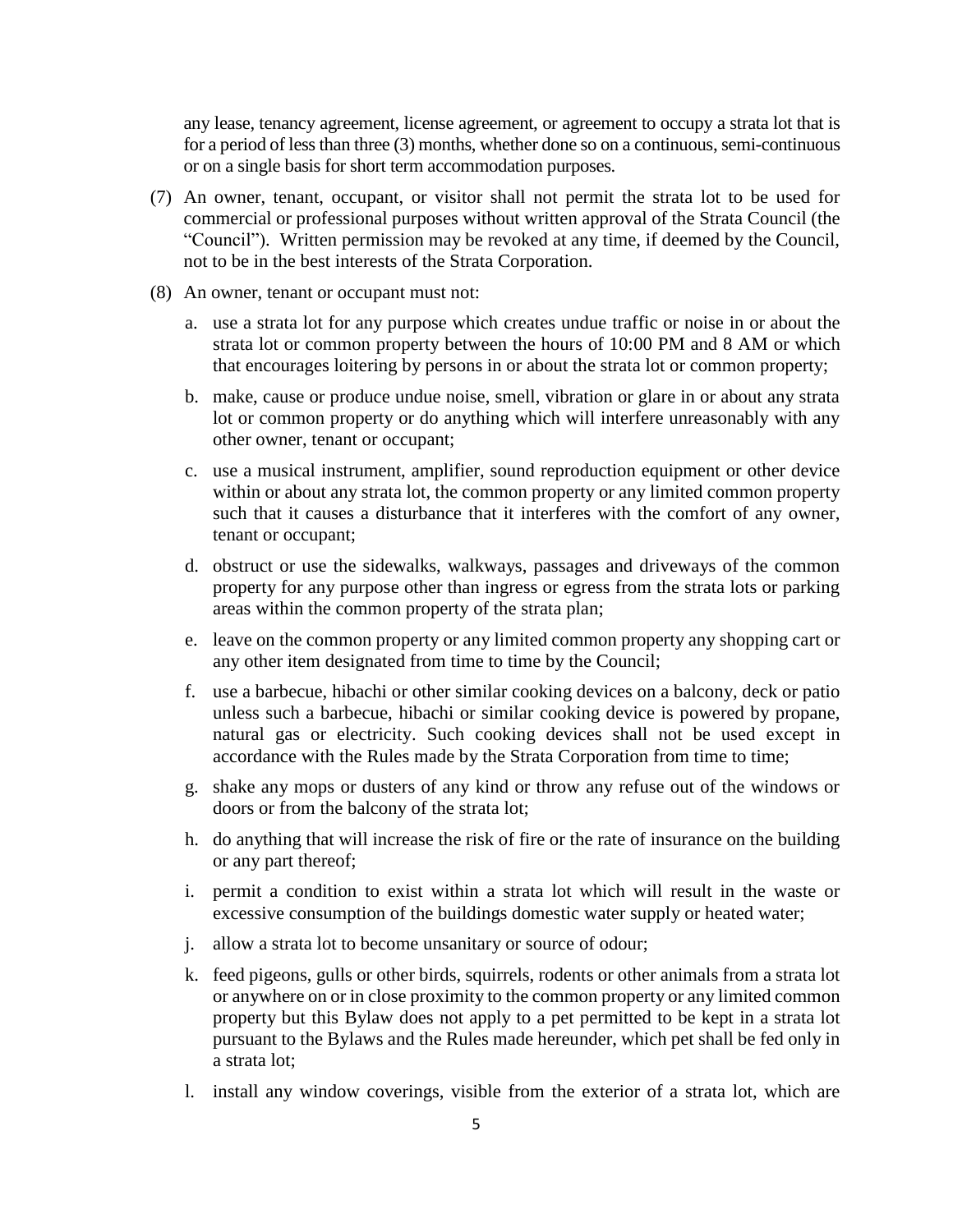different in size or colour from those of the original building specifications;

- m. hang or display laundry, clothing, bedding or other articles from windows, balconies or other parts of the building so that they are visible from the outside of the building;
- n. use or install in or about a strata lot any shades, awnings, window or balcony guards or screens, supplementary heating or air-conditioning devices, except those installations approved in writing by the Council;
- o. erect on or fasten to the strata lot, the common property or any limited common property any television or radio antenna or similar structure or at appurtenance thereto;
- p. place any items on any deck, patio or the balcony except freestanding, self-contained planter boxes, barbecues, summer furniture and accessories nor install any hanging plants or baskets or other hanging items within 3 feet of a balcony railing lien;
- q. give any keys, combinations, security cards, Fob or other means of access to the building, the parking garage or common areas to any person other than an employee, contractor, occupant or guest of the strata lot permitted by the Bylaws;
- r. reside in a strata lot without valid homeowner's or tenant's insurance in place to insure against loss or damage to any improvements within the strata lot, personal items and to cover the costs of any insurance deductibles that may be payable by the owner, tenant or occupant under the Bylaws or the Act;
- s. perform any mechanical repairs to motor vehicles, boats, or equipment in their assigned parking area or on the common property; or
- t. allow vehicles in their care to leak any fuels or other fluids or substances onto common property or limited common property and any owner, tenant or occupant. shall be liable for any costs incurred for clean up or damage due to such spillage.
- (9) If a strata lot is to be vacant for more than 30 days, an owner must provide the strata Management Company and/or Council with details of emergency contact information or alternate contact information.

#### **4. PET RESTRICTIONS**

- (1) An owner, tenant, occupant, or visitor must not keep any pets on a strata lot, other than the following:
	- a. One cat;
	- b. One dog;
	- c. A reasonable number of fish or other small aquarium animals in an aquarium that is no larger than 30 gallon capacity and
	- d. Pets other than dogs, cats, or fish if the owner has received prior written approval of the Council.
- (2) An owner, tenant or occupant must ensure that all animals are leashed or otherwise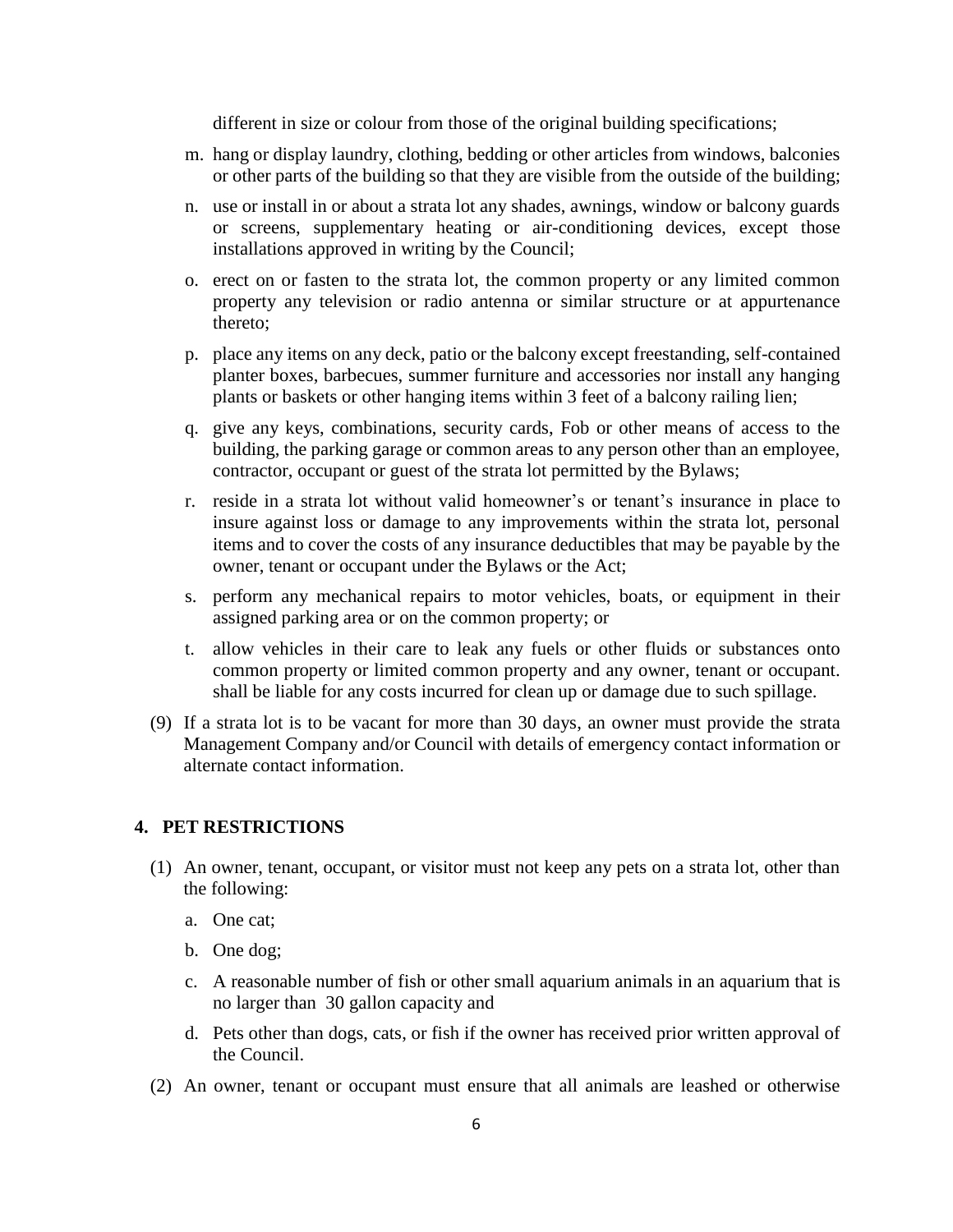secured when on common property or on land that is a common asset.

- (3) All litter and/or waste caused by pets must be removed immediately by the owner, tenant, or occupant from the common property.
- (4) An owner, tenant or occupant is responsible for damage and disruption, including noise, created by their pets or pets of their guests.
- (5) The Strata Corporation retains the discretion to deem any pet that bites, attacks, chases, or injures another pet, wildlife or person as an aggressive animal and must be removed within 7 days of receipt of a written request by the Council.
- (6) An owner, tenant or occupant shall not keep any animal on their strata lot, on common property or limited common property after notice has been given by the Council to remove it.
- (7) Any pet kept by an owner, tenant, or occupant of a strata lot (greater than 30 days) shall be registered with the Strata Corporation. A "Pet Registration Form" signed by the owner, tenant, or occupant recording the name, breed, sex, and colour of the pet and the strata lot number where the pet is kept to be registered with the Strata Corporation.
- (8) Subsection (1) will not apply where it conflicts with the provisions of the *Guide Dog and Service Dog Act.*

#### **5. INFORM STRATA CORPORATION**

- (1) Within 2 weeks of becoming an owner, an owner must inform the Strata Corporation of the owner listed on title for the strata lot, the strata lot number and mailing address outside the strata plan, if any. It is the owner's responsibility to inform the Strata Corporation of any changes in contact information forthwith.
- (2) On request by the Strata Corporation, a tenant must inform the Strata Corporation of his or her name.
- (3) The Tenant's Responsibilities Form K must be submitted to the Strata Corporation within two weeks of occupancy.
- (4) Any change in an owner's mailing address provided under subsection (1) must be provided to the Strata Corporation in writing.

#### **6. OBTAIN APPROVAL BEFORE ALTERING A STRATA LOT**

- (1) An owner must obtain the written approval of the Strata Corporation before making any alterations/renovations ("Alterations") to a strata lot that involves any of the following:
	- a. the structure of a building;
	- b. the exterior of a building;
	- c. chimneys, stairs, balconies or other things attached to the exterior of a building;
	- d. doors, windows or skylights on the exterior of a building, or that front on the common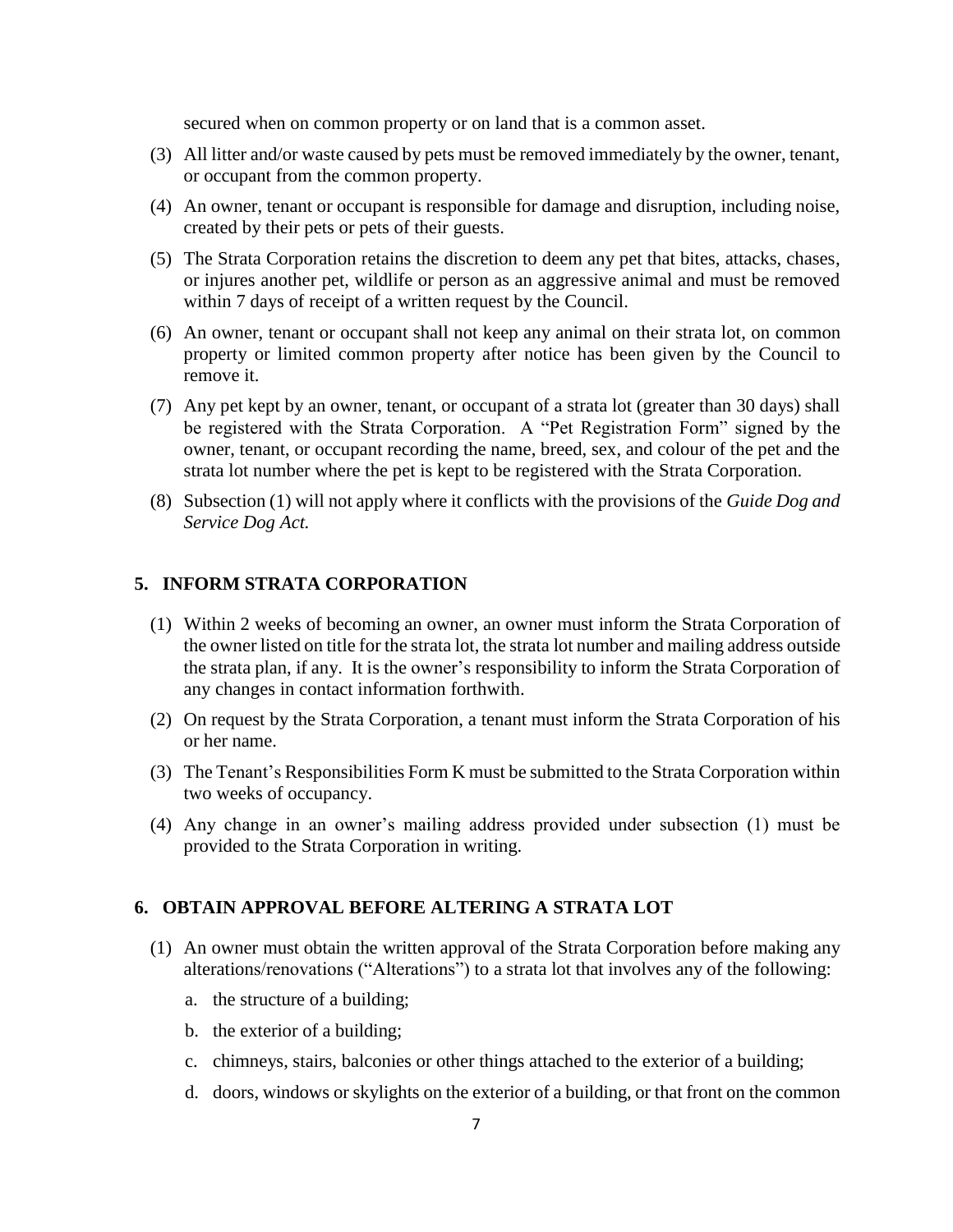property;

- e. fences, railings or similar structures that enclose a patio, balcony or yard;
- f. common property located within the boundaries of a strata lot;
- g. any interior or exterior strata lot wall;
- h. installing or removing plumbing or plumbing fixture when that installation or removal requires a permit in accordance with the City of Vancouver's building bylaws as amended from time to time;
- i. limited common property; and
- j. those parts of the strata lot which the Strata Corporation must insure under section 149 of the Act.
- (2) The Strata Corporation must not unreasonably withhold its approval under subsection (1), but may require as a condition of its approval that the owner agree, in writing, to:
	- a. provide drawings and specifications prepared by a qualified engineer or architect or other professional acceptable to the Council if the alterations involve the Alterations or relocation of common property or limited common property;
	- b. provide copies before proceeding on any development and building permits issued to the owner or the owner's contractor by the City of Vancouver;
	- c. agree, in writing, that all alterations shall be done in accordance with the designer plans approved by the Council or its duly authorized representatives and that any changes during the course of the Alterations be brought to the attention of the duly authorized representative for approval or referral to the Council;
	- d. enter into a written agreement to take responsibility for any expenses relating to the Alterations, including loss or damage to common or limited common property or common assets of the corporation and indemnify and hold harmless the Strata Corporation for any future costs or expenses incurred by the Strata Corporation, including costs and expenses to repair damage resulting directly or indirectly from the Alterations.
- (3) Unless otherwise specified by the Strata Corporation, if Alterations to a strata lot, common property or limited common property do not begin within 90 days of receipt of written approval, the approval automatically expires.
- (4) Approved Alterations to a strata lot, common property or limited common property must be completed in a timely manner and the Council reserves the right to impose fines on any owner who has not, after written warning by this Council, completed the approved Alterations in a timely manner.
- (5) Noise generating Alterations and repairs to a strata lot, common property and limited common property which do not need to be carried out immediately to ensure safety or to prevent significant loss or damage may be performed on weekdays (statutory holidays not included) between 8 AM and 5 PM and on Saturdays between 10 AM and 5 PM, unless the Council grants a temporary, time specified and necessary exception to this Bylaw before the renovations or repairs commence.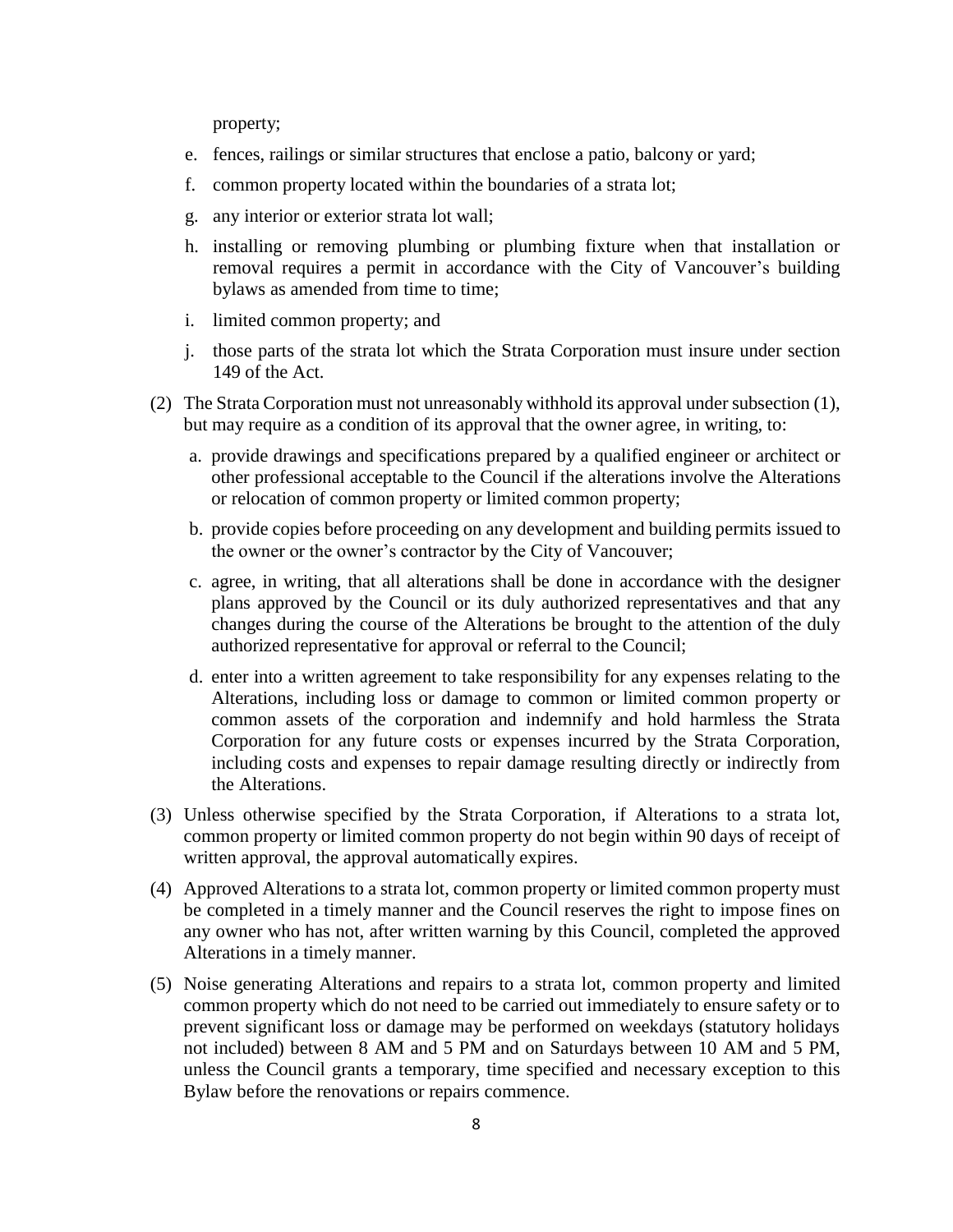- (6) An owner will ensure that all work relating to the Alterations are in compliance with plumbing codes, building codes statutes and all applicable legislation in force at the time the Alterations are completed. All plumbing, electrical or gas work requiring a permit must be performed by a qualified licensed contractor.
- (7) Only qualified, licensed and insured professionals/contractors are to be employed to complete any work related to any Alterations.
- (8) Any Alterations that are completed without written approval of the Strata Corporation must be repaired or removed at the owner's sole expense upon request by the Council.

#### **7. OBTAIN APPROVAL BEFORE ALTERING COMMON PROPERTY**

- (1) An owner must obtain the written approval of the Strata Corporation before making any alteration or renovations ("Alterations") to common property, including limited common property, or common assets of the Strata Corporation.
- (2) The Strata Corporation must put to a three-quarter vote of all strata lot owners present in person or proxy at an annual general meeting any Alterations request by an owner that seeks to alter or change:
	- a. common property or common assets located within or outside the boundaries of a strata lot;
	- b. Those parts of the strata lot which the Strata Corporation must insure under section 149 of the Act;
	- c. the use or appearance of the common property; or
	- d. common property in such a way that would allow an owner exclusive use and enjoyment of the common property to the exclusion of all other owners.
- (3) The Strata Corporation may require as a condition of its approval that the owner agree, in writing, to:
	- a. enter into a written agreement to take responsibility for any expenses relating to the Alterations, including loss or damage to common or limited common property or common assets of the Strata Corporation and indemnify and hold harmless the Strata Corporation for any future costs or expenses incurred by the Strata Corporation, including costs and expenses to repair damage resulting directly or indirectly from the Alterations;
	- b. provide drawings and specifications prepared by a qualified engineer or architect or other professional acceptable to the Council;
	- c. provide copies of any Development and Building permits issued to the owner or the owner's contractors by the City of Vancouver before proceeding with the Alterations; and
	- d. provide a performance bond or damage deposit in an amount determined by the Council in accordance with the scope of the proposed Alterations, such bond to be returned upon satisfactory completion of the work.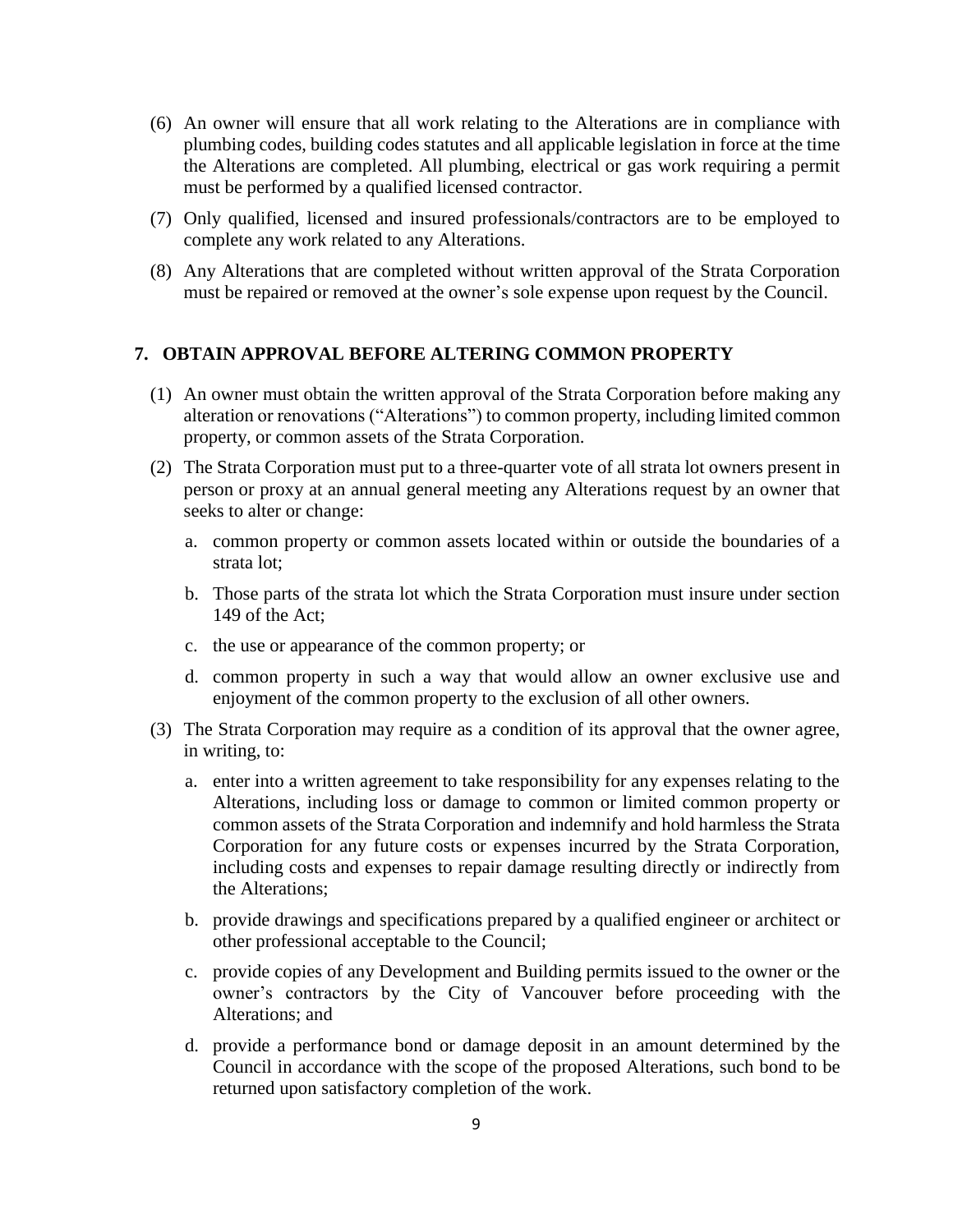- (4) Where Alterations will or may affect any part of the building envelope, the owner will hire a practising BC professional engineer building envelope specialist approved by the Council before Alterations begin to any part of the building envelope to endorse all work completed on the building envelope and to ensure that none of the work completed would invalidate or compromise any active warranty on the building envelope.
- (5) An owner will ensure that all work relating to the Alterations are in compliance with plumbing codes, building codes statutes and all applicable legislation in force at the time the alteration/renovations are completed.
- (6) Only qualified, licensed and insured professionals/contractors are to be employed to complete any work related to Alterations.
- (7) It is an owner's responsibility to ensure that:
	- a. all construction debris and/or materials will be removed promptly;
	- b. the elevator lobby hallways are protected with proper wall pads and floor coverings when the elevator is being used to transport any construction materials or equipment to the owner's strata lot were when used to remove construction debris materials or packaging from the building;
	- c. the common areas used by any contractor and their trades are protected with drop cloths and/or other protective materials to protect common property areas used by the contractor or their trades; and
	- d. any damage caused by or debris left by contractors or their trades is immediately repaired/cleaned up.
- (8) An owner must ensure that the Alterations are only performed between the hours of 8 AM to 5 PM, Monday through Friday and 10 AM to 5 PM on Saturdays but not on Sundays or statutory holidays.
- (9) Prior to commencement of the Alterations, an owner must provide the Council with the name, address, phone number of all contractors and subcontractors working within the Strata Corporation.
- (10)In the event of any emergency, as declared by the Council, Alterations, the Council reserves the right to take all appropriate action to deal with the emergency and any costs so incurred by the Strata Corporation will be added to the owner's common expense account.
- (11)All plumbing, electrical or gas work requiring a permit must be performed by a qualified licensed contractor.
- (12)All hardwood covering, including but not limited to hard or soft wood, floating floors, ceramic/granite/limestone tiles, cork flooring or stone flooring must have adequate acoustic underlay to maintain a minimum rating of 60 IIC. And all carpeted floor coverings shall be of sufficient thickness and use adequate underlay to maintain a minimum rating of 60 IIC.
- (13)The owner of strata lot receiving the benefit of an Alterations to common property, limited common property or common assets must, for so long as they remain an owner,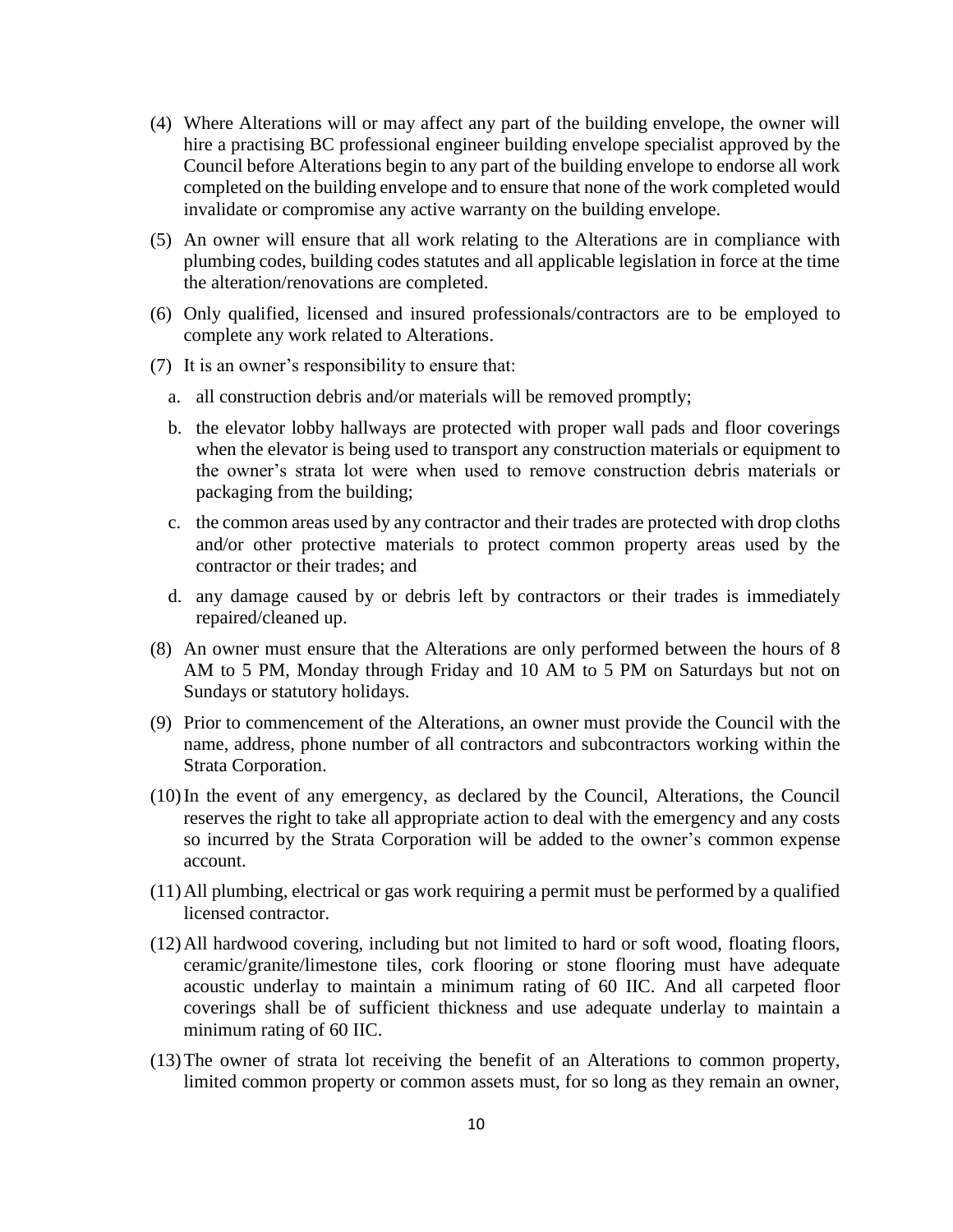be responsible for all present and future maintenance, repairs and replacements, increases in insurance and any damage suffered or cost incurred by the Strata Corporation as a result, directly or indirectly of the Alterations to common property, limited common property or common assets.

- (14)The owner and any subsequent owners on title who receives the benefit of any Alterations, must, with respect only to claims or demands arising during the time that they shall have been owner, indemnify and hold harmless the Strata Corporation, its Council members, employees and agents from any and all claims and demands whatsoever arising of or in any manner attributable to the Alterations. Any costs or expenses incurred by the Strata Corporation as a result of such claims or demands will be the responsibility of the owner of the strata lot who is benefited from the Alterations and the said costs or expenses incurred must be charge to that owner and shall be added to and become part of the strata fees of that owner for the month next following the date upon which the cost or expenses were incurred but not necessarily paid by the Strata Corporation and shall become due and payable on the due date of payment of monthly strata fees.
- (15)Any Alterations to common property, limited common property or common assets made by an owner without the written approval of the Strata Corporation or in contravention of this Bylaw must be repaired or removed at the owner's sole expense.

### **8. PERMIT ENTRY TO STRATA LOT**

- (1) An owner, tenant, occupant or visitor must allow a person authorized by the Strata Corporation to enter a strata lot:
	- a. in an emergency, without notice, to ensure safety or prevent significant loss or damage,
	- b. at a reasonable time, on at least 48 hours' written notice, to inspect, repair or maintain common property, common assets and any portions of a strata lot that are the responsibility of the Strata Corporation to repair and maintain under the Bylaws or insure under section 149 of the Act; and
	- c. at a reasonable time, on at least 48 hours' written notice, to investigate whether there are any violations of the Bylaws or the Rules within the strata lot.
- (2) The notice referred to in subsections  $(1)(b)$  and (c) must include the date and approximate time of entry and the reason for entry.
- (3) If the authorization cannot be obtained, then the person authorized by the strata corporation to enter the strata lot may do so by using reasonable force on the locking devices, and the replacement of the locking device and any resulting damage to the door and door frame will be at the expense of the strata lot owner.

#### **9. VEHICLES AND PARKING**

(1) An owner, tenant, occupant or visitor shall use the parking space(s) which have been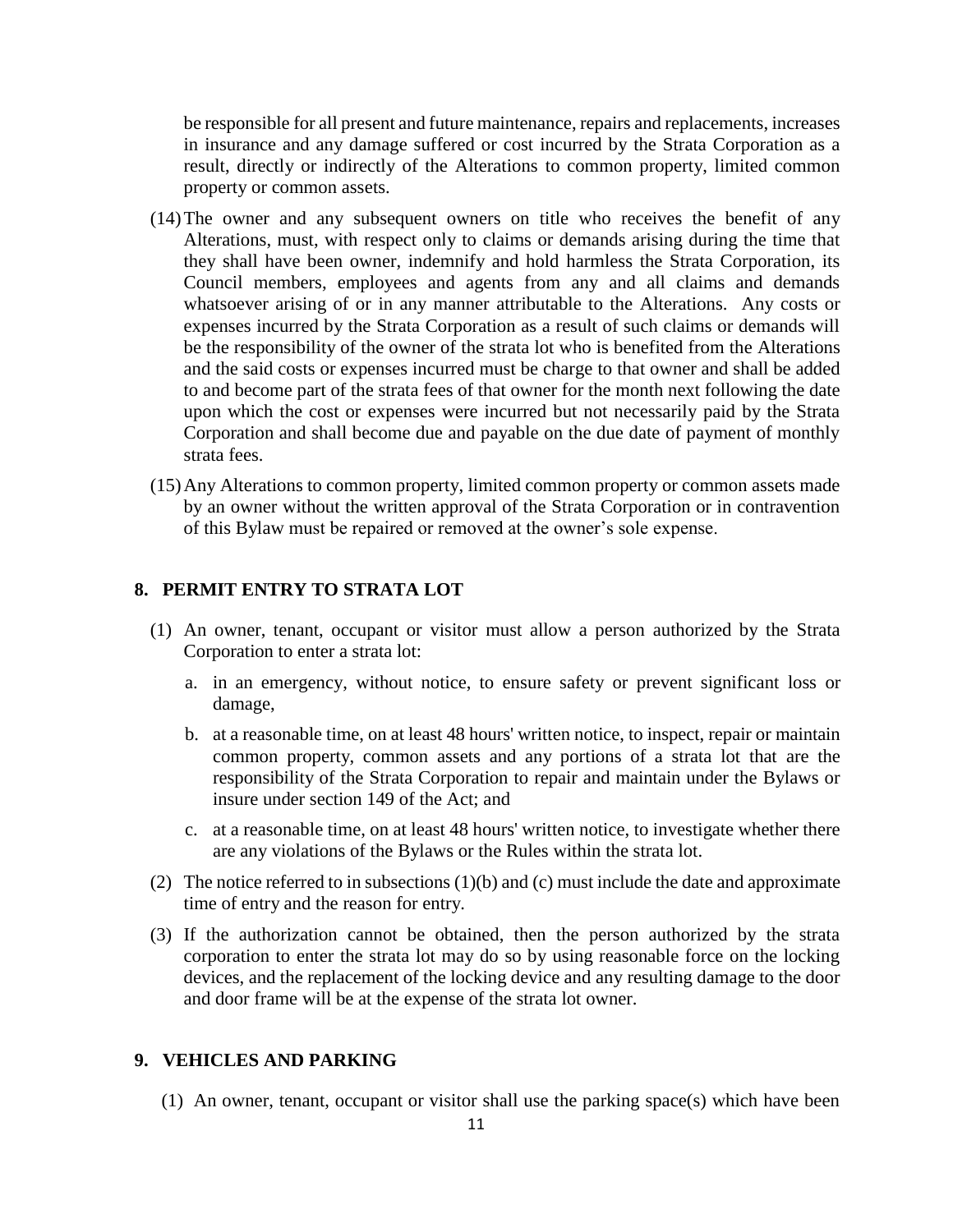specifically assigned to the strata lot. Owners shall not park on the common property.

- (2) The underground parking area is for the sole use of permanent residents. Visitors shall adhere to the Visitor Parking bylaw listed below.
- (3) Parking spaces assigned to a strata lot cannot be rented or leased to non-residents.
- (4) No other motor vehicle, bicycles, trailer, boat, equipment or items of any kind shall be parked or placed on any common property without the prior written approval of the Strata Council.
- (5) No vehicle shall be parked in a manner which reduces the width of your neighbour's parking space. Parking is not permitted in the turnaround area of the Visitor Parking spaces.
- (6) Excessive speeds and dangerous driving are prohibited in all the parking areas.
- (7) No person(s) is/are allowed to camp overnight in any type of vehicle in common areas.
- (8) No vehicle shall be parked in the loading zone in front of the building for a period longer than the time reasonably required for the loading or unloading of the vehicle.
- (9) Any vehicle, trailer, boat or equipment parked in contravention of the foregoing will be removed at its owner's sole risk and expense.
- (10) A resident must not store an uninsured vehicle on the common, limited common property, or on land that is a common asset.
- (11) A resident storing a vehicle must provide proof of valid insurance to the strata corporation on the commencement date of the storage, and also be displayed on the vehicle.
- (12) Only one vehicle may park in a designated parking space. In addition to one vehicle, a motorcycle may also be parked in a designated parking space, so long as it does not allow the accompanying vehicle to Protrude beyond the parking space boundaries.
- (13) A resident or visitor must not use any parking area as a work area for carpentry, renovations, repairs {including , but not exhaustively, sawing, drilling and the use of any adhesive or hardening compounds), or work on vehicles involving any automotive fluids or paints, motor tune ups or mechanical parts.
- (14) Parking stalls are for vehicles only and no boxes, shelves, carts, old furniture or other items are permitted to be stored in the underground parking area, passageways or any other common property space. This is against the Fire Department Standards and could result in a fine levied against the Strata Corporation. Violators will be fined.
- (15) The use of the bicycle rack located at the front lobby entrance is to be used by Visitors only and is limited to 12 consecutive hours of any 24 hour period. All bicycles using the front entry rack need to register their bicycle with the front desk concierge. (Ratified July 19, 2016)
- (16) No owner may permit a vehicle to drip excessive oil or gasoline on the common property or limited common property. An owner, whose vehicle is dripping excessive oil or gasoline, must immediately remove and repair the vehicle and the owner must pay the cost of clean-up of the common property in addition to any fine. This rule also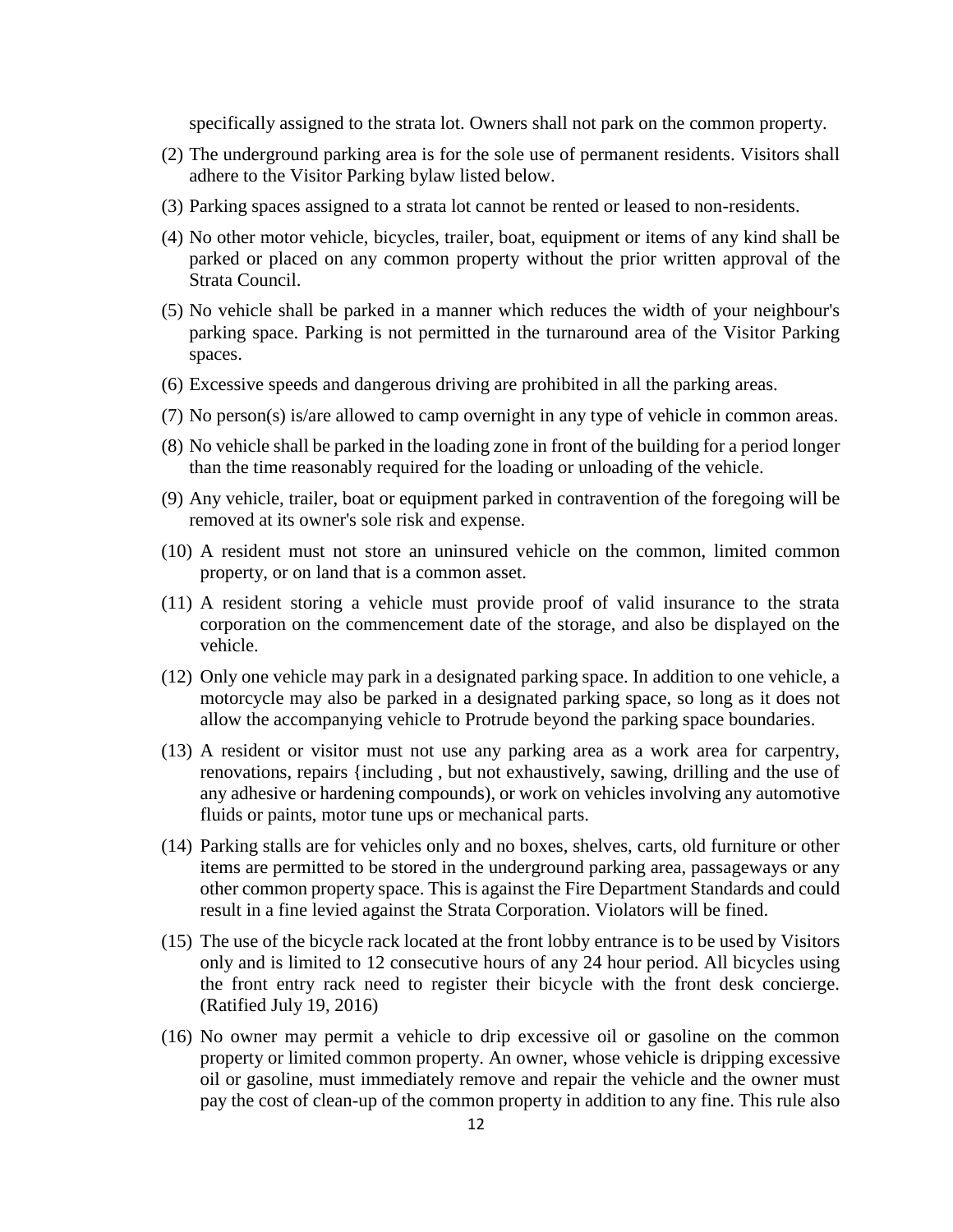applies to visitors of residents parking in the Visitor Parking spaces.

- (17) No resident, nor visitor of a resident, shall drive a vehicle on any part of the common property except designated driveways.
- (18) No resident, nor visitor of a resident, shall park a vehicle on the common property or limited common property except in a designated parking area.
- (19) No resident, nor visitor of a resident, shall permit their vehicles to block a driveway or a parking area entry on the common property or to park in such a manner so as to reduce the width of an adjacent parking space or walkway.
- (20) No basket carts, or shopping carts, from stores are permitted in the underground parking area, passageways, locker rooms or any other common property space. This is against the Fire Department Standards and could result in a fine levied against the Strata Corporation. Violators will be fined.

#### **10. VISITOR PARKING**

- (1) Visitor parking stalls (numbered 3 to 11) are for the exclusive use of visitors. No owners/residents may use the visitors parking area at any time. An exception is that owners and residents with a valid parking permit for people with disabilities may park in spaces specifically designated for accessible parking. Violators will be fined/ towed.
- (2) Residents must register their guests' vehicle with the Concierge within 10 minutes of the guest parking their vehicle and provide the following information:
- (3) Vehicle model and license plate;
	- a. Name and Phone number; and
	- b. Suite number and the name of the resident they are visiting.
- (4) A guest vehicle (regardless of how many different suites they may be a guest of) may not use the visitor parking facility for more than three (3) consecutive days or more than a total of (6) days per calendar month, unless first approved by Strata Council.
- (5) Visitors parking in the visitor lot do so at their own risk and must abide by any and all regulations that apply to the parking stalls in general.
- (6) Resident owners are responsible for any damage caused to the common property by their visitors.
- (7) Vehicles in violation of these rules will be towed at the liability and expense of the vehicle or suite owner.
- (8) No commercial vehicles are permitted to park in the visitors parking area overnight.

#### **11. REPAIR AND MAINTENANCE OF PROPERTY BY STRATA CORPORATION**

(1) The Strata Corporation must repair and maintain all of the following: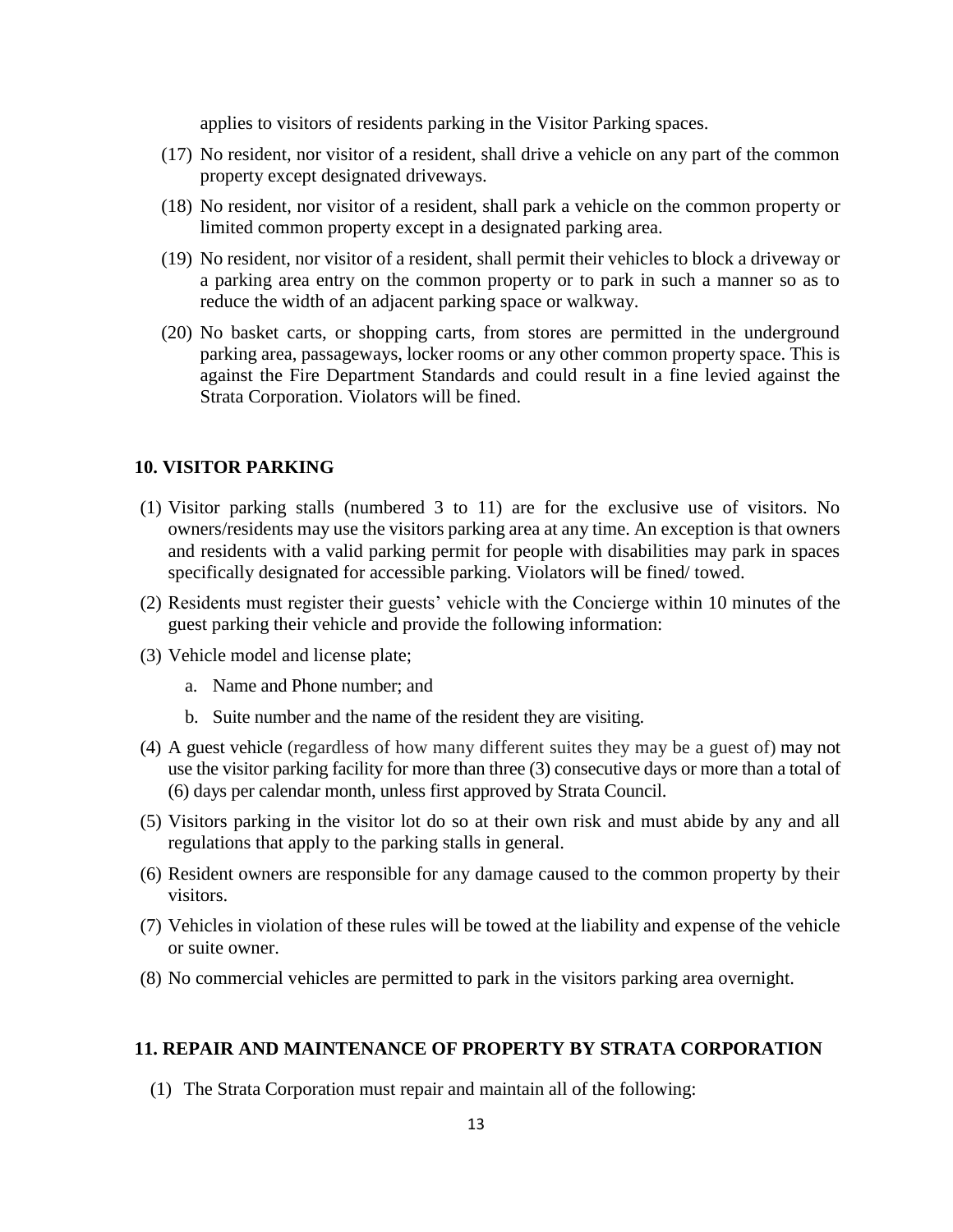- a. common assets of the Strata Corporation;
- b. common property that has not been designated as limited common property;
- c. limited common property, but the duty to repair and maintain it is restricted to
	- i. repair and maintenance that in the ordinary course of events occurs less often than once a year, and
	- ii. the following, no matter how often the repair or maintenance ordinarily occurs:
		- (1) the structure of a building;
		- (2) the exterior of a building;
		- (3) chimneys, stairs, balconies and other things attached to the exterior of a building;
		- (4) doors, windows and skylights on the exterior of a building or that front on the common property;
		- (5) fences, railings and similar structures that enclose patios, balconies and yards;
- d. a strata lot in a strata plan that is not a bare land strata plan, but the duty to repair and maintain it is restricted to:
	- i. the structure of a building,
	- ii. the exterior of a building,
	- iii. chimneys, stairs, balconies and other things attached to the exterior of a building,
	- iv. doors, windows and skylights on the exterior of a building or that front on the common property, and
	- v. fences, railings and similar structures that enclose patios, balconies and yards.

#### **12. COUNCIL SIZE**

- (1) The Council must be comprised of at least 3 and not more than 7 members.
- (2) The Council must, at all times, contain a minimum of one representative from the Commercial Section.
- (3) No owner shall stand for Council, or continue to be on Council if the owner is in arrears in an amount of \$100 over 60 days for any of the following:
	- a. strata fees;
	- b. special levy;
	- c. reimbursement of the cost of work referred to in Section 86 of the Act; or
	- d. the strata lots share of the judgment against the Strata Corporation.
- (4) The only persons who are eligible to be Council members are the following:
	- a. Owners;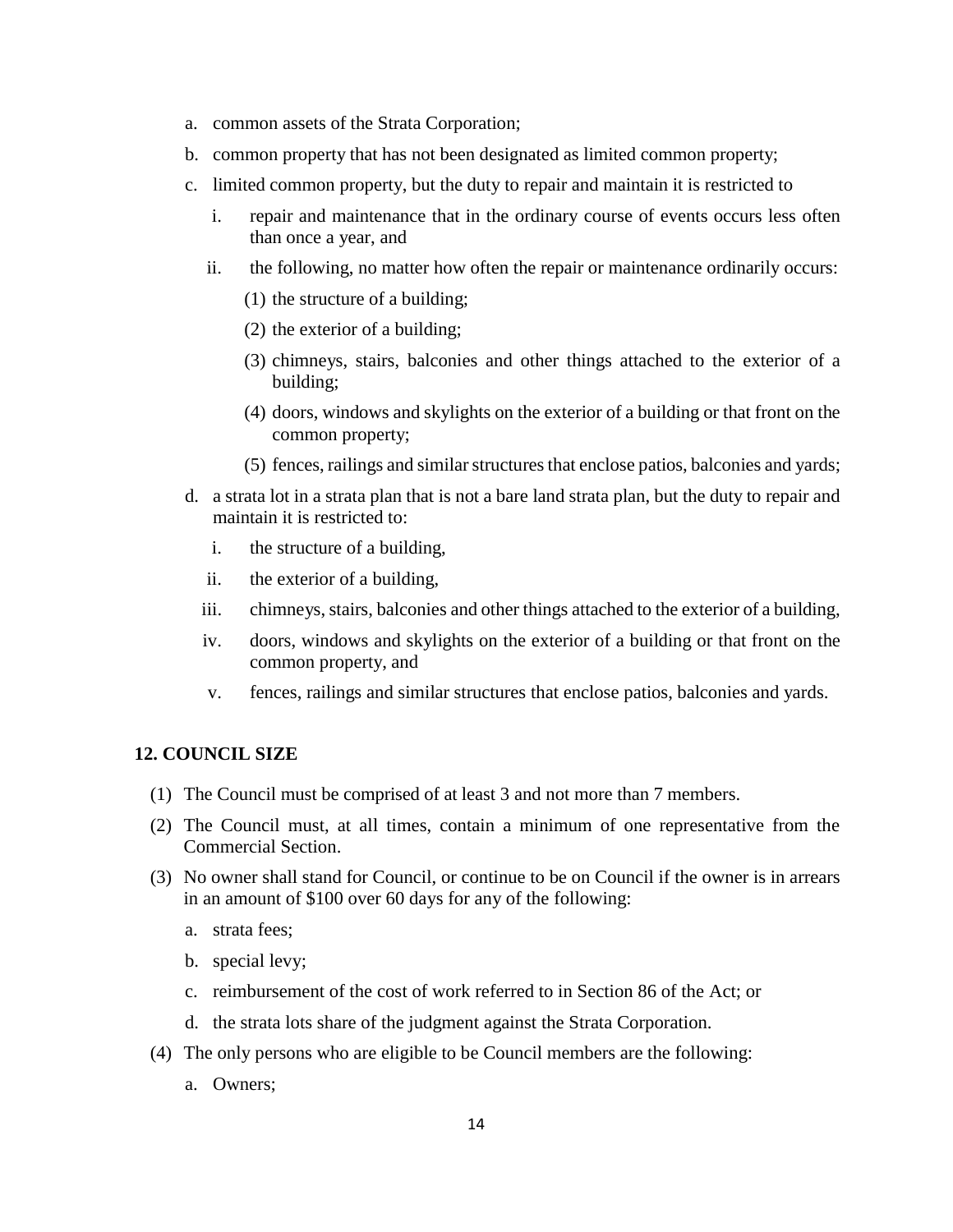- b. Tenants, who under Section 147 or 148 of the Act, have been assigned a landlord's right to stand on Council
- (5) Any tenant, who is elected to Council, cease being a Council member if they move away from the Strata Corporation. The resignation of the Council member is deemed to have occurred the day they move from the Strata Corporation.

#### **13. TERM OF OFFICE**

- (1) The term of office of a Council member ends at the annual general meeting at which the Council members term has been completed or any Council member who resigns from the term early.
- (2) A person whose term as Council member is ending is eligible for reelection.

#### **14. REMOVING COUNCIL MEMBER**

- (1) Unless all the owners are on the Council, the Strata Corporation may, by a resolution passed by a majority vote at an annual or special general meeting, remove one or more Council members.
- (2) After removing a Council member, the Strata Corporation must hold an election at the same annual or special general meeting to replace the Council member for the remainder of the term.

#### **15. REPLACING COUNCIL MEMBER**

- (1) If a Council member resigns or is unwilling or unable to act for a period of 2 or more months, the remaining members of the Council may appoint a replacement Council member for the remainder of the term.
- (2) A replacement Council member may be appointed from any person eligible to sit on the Council.
- (3) The Council may appoint a Council member under this section even if the absence of the member being replaced leaves the Council without a quorum.
- (4) If all the members of the Council resign or are unwilling or unable to act for a period of 2 or more months, persons holding at least 25% of the Strata Corporation's votes may hold a special general meeting to elect a new Council by complying with the provisions of the Act, the *Strata Property Regulation* (the "Regulation") and the Bylaws respecting the calling and holding of meetings.

#### **16. OFFICERS**

(1) At the first meeting of the Council held after each annual general meeting of the Strata Corporation, the Council must elect, from among its members, a president, a vice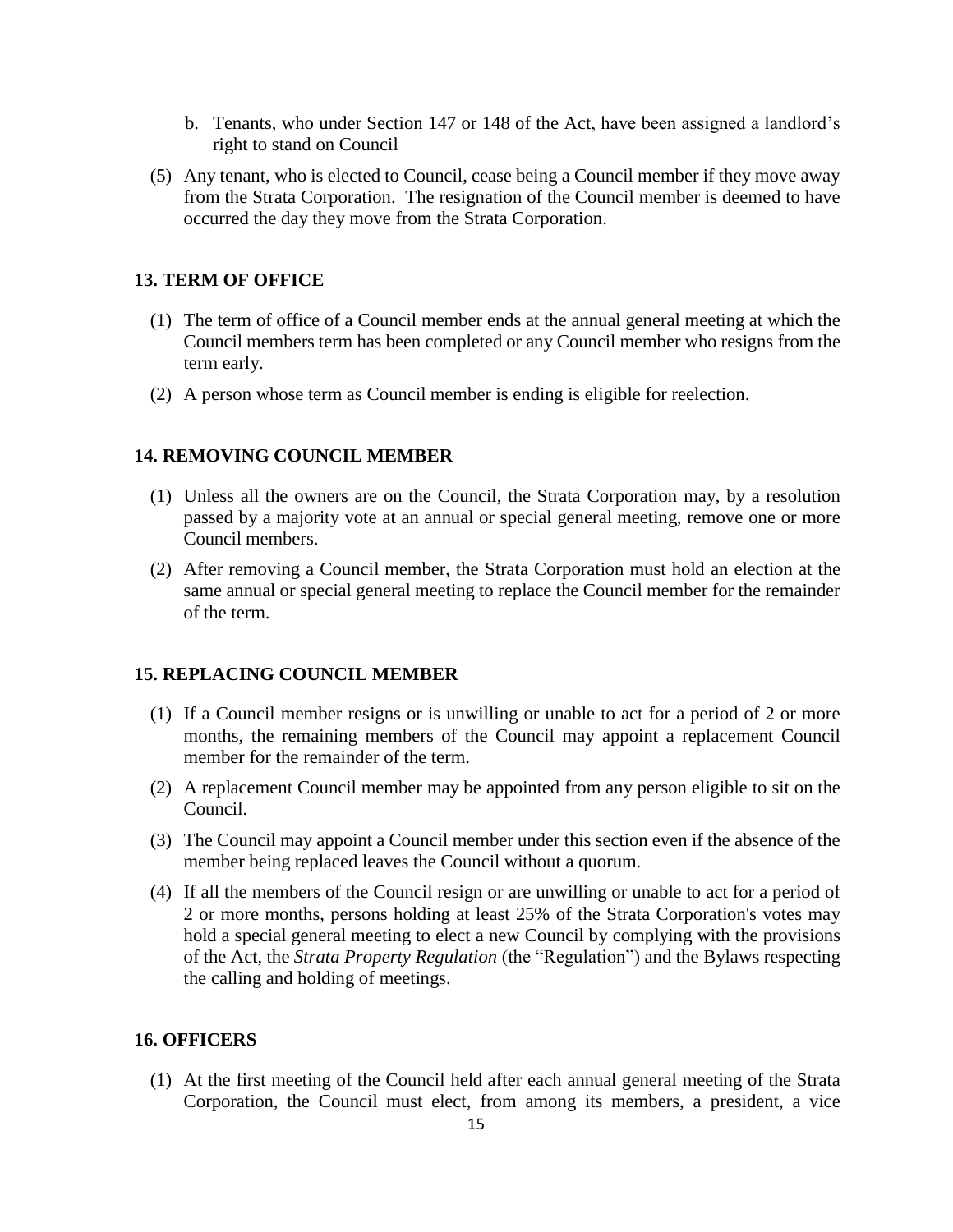president, a secretary and a treasurer.

- (2) A person may hold more than one office at a time, other than the offices of president and vice president.
- (3) The vice president has the powers and duties of the president
	- a. While the president is absent or is unwilling or unable to act, or
	- b. for the remainder of the president's term if the president ceases to hold office.
- (4) If an officer other than the president is unwilling or unable to act for a period of 2 or more months, the Council members may appoint a replacement officer from among themselves for the remainder of the term.

#### **17. CALLING COUNCIL MEETINGS**

- (1) Any Council member may call a Council meeting by giving the other Council members at least one week's notice of the meeting, specifying the reason for calling the meeting.
- (2) The notice does not have to be in writing.
- (3) A Council meeting may be held on less than one week's notice if:
	- a. all Council members consent in advance of the meeting, or
	- b. the meeting is required to deal with an emergency situation, and all Council members either
		- i. consent in advance of the meeting, or
		- ii. are unavailable to provide consent after reasonable attempts to contact them.
- (4) The Council must inform owners about a Council meeting as soon as feasible after the meeting has been called.

#### **18. QUORUM OF COUNCIL**

- (1) A quorum of the Council is
	- a. 1, if the Council consists of one member,
	- b. 2, if the Council consists of 2, 3 or 4 members,
	- c. 3, if the Council consists of 5 or 6 members, and
	- d. 4, if the Council consists of 7 members.
- (2) Council members must be present in person at the Council meeting or by electronic means to be counted in establishing quorum.

## **19. COUNCIL MEETINGS**

(1) At the option of the Council, Council meetings may be held by electronic means, if at all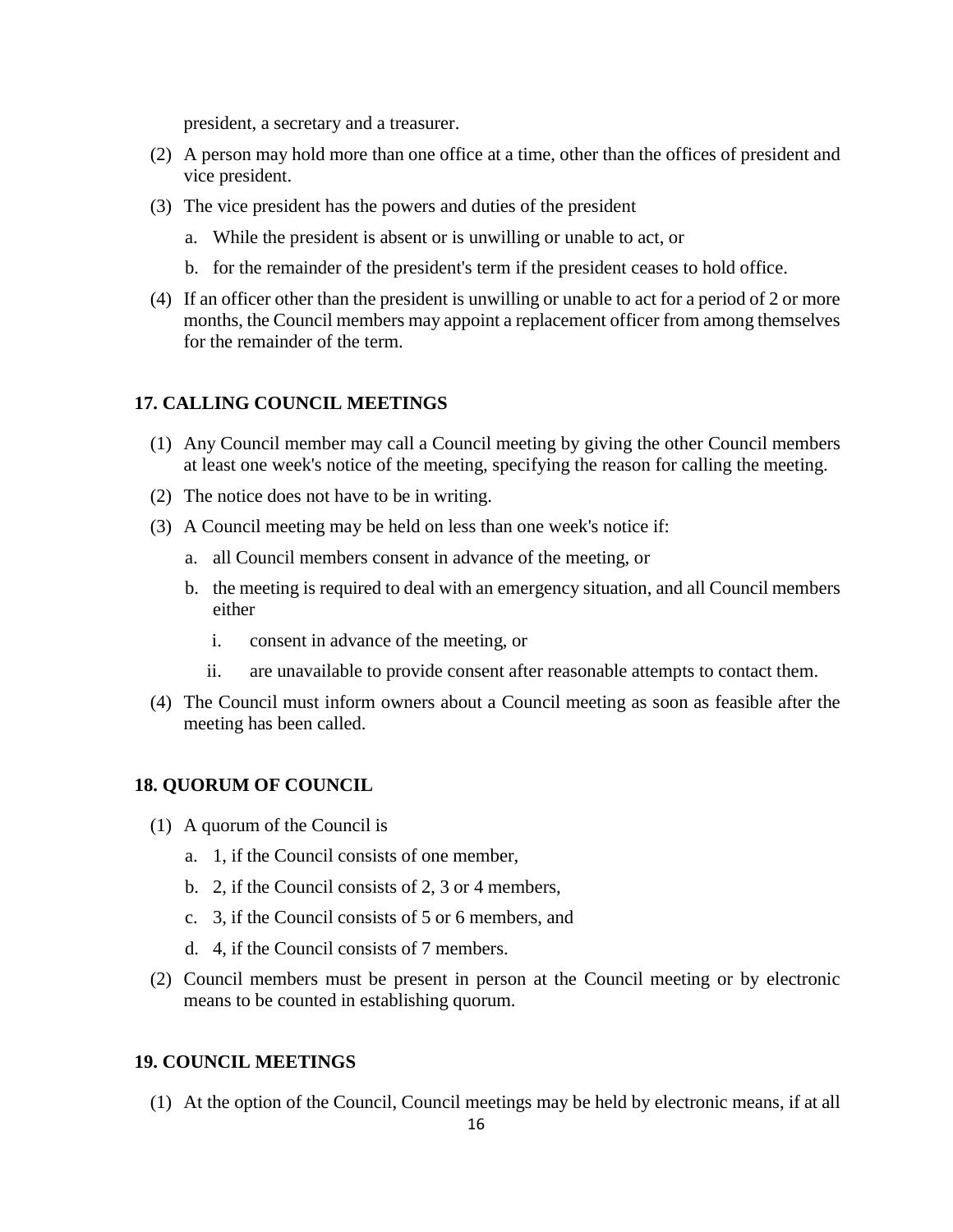times Council members and other participants can communicate with each other in real time.

- (2) If a Council meeting is held by electronic means, Council members are deemed to be present in person.
- (3) Owners may attend Council meetings as observers.
- (4) Despite subsection (3), no observers may attend those portions of Council meetings that deal with any of the following:
	- a. Bylaw contravention hearings under section 135 of the Act;
	- b. rental restriction Bylaw exemption hearings under section 144 of the Act;
	- c. discussions with legal counsel;
	- d. legal opinions, legal action or potential legal action taken by or against the Strata Corporation;
	- e. discussions which could lead to a waiver of litigation privilege and/or solicitor- client privilege; and
	- f. any other matters if the presence of observers would, in the Council's opinion, unreasonably interfere with an individual's privacy.

#### **20. VOTING AT COUNCIL MEETINGS**

- (1) At Council meetings, decisions must be made by a majority of Council members present in person at the meeting.
- (2) Unless there are only 2 strata lots in the strata plan, if there is a tie vote at a Council meeting, the president may break the tie by casting a second, deciding vote.
- (3) The results of all votes at a Council meeting must be recorded in the Council meeting minutes.
- (4) The Council must inform owners of the minutes of all Council meetings within 2 weeks of the meeting, whether or not the minutes have been approved.

#### **21. DELEGATION OF COUNCIL'S POWERS AND DUTIES**

- (1) Subject to subsections (2) to (4), the Council may delegate some or all of its powers and duties to one or more Council members or persons who are not members of the Council and may revoke the delegation.
- (2) The Council may delegate its spending powers or duties, but only by a resolution that:
	- a. delegates the authority to make an expenditure of a specific amount for a specific purpose, or
	- b. delegates the general authority to make expenditures in accordance with subsection (3).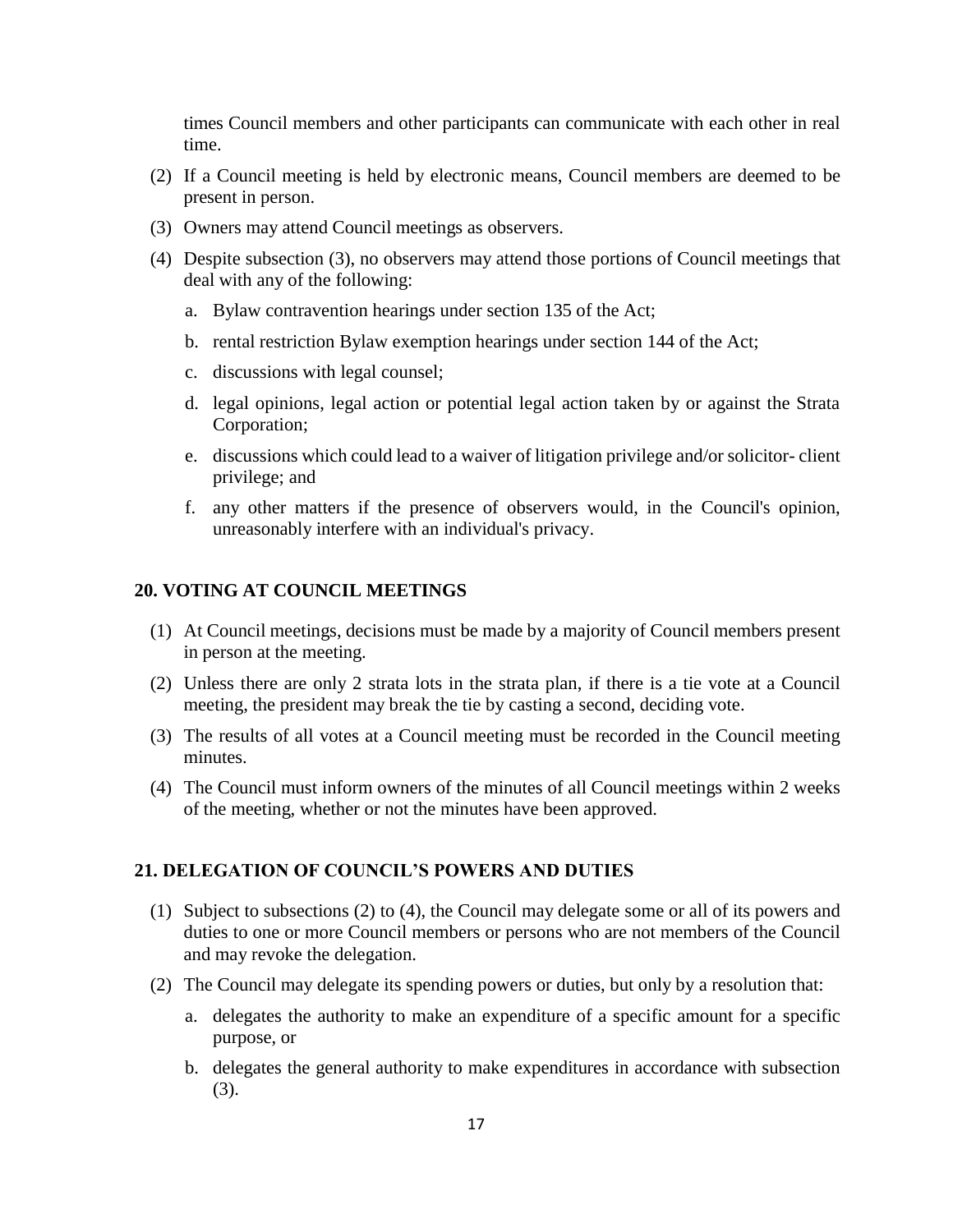- (3) A delegation of a general authority to make expenditures must:
	- a. set a maximum amount that may be spent, and
	- b. indicate the purposes for which, or the conditions under which, the money may be spent.
- (4) The Council may not delegate its powers to determine, based on the facts of a particular case:
	- a. whether a person has contravened a Bylaw or Rule,
	- b. whether a person should be fined, and the amount of the fine, or
	- c. whether a person should be denied access to a recreational facility.

#### **22. SPENDING RESTRICTIONS/UNAPPROVED EXPENDITURES**

- (1) A person may not spend the Strata Corporation's money unless the person has been delegated the power to do so in accordance with the Bylaws.
- (2) Despite subsection (1), a Council member may spend the Strata Corporation's money to repair or replace common property or common assets if the repair or replacement is immediately required to ensure safety or prevent significant loss or damage.
- (3) For the purposes of section 98(2) of the Act, if a proposed expenditure has not been put forward for approval in the budget or at an annual or special general meeting, the Strata Corporation may only make the expenditure out of the operating fund if the expenditure, together with all other unapproved expenditures, whether of the same type or not, that were made under this subsection in the same fiscal year, is less than \$10,000.

#### **23. PROCUREMENT OF GOODS AND SERVICES**

- (1) All quotes, specifications, and contracts entered into by the Council will be in writing: there will be no oral agreements in place for the procurement of goods and services under this Bylaw.
- (2) The Council shall seek competitive bids for any potential purchases or contracts for goods and services that exceed \$10,000 or for contracts for ongoing services that extend for more than three (3) months in duration.
- (3) The Council reserves the right to reject any quotations and to select a quotation on a basis other than lowest cost, if it is deemed to be in the best interest of the Strata Corporation.
- (4) Any Council member that has a perceived, potential or actual conflict ("Conflict") for the procurement of goods or services must disclose this fact immediately and in writing to the Council.
- (5) Conflicts include, but are not limited to:
	- a. ownership (partial or otherwise) or a potential supplier that is bidding for a contract with Strata Corporation;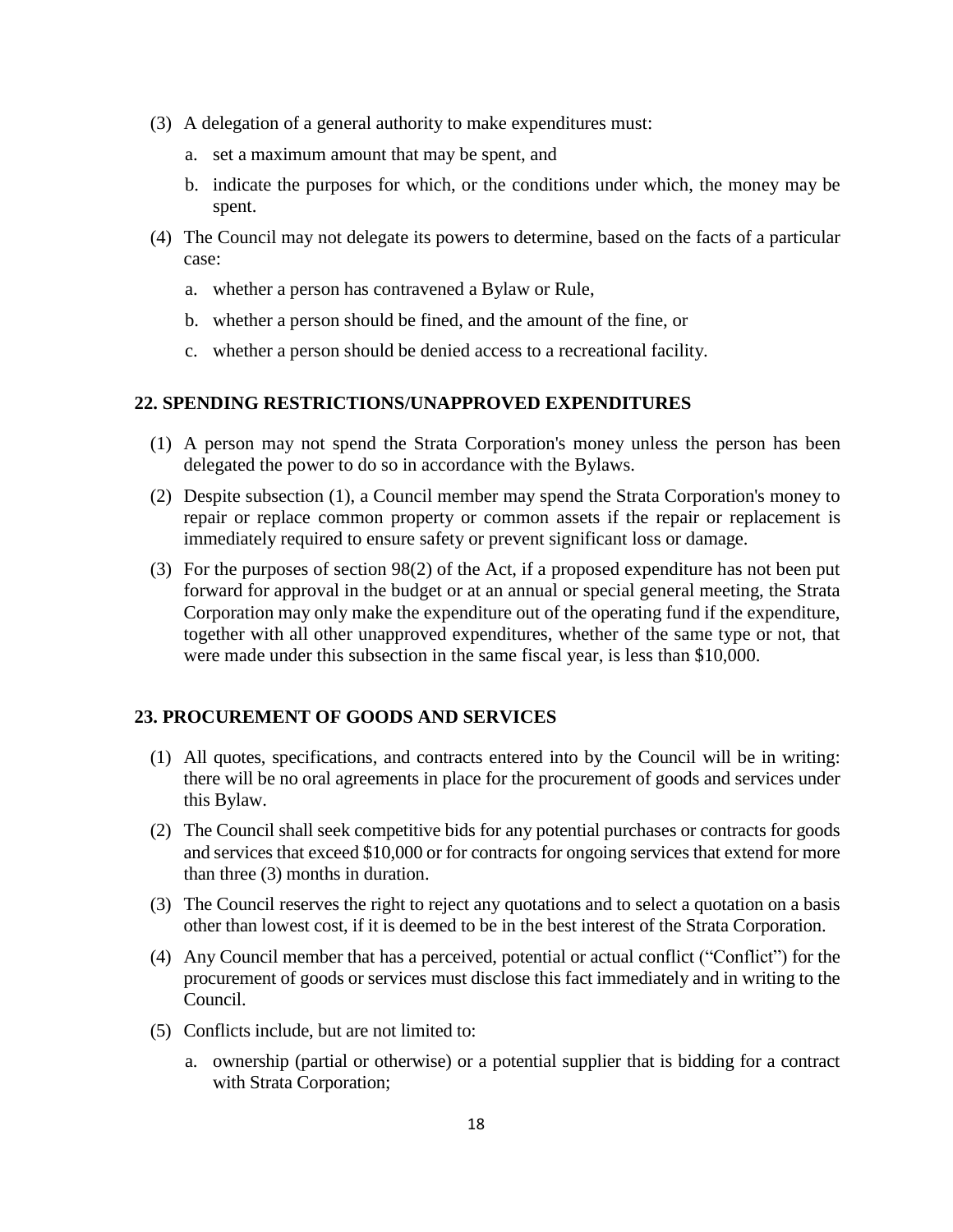- b. promoting the use of a supplier, whose owner/agent/employees are friends or related to a Council member; and
- c. any relationship in which a Council member may profit or benefit from the use of a particular supplier.
- (6) Failure to disclose any Conflicts will result in immediate termination of the Council member's term.
- (7) If a Conflict exists with a supplier, the Strata Corporation must not contract with that supplier subject to subsection  $(8)$ .
- (8) If a Conflict exists with a supplier and that specific supplier is the only available supplier, or if the use of that supplier is in the best interests of the Strata Corporation despite the Conflict, then the owners may vote to accept or reject the use of that supplier by simple majority at an annual general or special general meeting.
- (9) Any Council member who has a Conflict as set out in subsection (5) shall recuse themselves from any discussions, negotiations, or votes regarding the potential use of a supplier pursuant to subsection  $(8)$ .
- (10) The Council has the authority to negotiate and enter into contracts on behalf of all owners for the provision of bulk utilities including, but not limited to, cable, internet, and telephone services.
- (11) The cost of providing bulk utilities under any contract entered into pursuant to subsection (10), will be added to and form part of the strata lot owner's monthly strata fees and calculated in accordance with the unit entitlement pursuant to Section 99 of the Act.

#### **24. LIMITATION ON LIABILITY OF COUNCIL MEMBER**

- (1) A Council member who acts honestly and in good faith is not personally liable because of anything done or omitted in the exercise or intended exercise of any power or the performance or intended performance of any duty of the Council.
- (2) Subsection (1) does not affect a Council member's liability, as an owner, for a judgment against the Strata Corporation.

#### **25. COMPLAINT, RIGHT TO ANSWER AND NOTICE DECISION**

- (1) The Strata Corporation must not:
	- a. impose a fine against a person;
	- b. require a person to pay the costs of remedying contravention; or
	- c. deny a person the use of a recreational facility

for a contravention of a Bylaw or Rule, unless a Strata Corporation has:

- d. received a complaint about the contravention;
- e. given the owner or tenant the particulars of the complaint, in writing, and a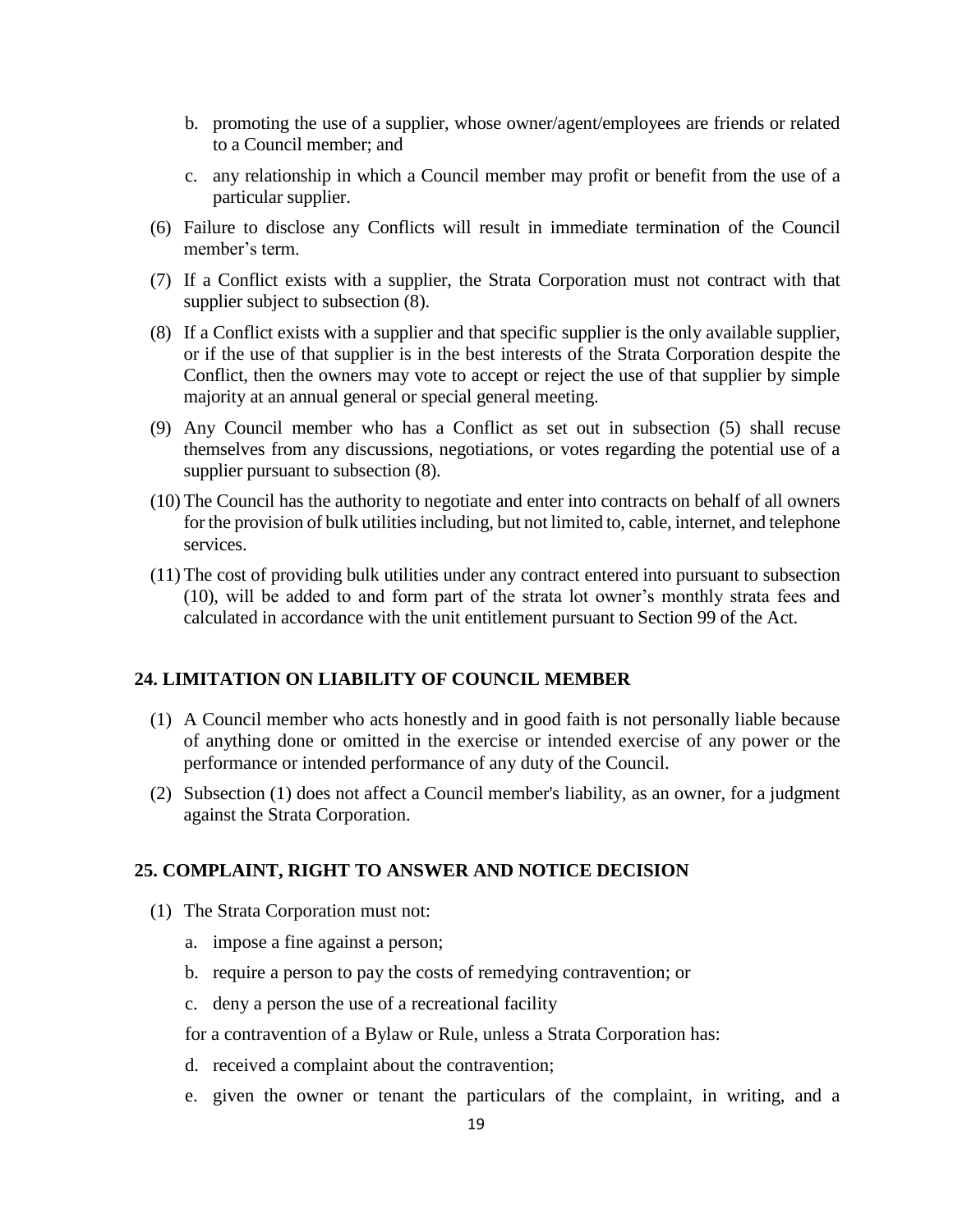reasonable opportunity to answer the complaint, including a hearing if requested by the owner or tenant; and

- f. if a person is a tenant, give notice of the complaint to the tenant's landlord and to the owner.
- (2) The Strata Corporation must, as soon as feasible, give notice in writing of a decision on a matter referred to in subsection 1 a., b. or c., to the persons referred to in subsection 1 e. and f.
- (3) Once the Strata Corporation has complied with this section in respect of the contravention of a Bylaw or Rule, it may impose a fine or other penalty for continuing contravention of that Bylaw or Rule, without further compliance with this section.

#### **26. MAXIMUM FINE**

- (1) The Strata Corporation may fine an owner or tenant a maximum of
	- a. \$200 for each contravention of a Bylaw;
	- b. \$50 for each contravention of a Rule;
	- c. \$500 for each contravention of a Bylaw that prohibits or limits rentals; and
	- d. \$1000 for each contravention of a Bylaw that prohibits or limits vacation, travel or temporary accommodation.

#### **27. CONTINUING CONTRAVENTION**

- (1) The frequency at which fines may be imposed for a continuing contravention of a Bylaw or Rule is:
	- a. every 7 days; and
	- b. for the purposes of the fine set out in Bylaw 26 (1) (d), a fine may be imposed daily.

#### **28. QUORUM AND PERSON TO CHAIR MEETING**

- (1) If within 15 minutes from the time appointed for an annual or special general meeting, a quorum is not present, the eligible voters present in person or by proxy will constitute a quorum.
- (2) Subsection 1 of this Bylaw is an alternative to section 48(3) of the Act. This Bylaw does not apply to a meeting convened pursuant to section 43 of the Act and failure to obtain a quorum for a meeting convened pursuant to section 43 of the Act terminates and does not adjourn that meeting.
- (3) Annual and special general meetings must be chaired by the president of the Council.
- (4) If the president of the Council is unwilling or unable to act, the meeting must be chaired by the vice president of the Council.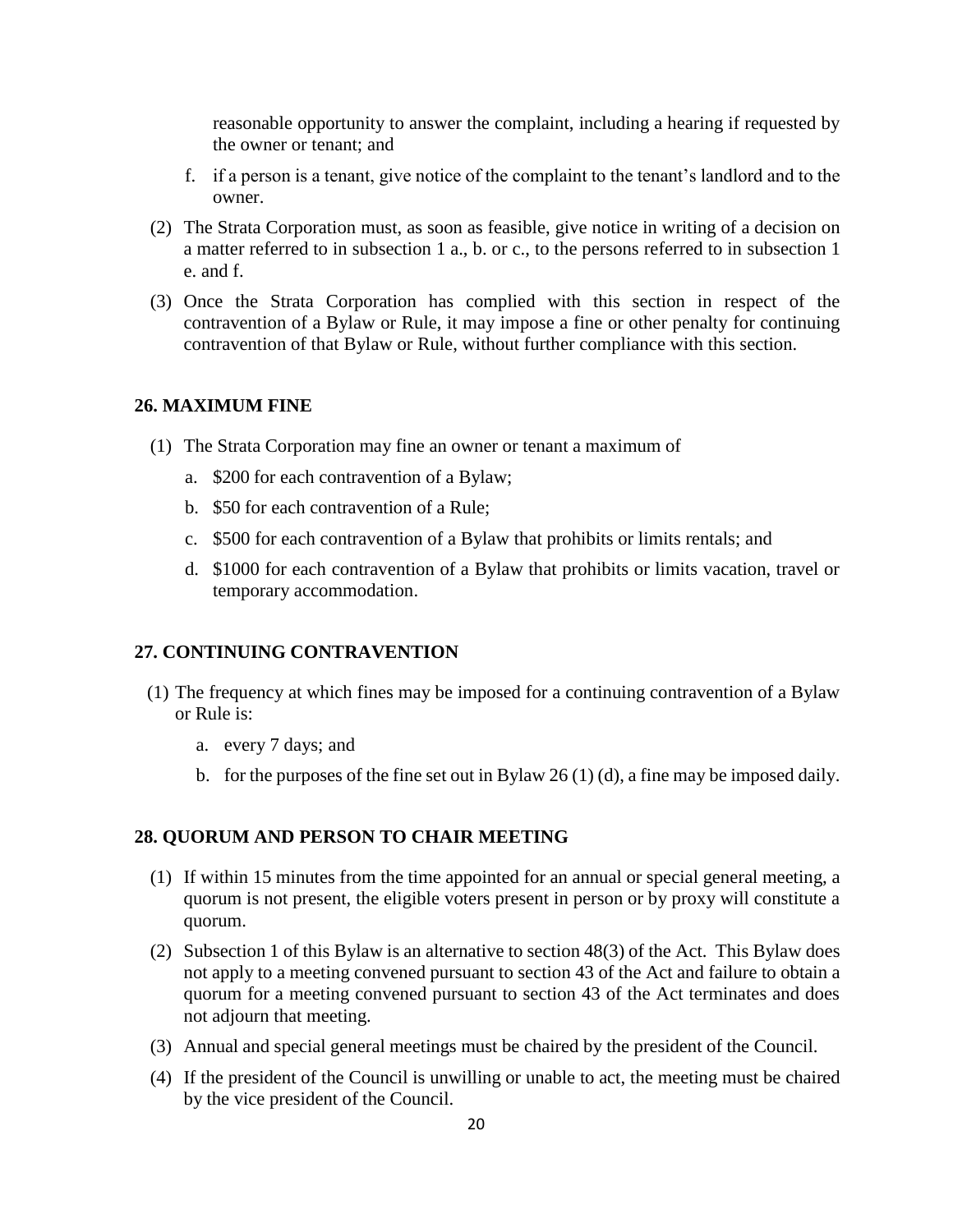(5) If neither the president nor the vice president of the Council chairs the meeting, a chair must be elected by a majority vote of the eligible voters present in person or by proxy from among those persons who are present at the meeting.

#### **29. PARTICIPATION BY OTHER THAN ELIGIBLE VOTERS**

- (1) Tenants and occupants may attend annual and special general meetings, whether or not they are eligible to vote.
- (2) Persons who are not eligible to vote, including tenants and occupants, may participate in the discussion at the meeting, but only if permitted to do so by the chair of the meeting.
- (3) Persons who are not eligible to vote, including tenants and occupants, must leave the meeting if requested to do so by a resolution passed by a majority vote at the meeting.

#### **30. VOTING**

- (1) At an annual or special general meeting, voting cards must be issued to eligible voters.
- (2) At an annual or special general meeting a vote is decided on a show of voting cards, unless an eligible voter requests a precise count.
- (3) If a precise count is requested, the chair must decide whether it will be by show of voting cards or by roll call, secret ballot or some other method.
- (4) The outcome of each vote, including the number of votes for and against the resolution if a precise count is requested, must be announced by the chair and recorded in the minutes of the meeting.
- (5) If there is a tie vote at an annual or special general meeting, the president, or, if the president is absent or unable or unwilling to vote, the vice president may break the tie by casting a second, deciding vote.
- (6) Despite anything in this section, an election of Council must be held by secret ballot, if the secret ballot is requested by an eligible voter.
- (7) If the Strata Corporation is entitled to register a lien against a strata lot pursuant to section 116(1) of the Act, the vote for the strata lot shall not be exercised at any annual or special general meeting, except on matters requiring a unanimous vote.

#### **31. ORDER OF BUSINESS**

- (1) The order of business at annual and special general meetings is as follows:
	- a. certify proxies and corporate representatives and issue voting cards;
	- b. determine that there is a quorum;
	- c. elect a person to chair the meeting, if necessary;
	- d. present to the meeting proof of notice of meeting or waiver of notice;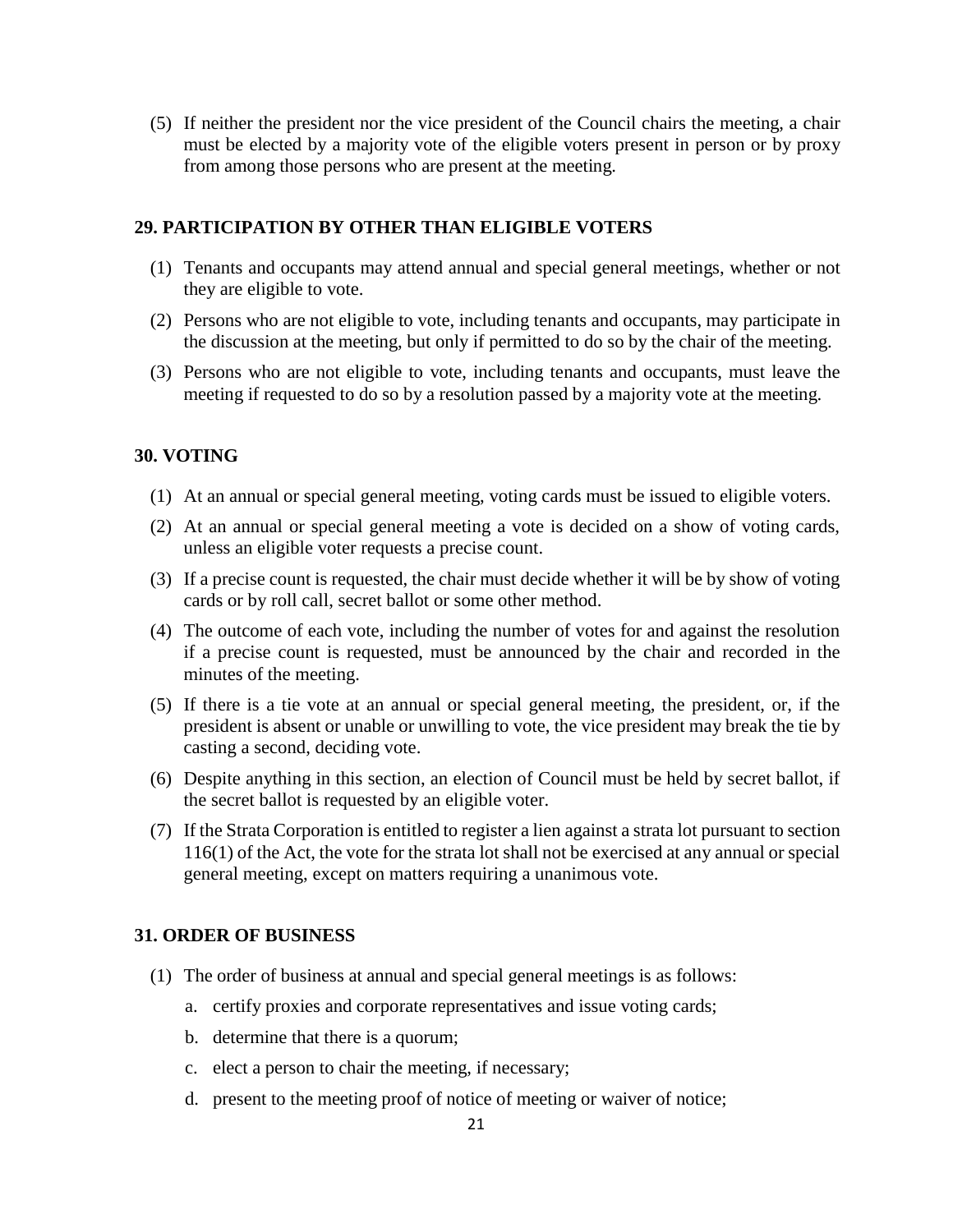- e. approve the agenda;
- f. approve minutes from the last annual or special general meeting;
- g. deal with unfinished business;
- h. receive reports of Council activities and decisions since the previous annual general meeting, including reports of committees, if the meeting is an annual general meeting;
- i. ratify any new Rules made by the Strata Corporation under section 125 of the Act;
- j. report on insurance coverage in accordance with section 154 of the Act, if the meeting is an annual general meeting;
- k. approve the budget for the coming year in accordance with section 103 of the Act, if the meeting is an annual general meeting;
- l. deal with new business, including any matters about which notice has been given under section 45 of the Act;
- m. elect a Council, if the meeting is an annual general meeting; and
- n. terminate the meeting.

#### **32. VOLUNTARY DISPUTE RESOLUTION**

- (1) A dispute among owners, tenants, the Strata Corporation or any combination of them may be referred to a dispute resolution committee by a party to the dispute if:
	- a. all the parties to the dispute consent; and
	- b. the dispute involves the Act, the Regulation, the Bylaws or the Rules.
- (2) A dispute resolution committee consists of:
	- a. one owner or tenant of the Strata Corporation nominated by each of the disputing parties and one owner or tenant chosen to chair the committee by the persons nominated by the disputing parties; or
	- b. any number of persons consented to, or chosen by a method that is consented to, by all the disputing parties.
- (3) The dispute resolution committee must attempt to help the disputing parties to voluntarily end the dispute.

### **33. SMALL CLAIMS/ CIVIL RESOLUTION TRIBUNAL ("CRT") ACTIONS**

- (1) Pursuant to sections 171 and 189.4 of the Act, the Council is hereby authorized, in its sole discretion, to commence legal proceedings:
	- a. under the *Small Claims Act* to collect money owing; and/or
	- b. in the CRT for any matter within the CRT's jurisdiction

without the requirement of approval by way of a  $\frac{3}{4}$  vote resolution of the owners at an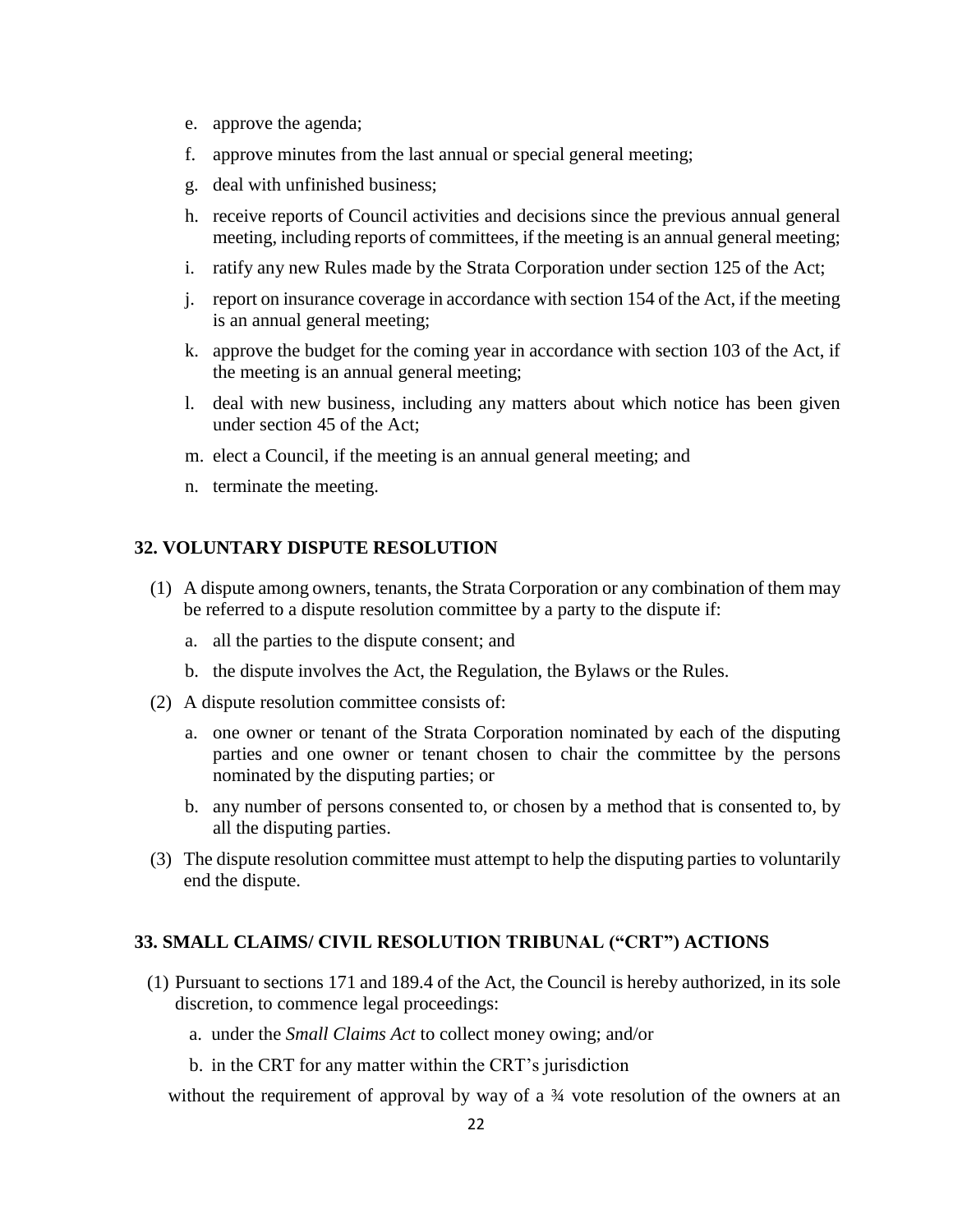annual or special general meeting to commence the legal proceeding.

(2) Notwithstanding this provision, the Strata Corporation will give 2 weeks' written notice demanding payment from an owner or tenant and indicating that action may be taken if payment is not made within that 2-week period before any action is taken, pursuant to section 112 of the Act.

#### **34. LANDLORD AND TENANT RESPONSIBILITIES**

- (1) Before an owner or their rental management company rents all or part of a residential strata lot, the owner or rental management company must give the perspective tenant:
	- a. a copy of the current Bylaws and Rules; and
	- b. a Notice of the Tenant's Responsibility Form K, to be filled out and returned to the Strata Corporation within two weeks of occupancy.
- (2) An owner who fails to provide the appropriate forms, as outlined in this provision, will be subject to a fine.
- (3) A landlord is responsible for its tenant and will reimburse the Strata Corporation and save it harmless against any and all costs and expenses, including legal costs, fees, taxes, disbursements, and other related expenses, on a full indemnity basis for the acts and/or omissions of a tenant.
- (4) A landlord is responsible to reimburse the Strata Corporation for any judgments, awards, fines or other financial penalties, and or injunctive relief imposed on the Strata Corporation for the acts or omissions of the tenant.
- (5) Any fines costs for remedying a contravention of the Bylaws or the Rules levied against a tenant becomes the responsibility of an owner if the tenant refuses to pay the fine.
- (6) Upon written request by the Council, an owner will evict a tenant for repeated or continuing contravention of a reasonable and significant Bylaw pursuant to Section 147 of the Act and the *Residential Tenancy Act*.
- (7) If any owner refuses to evict a tenant under this Bylaw, then that owner is deemed to have made the Strata Corporation the owner's agent for the purposes of the *Residential Tenancy Act* and Section 138 of the Act.
- (8) All tenants have an obligation under the Act to:
	- a. follow the Bylaws and the Rules of the Strata Corporation; and
	- b. sign a Notice of the Tenant's Responsibilities Form K.
- (9) Tenants will:
	- a. maintain reasonable cleanliness and sanitary standards throughout the strata lot and common property;
	- b. avoid noisy or unruly disturbances, which may bother or interfere with other residents;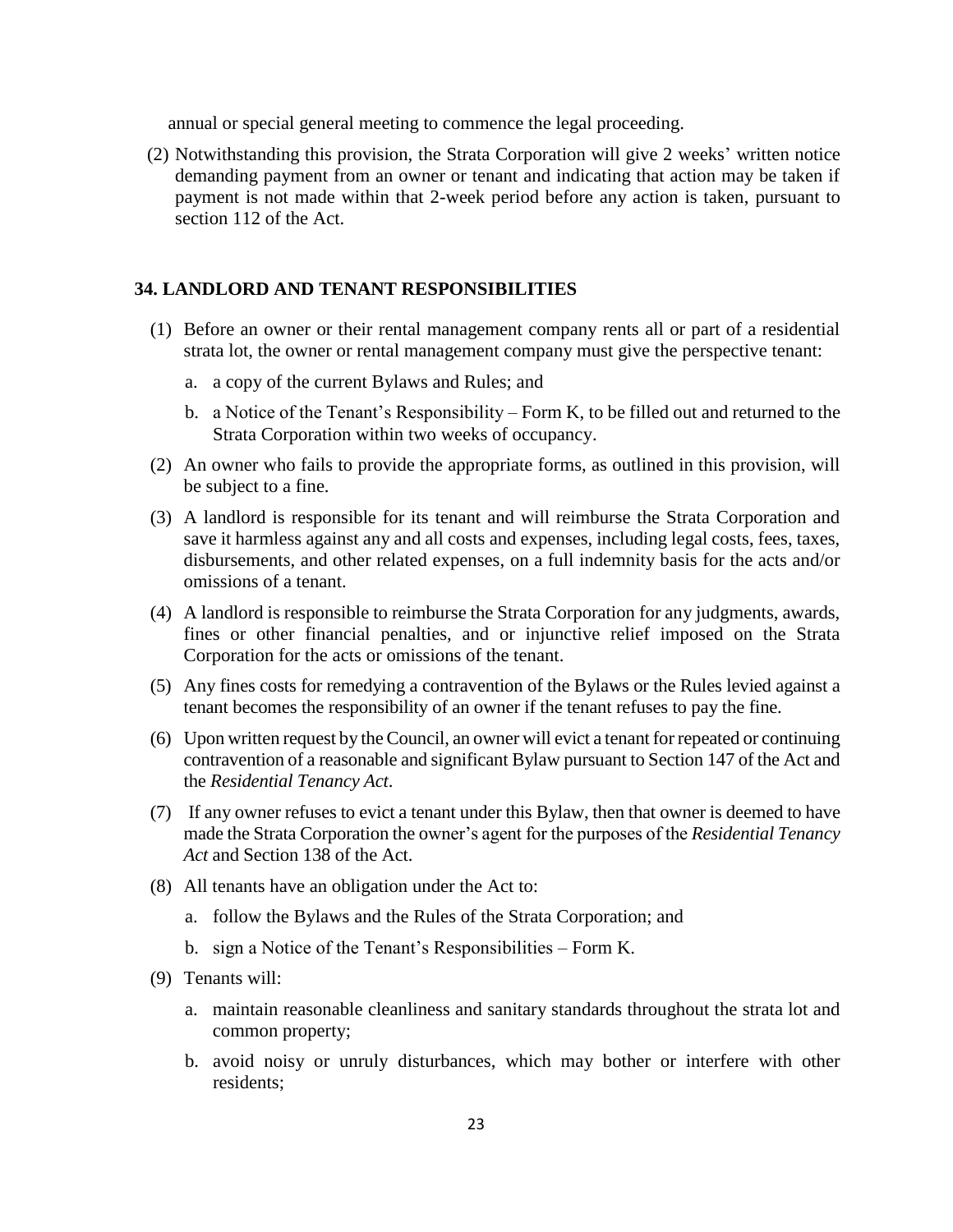- c. repair or pay to repair damages caused by the tenant or their guests; and
- d. not use their strata lot or common area for any illegal purpose or in contravention of the Act or the Bylaws.

#### **35. INSURANCE & INDEMNITY**

- (1) The Strata Corporation shall maintain insurance for buildings, common facilities and any insurable improvements owned by the Strata Corporation to their replacement value, against those perils as required by the Regulation.
- (2) The Strata Corporation may obtain and maintain insurance against other perils, including liability to the amount it considers advisable.
- (3) Owners shall obtain and maintain insurance for loss or damage to their strata lots against fire and other perils in excess of the insurance obtained by the Strata Corporation.
- (4) Owners shall obtain and maintain insurance for damage to any improvements within their strata lots.
- (5) Owners and tenants are required to maintain homeowner/tenant insurance for their strata lot.
- (6) An owner, tenant, occupant or visitor must not allow damage other than reasonable wear and tear to the common property, limited common property, common assets, or those parts of any strata lot which the Strata Corporation must repair and maintain under the Bylaws or insure under section 149 of the Act.
- (7) An owner is responsible for any damage to any property described in subsection (6).
- (8) An owner is responsible for what occurs within their strata lot and is deemed to be responsible for any loss or damage caused to the common property, limited common property, common assets or to any strata lot, where the source of such loss or damage originated within the owner's strata lot and the loss or damage is not covered by the Strata Corporation's insurance policy.
- (9) An owner is deemed to be responsible for any loss or damage to the common property, limited common property, common assets or to any strata lot, where the source of such loss or damage is the Owner, the Owner's tenant(s), occupant(s), visitor(s) or pets and the loss or damage is not covered by the Strata Corporation's insurance policy.
- (10) If any loss or damage deemed to be the responsibility of an owner under this Bylaw results in a claim against any insurance policy held by the Strata Corporation, the owner is absolutely liable to reimburse the Strata Corporation for the full amount of any insurance deductible, any portion of insurance coverage declined and/or any amount by which the loss or damage exceeds the Strata Corporation's insurance coverage. The owner shall indemnify and save harmless the Strata Corporation for these amounts.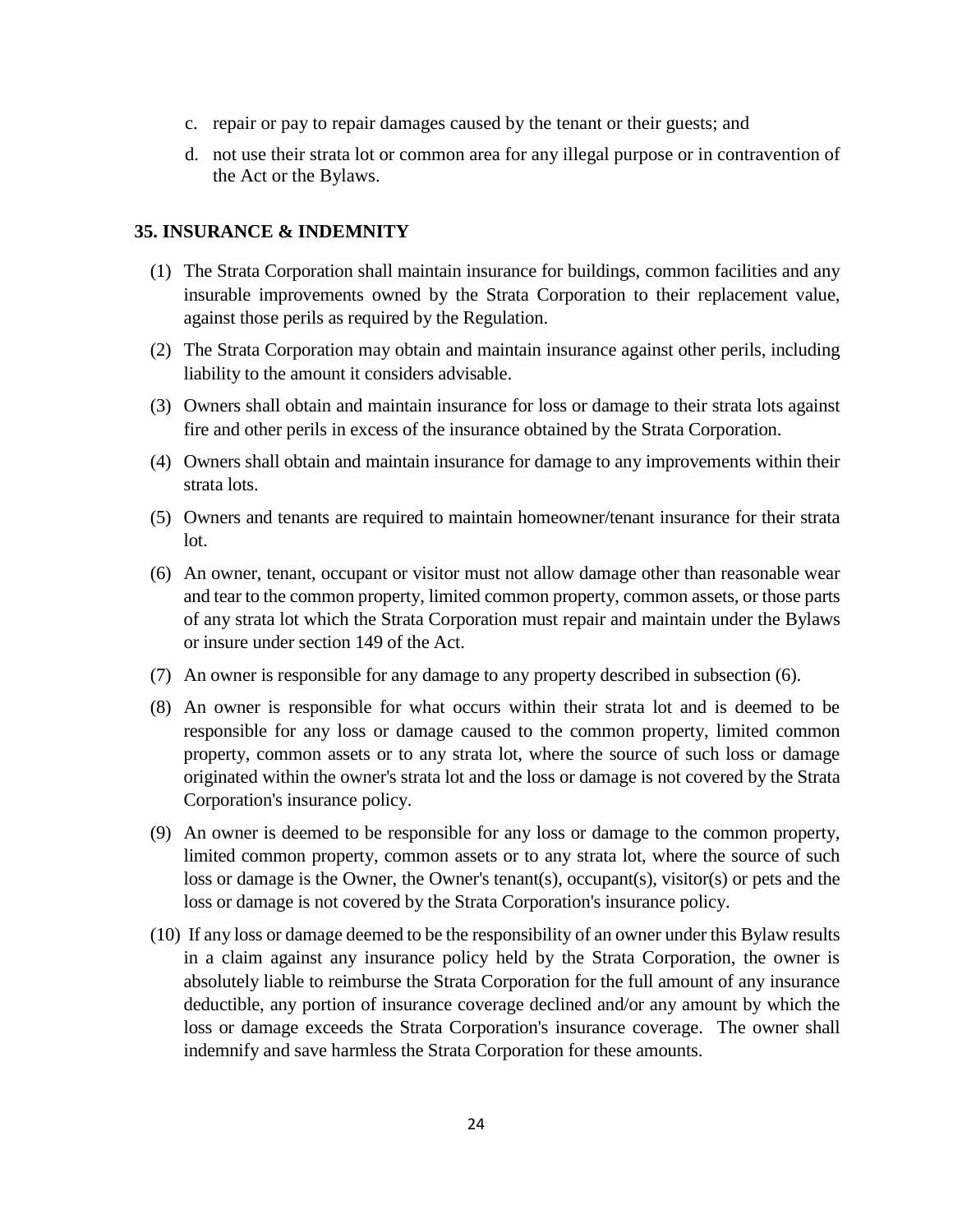- (11) If any loss or damage deemed to be the responsibility of an owner under this Bylaw is at or below the amount of the insurance deductible for an insurance policy held by the Strata Corporation such that no claim is made under the policy, the owner is strictly liable to pay for such loss or damage and the responsible owner shall indemnify and save harmless the Strata Corporation for any resulting expense for maintenance, repair or replacement rendered necessary, which it is the Strata Corporation's legal right or responsibility to perform.
- (12) Nothing in the Bylaws shall restrict or limit in any way the rights of the Strata Corporation under sections 133 or 158 of the Act.
- (13) Any amount that an owner is responsible to pay the Strata Corporation under this Bylaw shall be assessed against the owner's strata lot and included/charged back to the owner in the statement of account for that strata lot.

#### **36. UNENFORCEABLE BYLAWS**

- (1) The Council retains the right to grant exemptions to any Bylaw in force for the purposes of remedying any contravention of the *Human Rights Code* or any other enactment or law.
- (2) If an exemption is granted pursuant to this Bylaw, the Council will set out in writing the terms, conditions and time frames under which the exemption is granted.

#### **37. GARBAGE DISPOSAL**

- (1) Only normal household garbage and recyclables, as defined by the authority responsible for collecting/disposing of garbage and recyclables for the Strata Corporation (the "Authority") may be placed in the common garbage bins and recycling bins provided.
- (2) The disposal in the common garbage bins and recycling bins provided of any hazardous waste, construction or commercial materials, or other waste that is banned by the Authority is strictly prohibited.

#### **38. RECREATIONAL FACILITIES**

- (1) The use of the Strata Corporation's recreation facilities shall be restricted to owners and their guests.
- (2) Owners are responsible for the conduct of their guests during the use of these recreational facilities.
- (3) Guests under the age of eighteen (18) years of age, who may make use of the Strata Corporation's recreational facilities, must be accompanied by an owner.
- (4) Owners shall be responsible for any damage caused by their guests and replace any supplies that are used.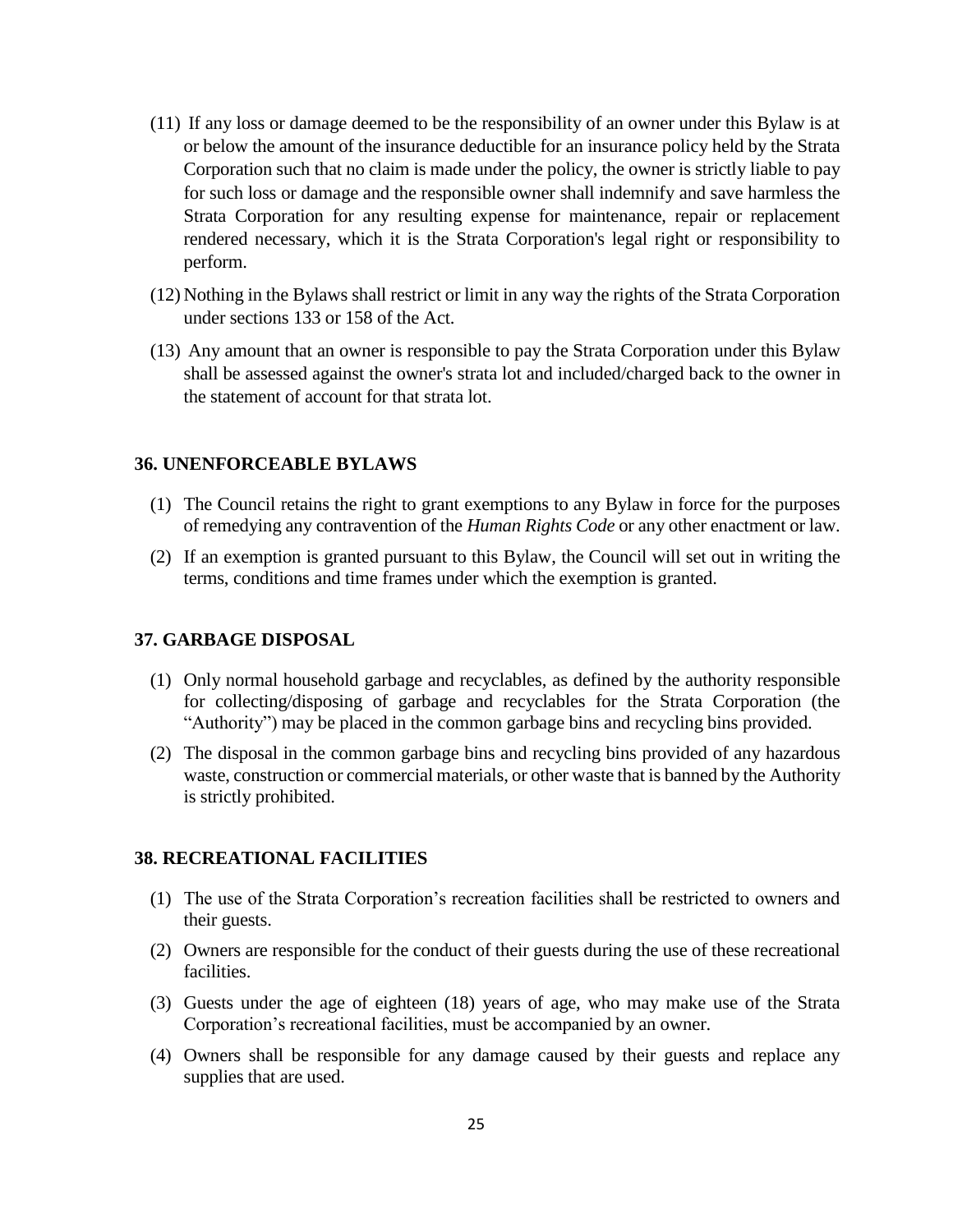- (5) Owners and their guests who leave their personal property within the Strata Corporation's recreational facilities or on common property do so at their own risk.
- (6) The Strata Corporation shall not be responsible for the loss or damage to any property left on the recreational facilities or other common property.
- (7) Pets are not permitted within the recreational facilities.

#### **39. BICYCLES AND STORAGE**

- (1) No bicycles are to be kept in/on balconies or patios.
- (2) No bicycles are to be kept in balconies or patios.
- (3) All bicycles must enter or exit the building by way of the vehicle entry to the parking garage only.
- (4) Bicycles, locked or unlocked, will not be kept in any common areas, hallways or lobby area except in areas specifically designated. Bicycles taken through any common areas must be clean and dry.
- (5) Any owner, tenant or occupant that leaves any item anywhere on or in the common property or on any limited common property does so at their own risk, subject to any claim that may properly be made under any insurance policy maintained by the strata Corporation by anyone that is an insured under that policy.

#### **40. MOVE IN/MOVE OUT**

- (1) The Strata Corporation may regulate the times and manner in which any person moves into or out of strata lots and may require that such moves be coordinated with the manager of the building at least seven days in advance of such moves, or such lesser, as the Council may, in its sole discretion, permit.
- (2) An owner or tenant must notify the Strata Corporation in advance of the date and time that the owner or tenant will be moving into or out of the strata lot.

#### **41. SMOKING**

- (1) All buildings and lands that comprise the Strata Corporation are strictly non-smoking, and smoking is prohibited in all areas, including but not limited to:
	- a. in a strata lot;
	- b. on common property, including limited common property;
	- c. in or around recreational and common facilities;
	- d. on patios and balconies;
	- e. in hallways, elevators, parking areas, stairs, storage locker areas and recreational areas; and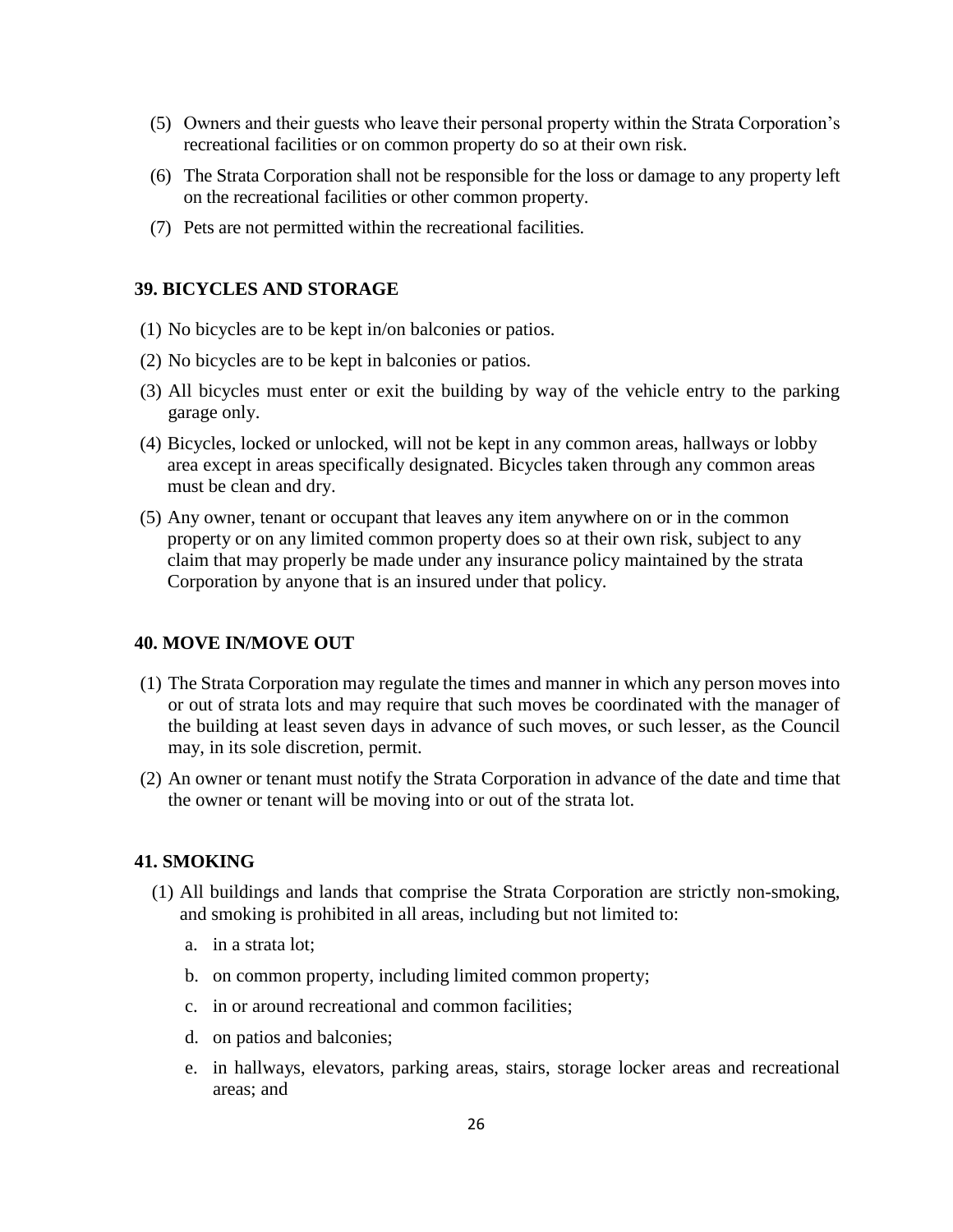- f. within 10 metres from any doorway, window, or air intake; or
- g. as set out in the *Tobacco and Vapour Products Control Act* and the *Tobacco and Vapour Products Control Regulation* (and amendments thereto).
- (2) For the purposes of this Bylaw, the term "smoking" includes, but is not limited to:
	- a. inhaling, exhaling, burning or carrying of a lighted cigarette, cigar, pipe, hookah pipe or other lighted smoking equipment that burns tobacco or any other substances;
	- b. the burning, combusting and/or vaporizing of:
		- i. tobacco of any type;
		- ii. any plant, plant product or by-product;
		- iii. an any drugs or pharmaceuticals including, but not limited to, cannabis, cocaine, crack cocaine, hashish, methamphetamines, heroin or any other controlled substances as defined in the *Controlled Drugs and Substances Act* (and amendments thereto); and
		- iv. e-liquids or other substances used in vaporizers, electronic-cigarettes or similar appliances which allow for the inhalation of vapour of atomized liquids or substances.

#### **42. CANNABIS**

- (1) An owner, tenant, occupant or visitor is prohibited from growing, cultivating, harvesting, manufacturing, selling or distributing cannabis/marijuana/hemp ("Cannabis") or Cannabis products anywhere within the Strata Corporation and for further clarity, including the following areas:
	- a. a strata lot;
	- b. any common property including hallways, elevators, parking garages, service rooms, storage lockers, stairs and amenity rooms;
	- c. any limited common property;
	- d. a balcony, patio or deck; and/or
	- e. any exterior common property.
- (2) An Owner shall indemnify and save harmless the Strata Corporation from any direct or indirect expenses incurred by the Strata Corporation for maintenance, repair or replacement rendered necessary to the common property, limited common property, common assets or to any strata lot (including the owner's strata lot) as a result of damage arising from growing, cultivating, harvesting, manufacturing, selling or distributing Cannabis or Cannabis products within an owner's strata lot or on common property, limited common property, common assets or anywhere within the Strata Corporation, but only to the extent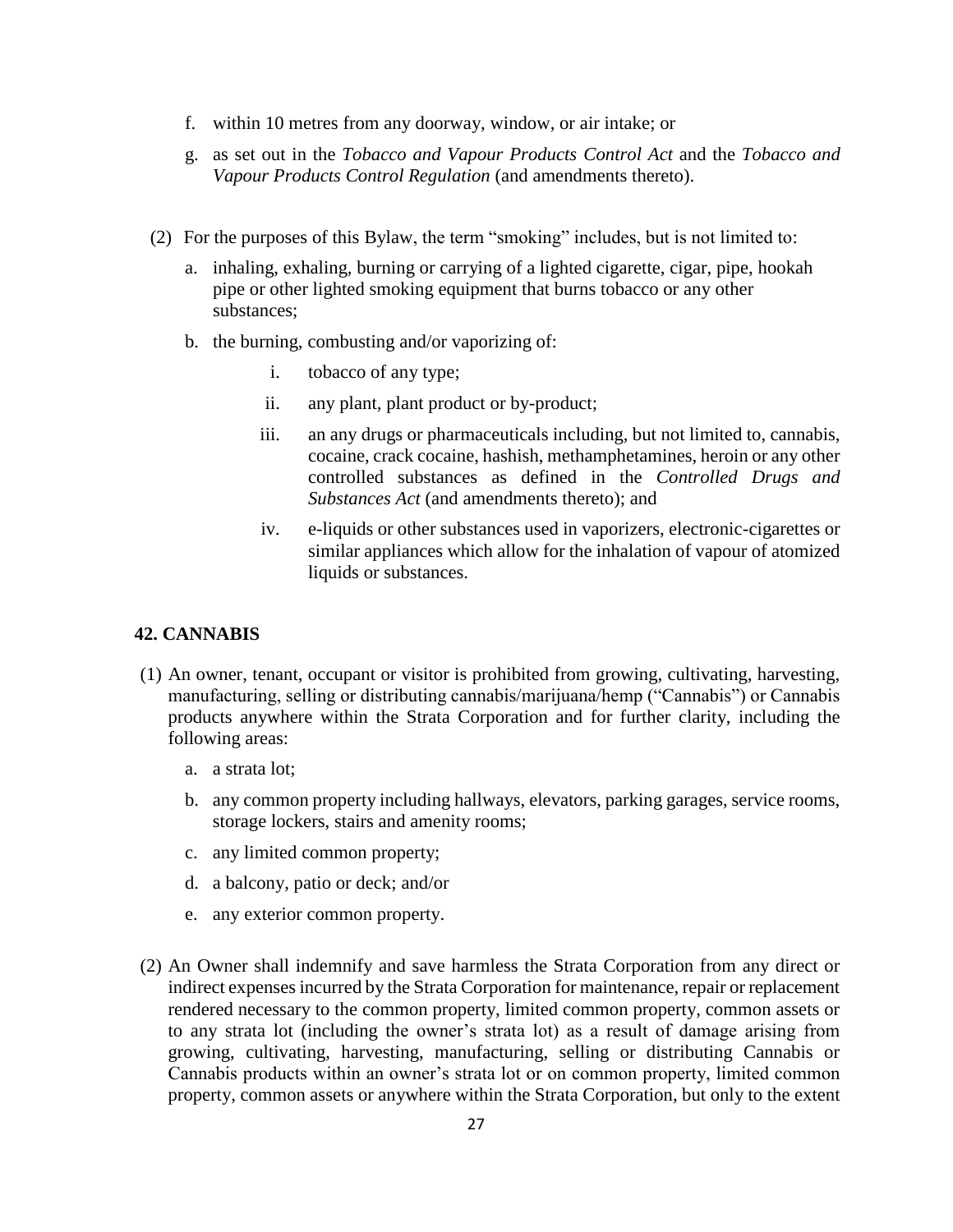that such expense is not reimbursed from the proceeds received by operation of any insurance policy held by the Strata Corporation. In such circumstances, any insurance deductible paid or payable by the Strata Corporation shall be considered an expense not covered by the proceeds received by the Strata Corporation as insurance coverage and will be charged to the owner, pursuant to section 158(2) of the *Strata Property Act*.

(3) An owner shall indemnify and save harmless the Strata Corporation for any legal costs it incurs, on a solicitor and own client basis, for enforcement of the Strata Corporation's bylaws as a direct or indirect result of cultivating, harvesting, manufacturing, selling or distributing Cannabis or Cannabis products.

#### **43. SELLING OF STRATA LOTS**

- (1) An owner of a strata lot, when selling their strata lot, is only permitted to place a "For Sale" sign on the signage board designated for that purpose which is located adjacent to the entrance of the Strata Corporation.
- (2) An owner of a strata lot, when selling a strata lot, will not hold or permit to be held, any public open house except in the manner prescribed by the Council. One open house for agents will be allowed per listing. Unless the Council otherwise prescribes, all showings must be by appointment only.

#### **44. RECOVERY OF LEGAL COSTS AND EXPENSES**

- (1) If the Strata Corporation incurs legal fees or expenses relating to an owner, tenant, occupant and/or strata lot in order to:
	- a. collect unpaid strata fees or special levies;
	- b. collect fines levied against the owner;
	- c. recover costs of repairing damage to common property, limited common property or a strata lot caused by an owner, tenant, occupant or an owner's guest;
	- d. recover costs to investigate and correct any unauthorized alterations to the strata lot and/or common property;
	- e. recover an insurance deductible for a claim for loss or damage for which an owner is responsible; or
	- f. enforce the Bylaws or Rules;

The owner, tenant, and/or occupant responsible for the above noted expenses or arrears shall reimburse the Strata Corporation and save it harmless against any and all costs and expense required to collect such expenses or arrears, including all legal costs, comprised of fees, taxes, disbursements, and other related expenses on a solicitor and own client/full indemnity basis.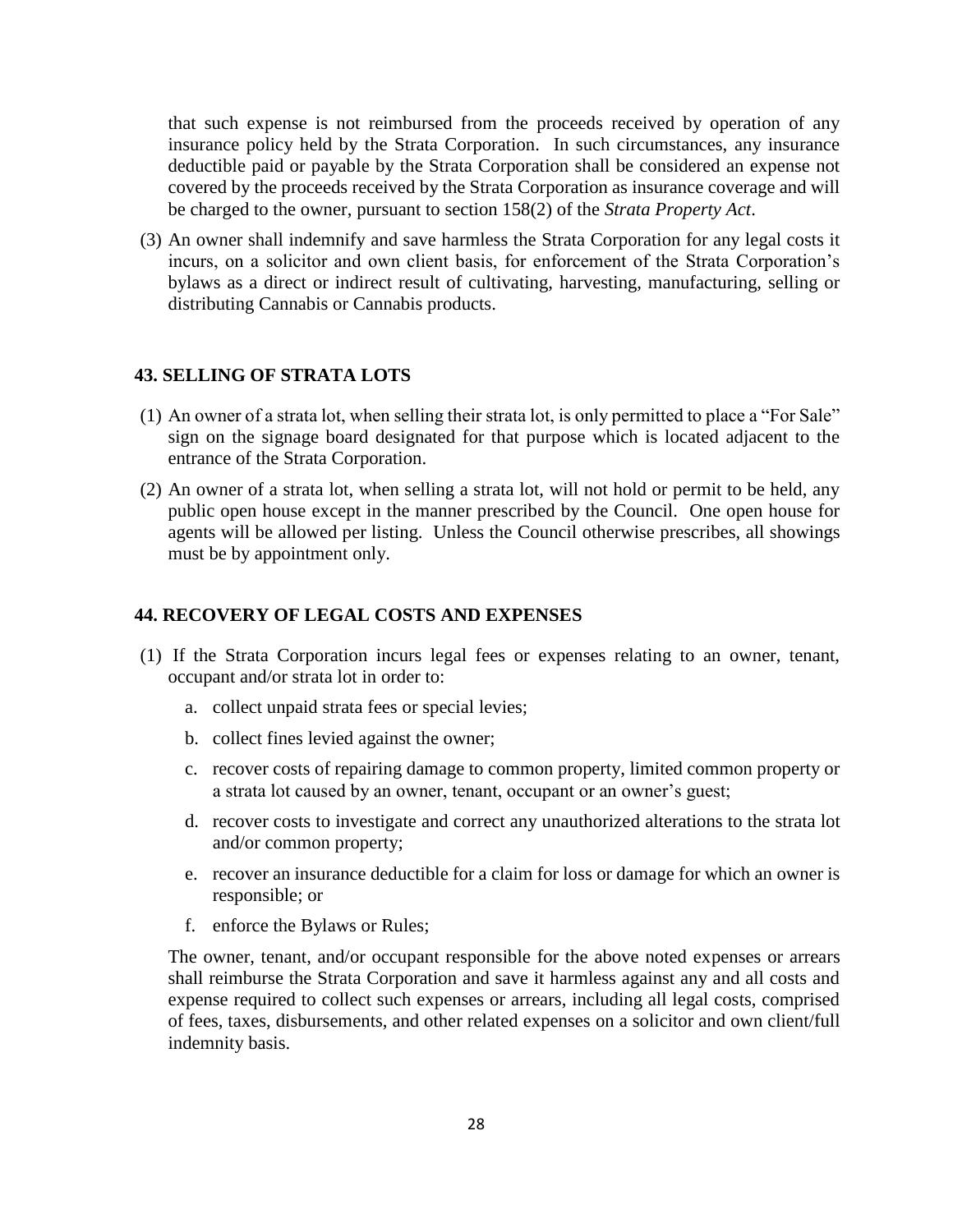#### **45. PRIVACY & SECURITY**

- (1) For the purposes of the Act, other enactments, and security reasons, the Strata Corporation is required to obtain and retain personal information of the owners, tenants or occupants of the Strata Corporation. This information is for Strata Corporation purposes only as permitted or required by federal and provincial privacy legislation. It is not to be used by the Strata Corporation or any individuals with respect to information, including Council members, former Council members, agents, employees, or contracts with the Strata Corporation for any purposes whatsoever other than for the contact of and benefit for the Owners of the Strata Corporation or as set out in this Bylaw.
- (2) For the purposes of the Act and other enactments, the security of the owners, tenants and visitors of the Strata Corporation and for the protection of common property and common assets, the Strata Corporation is authorized to purchase, install, monitor, repair, replace, remove/move, alter and operate the following security/monitoring systems within the Strata Corporation:
	- a. Closed circuit television/video surveillance equipment ("CCTV") installed in the following areas, operating twenty-four (24) hours a day, seven (7) days a week:
		- i. fitness room;
		- ii. lobby;
		- iii. main entry intercom;
		- iv. P1 intercom;
		- v. main parking ramp;
		- vi. resident gate;
		- vii. amenity room;
		- viii. meeting room;
		- ix. garbage room;
		- x. elevator cabins 1,2 &3;
		- xi. outside the front entrance; and
		- xii. outside stairs on the Howe Street side; and
	- b. Electronic security access systems ("FOB") in various entryways within the Strata Corporation, which will record within the FOB activity such as time/dates of the opening of doors and store that information so it may be reviewed.
- (3) The Strata Corporation is authorized to add/subtract the number of CCTV cameras or FOB locations in use within the Strata Corporation as the Council, in its discretion, considers necessary to meet the objectives of safety, security and management of the Strata Corporation and its occupants.
- (4) The Strata Corporation has installed signs in various locations within the Strata Corporation warning that the area is monitored by CCTV cameras.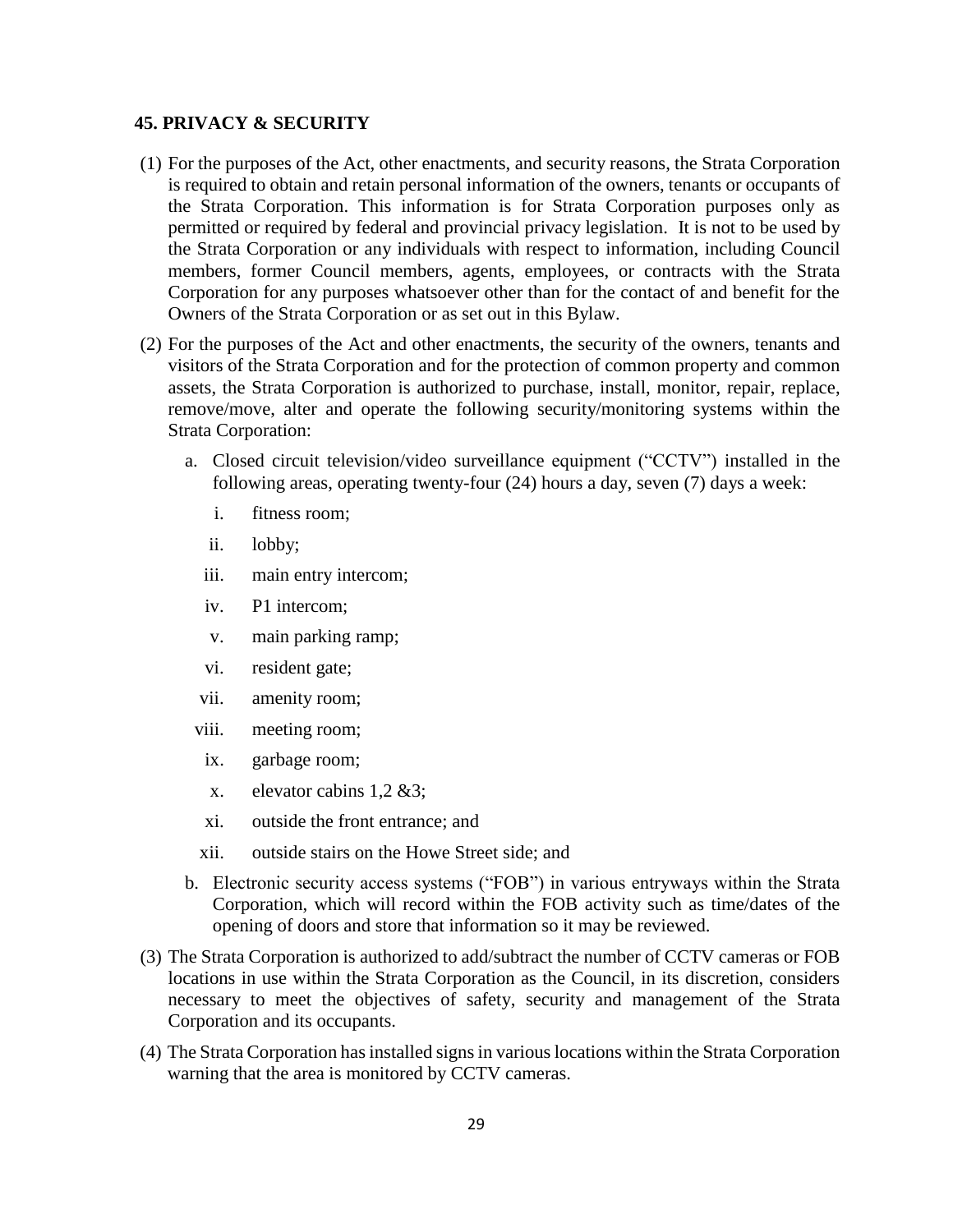- (5) The CCTV recordings will be stored electronically for a period of up to thirty (30) days from the date of recording before being overwritten, which period may be extended for those files required for law enforcement and/or bylaw enforcement purposes.
- (6) The FOB records will be stored electronically for a period of up to thirty (30) days from the date of recording before being overwritten, which period may be extended for those files required for law enforcement and/or bylaw enforcement purposes.
- (7) The CCTV and FOB systems' (collectively, the "Security System") recordings and/or usage records (collectively, the "Records") will be used only for the purposes of law enforcement, the enforcement of the Bylaws and Rules which relate to the management, safety and security of the building and its occupants.
- (8) Personal information of owners, tenants, occupants or visitors will be only be disclosed or reviewed by the Council or the Strata Corporation's property manager:
	- a. to identify and communicate with each strata unit owner and/or tenant;
	- b. to process strata fee payments;
	- c. to respond to emergencies;
	- d. to ensure the protection of common property or common assets of the Strata Corporation;
	- e. to ensure compliance with the Strata Corporation's legal obligations;
	- f. pursuant to a Court Order, warrant or equivalent authorization in accordance with the terms of the authorizing document;
	- g. as required to govern or manage the Strata Corporation;
	- h. as requested by an owner, tenant, or occupant who may request access to the Records which contains images/information of the person making the request, provided written permission of any other person(s) present in any recording is obtained and provided within fourteen (14) days of the image/information being recorded, in which case the recording will be retained for an additional thirty (30) days in order to permit viewing, unless a longer time period has been agreed to between the persons requesting the viewing and the Council; and
	- i. as requested by any person or agency, without a court order and as permitted by law, as determined by a majority vote of the Council, if the disclosure is in the best interest of the Strata Corporation, including but not limited to:
		- i. An insurance company adjusting a claim;
		- ii. A law enforcement agency; or
		- iii. A Government agency.
	- (9) No owners, tenants, occupants, visitors, or members of the public will be entitled to view or receive a copy of the Records, unless a written request is made for that person's own personal information as recorded by the Security System. The Strata Corporation reserves the right to charge \$50 per hour payable in advance, if charged by the Strata Corporation's management firm, to any person making a request for a review of the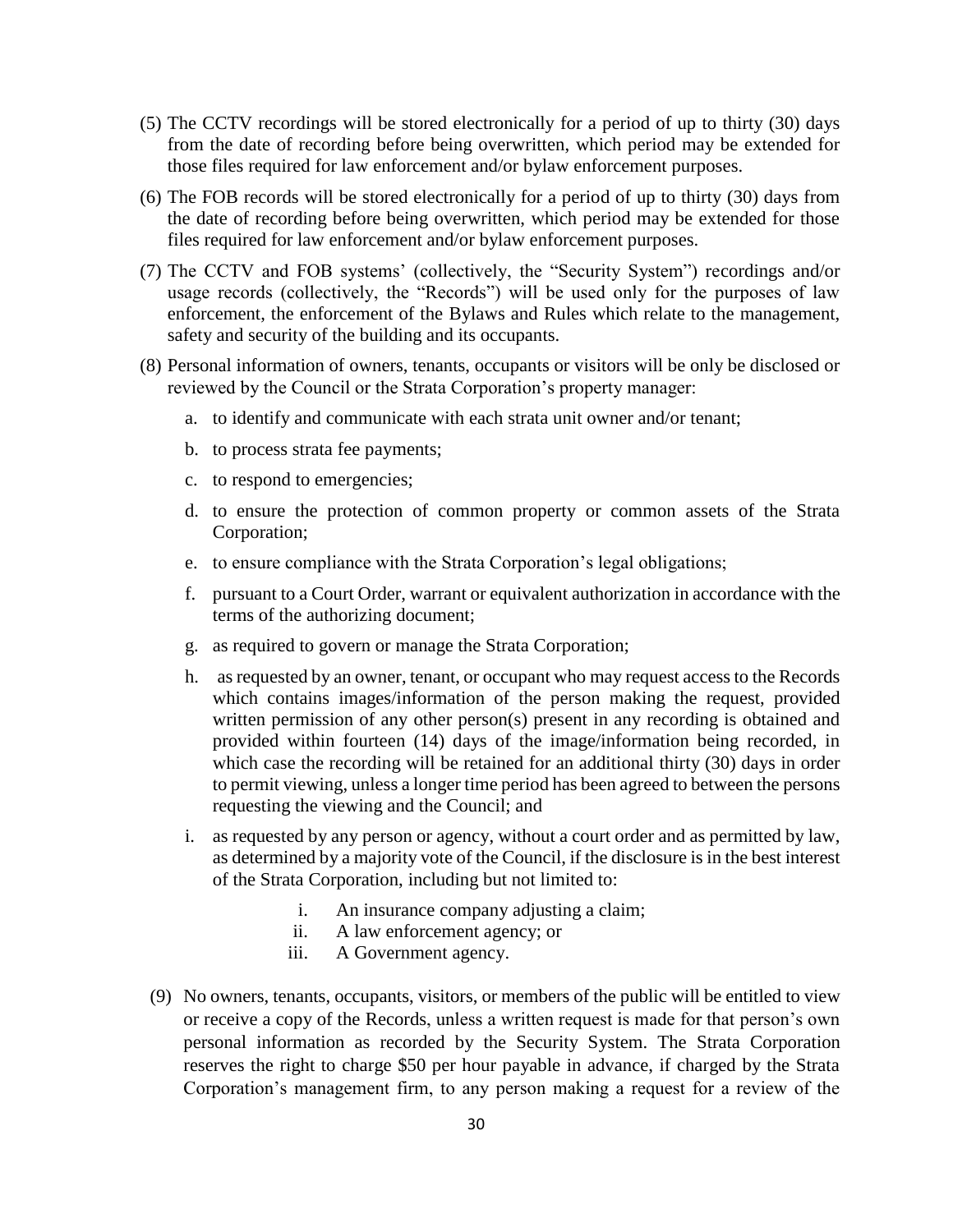Records regardless of if the review provides the information requested or not. The Strata Corporation is not required to review or copy the Records if the person making the request refuses to pay the costs as outlined above or does not have the written consent of others as set out in bylaw 45(8)(h).

- (10)The Security System's hardware and recording system will be secured and located in the locked mechanical room, and the system will be password protected with the Strata Corporation's management firm, security service contractor, and members of Council being provided with individual passwords for access, access to be terminated within ten (10) days of a change of Council or management.
- (11)Access to or review of the Records shall be restricted to two (2) persons: two (2) Council members or one (1) Council member and the strata manager, both of which must be present during access/review of the Records.
- (12)A Security System log will be created and kept in proximity to the Security System's recording systems. Any persons accessing, reviewing or copying the Records will indicate in the log the reason/purpose for the review and/or access to the Records, the date and time of the review, the names and positions of the persons conducting the review of the Records. If a copy of the Records is made, the log should contain an explanation of why the copy was made, to whom it was given, and provide particulars of the contents of the copy, including dates, times and locations of the Records which were copied and a brief synopsis of the information which is contained in the copy.
- (13)A Council member will be appointed as privacy officer and this person shall be responsible to address all requests for the Records, ensure that the Strata Corporation is in compliance with the *Personal Information Protection Act* ("PIPA") and/or other privacy legislation and prevent unauthorized access to the Security System and the Records.
- (14)Any information obtained via the Security System is for Strata Corporation purposes only in accordance with the provisions of PIPA. It is not to be used by the Strata Corporation or any individuals, including Council members, former Council members, agents, employees, or contractors of the Strata Corporation for any purposes whatsoever other than for the benefit or betterment of the Strata Corporation or its owners, as set out in this bylaw.
- (15)In installing and/or maintaining the Security System described herein, the Strata Corporation makes no representation or guarantees that any of the systems will be fully operational at all times. The Strata Corporation is not responsible or liable to any owner, tenant, occupant, or visitor in any capacity (including a failure to maintain, repair, replace, locate, or monitor any of the systems, whether arising out of negligence or otherwise) for personal security or personal property in area monitored by any of the systems.
- (16)No owner, tenant or occupant may interfere with, move, change or alter any CCTV or FOB system.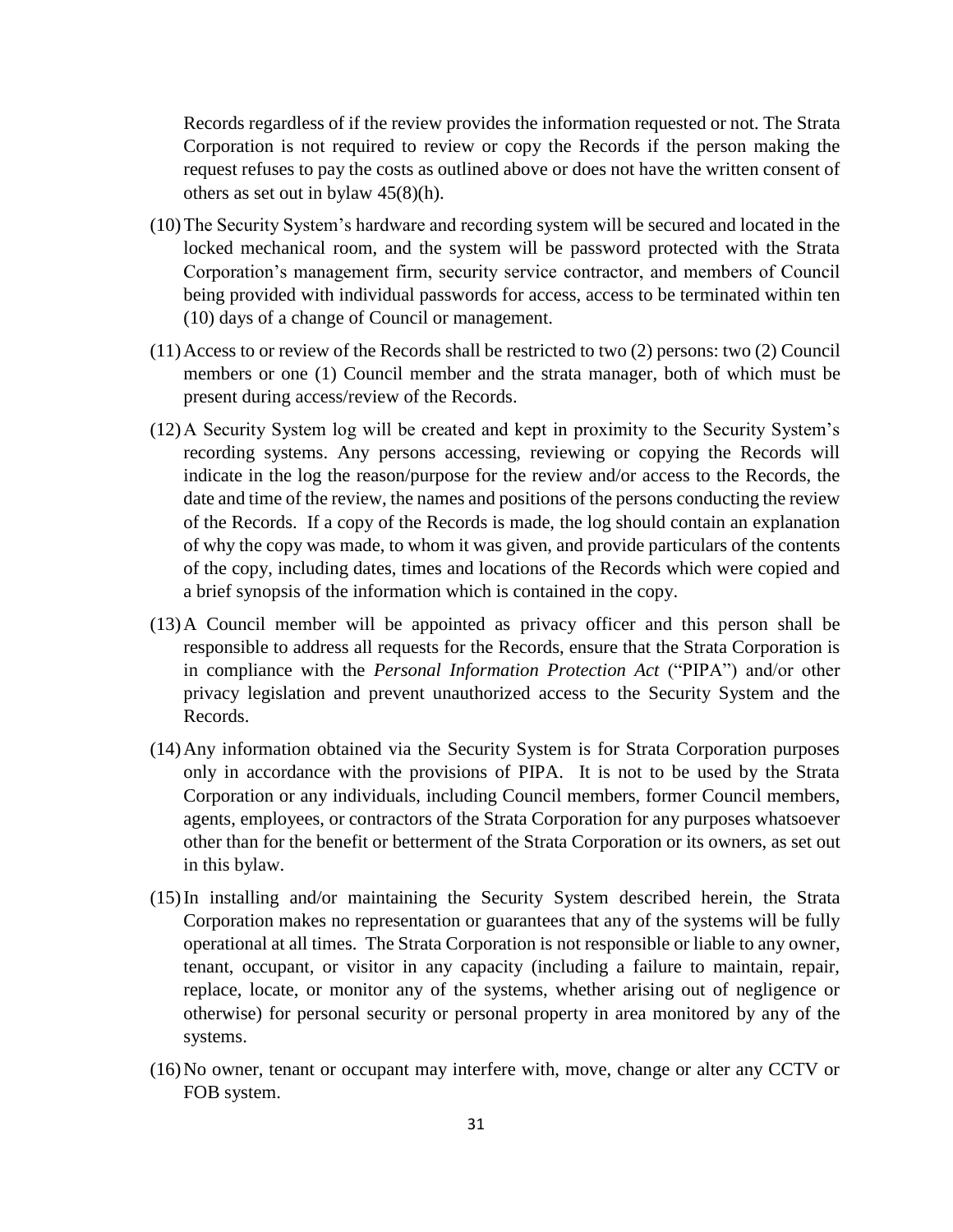(17)An owner, tenant or occupant must report any lost or stolen FOB to the Council immediately.

#### **46. NO WAIVER**

(1) Any failure or delay by the Strata Corporation to enforce a Bylaw will not constitute a waiver of its rights to do so in the future.

#### **47. SEVERABILITY**

(1) All provisions within these Bylaws shall be deemed independent and severable and the invalidity in whole or in part of any Bylaw does not affect the validity of the remaining Bylaws, which shall continue in full force and effect as if such invalid portion had never been included.

#### **48. MAXIMUM OCCUPANCY**

(1) The number of individuals residing in a strata lot within the Strata Corporation is restricted as follows:

- a. No more than two people per studio unit;
- b. No more than three people per one-bedroom unit;
- c. No more than four people per two-bedroom unit;
- d. No more than six people per three-bedroom unit;
- e. Exceptions to these restrictions may be made, in writing to the Strata council, prior to occupancy.

#### **49. SEPARATE SECTIONS AND ASSOCIATED PROVISIONS**

- (1) Strata lot 212 shall be one Section of strata lots and shall be referred to in these bylaws, collectively, as the "Commercial Section".
- (2) Strata lots 1 211 shall be one Section of strata lots and shall be referred to in these bylaws, collectively, as the "Residential Section".
- (3) The Commercial Section shall have its own operating fund and contingency reserve fund for common expenses that relate to and benefit only the strata lots in the Commercial Section. Contributions to the operating fund and contingency reserve fund for the Commercial Section shall be shared only by the owners of the strata lots in the Commercial Section and contributed to by the strata lots in the Commercial Section in accordance with section 99 of the Act.
- (4) The Residential Section shall have its own operating fund and contingency reserve fund for common expenses that relate to and benefit only the strata lots in the Residential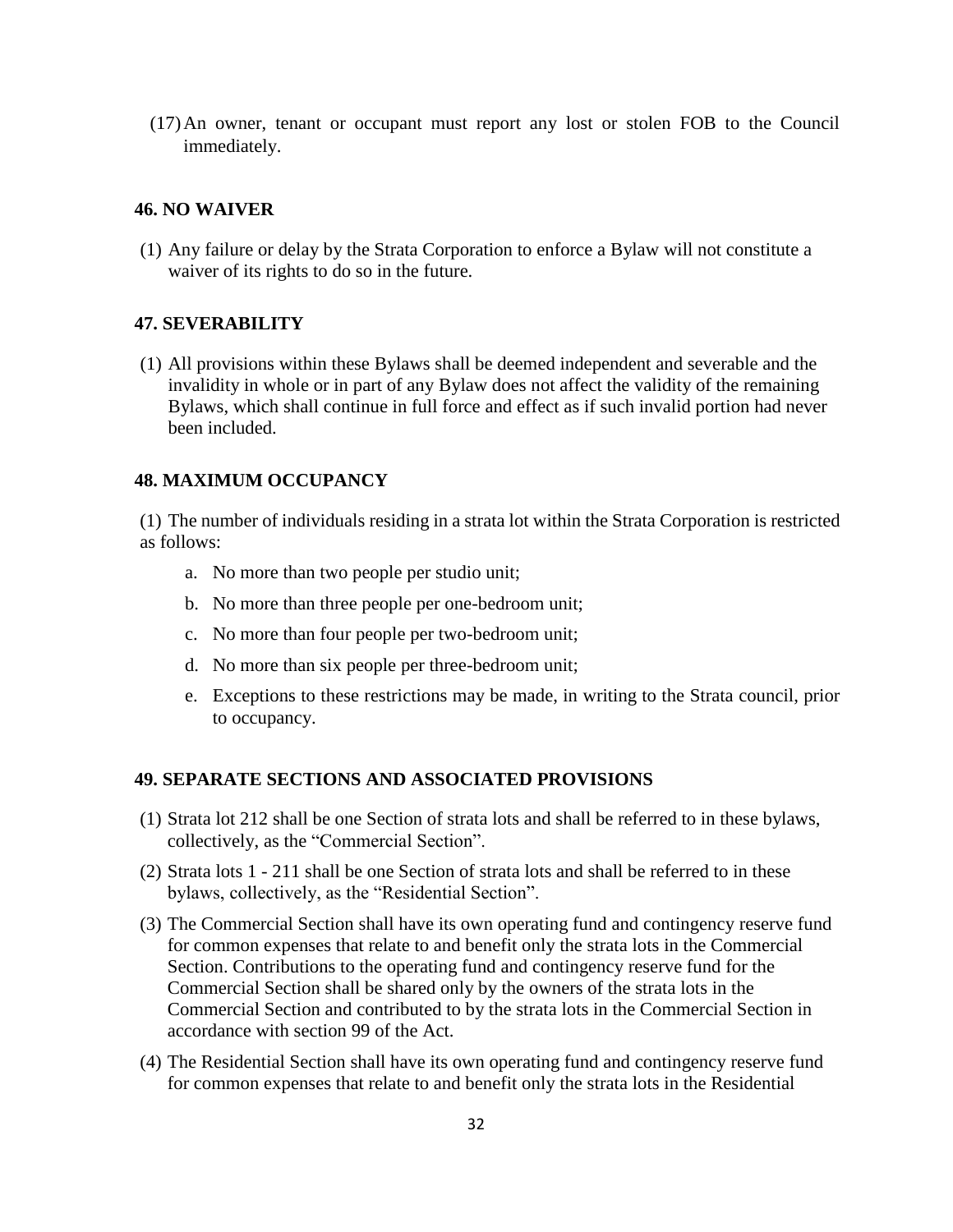Section. Contributions to the operating fund and contingency reserve fund for the strata lots in the Residential Section shall be shared only by the strata lots of the Residential Section and contributed to by the strata lots in the Residential Section in accordance with section 99 of the Act.

- (5) The Strata Corporation shall have its own operating fund and contingency reserve fund for common expenses that relate to and benefit all of the strata lots in the Strata Corporation. Contributions to the operating fund and contingency reserve fund for the Strata Corporation shall be shared by the strata lots in the Commercial Section and the Residential Section. Each strata lot's share of common expenses of the Strata Corporation shall be calculated in accordance with section 99 of the Act.
- (6) A contribution to an operating fund expense that relates to and benefits only limited common property, shall be shared only by owners of the strata lots entitled to use the limited common property.
- (7) Expenses that are attributable exclusively to the Commercial Section, including but not limited to the following:
	- a. the cost of utilities that have been separately metered to the Commercial Section;
	- b. the cost of services that have been separately provided to the Commercial Section; and
	- c. the cost of any necessary maintenance, repair and replacements of the areas that form part of the Commercial Section's duty to repair and maintain under these Bylaws,

must be borne by the owner(s) of the sole Commercial strata lot and paid from:

- d. the operating budget of the Commercial Section;
- e. a special levy of the Commercial Section; or
- f. from the contingency reserve fund of the Commercial Section, as applicable.
- (8) Expenses that are attributable exclusively to the Residential Section, including but not limited to the following:
	- a. the cost of utilities that have been separately metered to the Residential Section;
	- b. the cost of services that have been separately provided to the Residential Section; and

the cost of any necessary maintenance, repair and replacements of the areas that form part of the Residential Section;

- c. the operating budget of the Residential Section;
- d. a special levy of the Residential Section; or
- e. from the contingency reserve fund of the Residential Section, as applicable.

#### *Building Exteriors*

(9) The Commercial Section has exclusive jurisdiction to adopt rules and bylaws to control,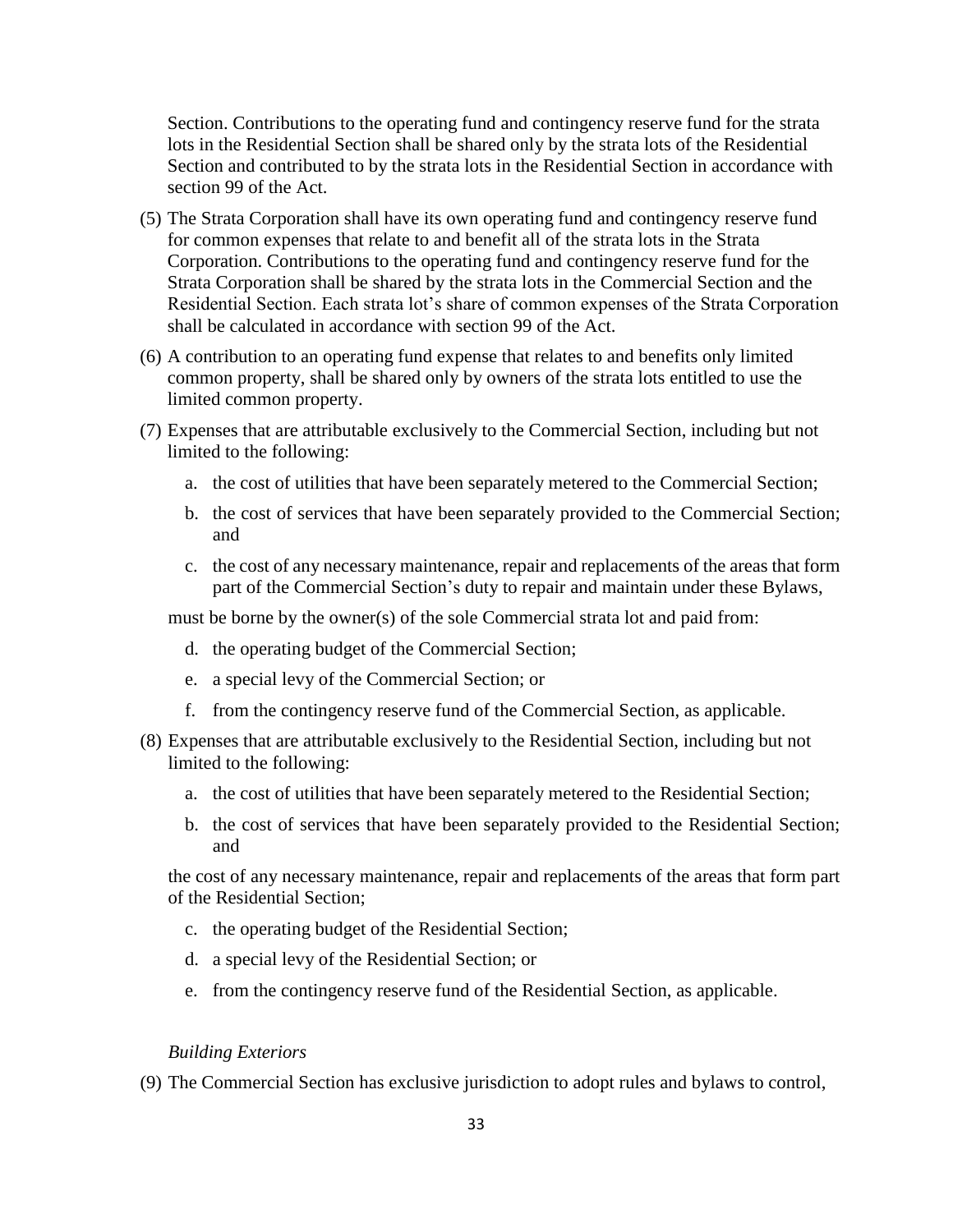manage and administer:

- a. the location, size, material and aesthetics of all signage to be attached to the exterior of the building appurtenant to the Commercial Section;
- b. the location, size, materials and aesthetics of all awnings and other items attached to the exterior of the building appurtenant to the Commercial Section;
- c. the location, size materials and aesthetics of all signage located on the common property appurtenant to the Commercial Section; and
- d. the location, size, materials and aesthetics of all signage located in a strata lot in the Commercial Section and visible from the exterior of the building.
- (10) Bylaw 49 (9) may only be amended, replaced or repealed by a unanimous vote of the Commercial Section.

#### *Access Arrangements*

- (11)Pursuant to Sections 100 and 194(2) of the Act, the Commercial Section may from time to time access portions of the Residential Section and the Residential Section may from time to time access portions of the Commercial Section designated as limited common property for the purposes of carrying out the powers and duties of the Strata Corporation regarding certain portions of the common property appurtenant only to the Commercial Section or Residential Section, as applicable.
- (12)Bylaw 49 (11) may only be amended, replaced or repealed by a unanimous vote of the Strata Corporation.

#### *Bylaws and Rules Affecting the Commercial Strata Lots*

- (13) No bylaws, rules or regulations shall be enacted, repealed or amended that may affect the strata lots comprising the Commercial Section, including, without limitation the Common Property used or intended to be used by the owners of the Commercial Section and the tenants, licensees, agents workmen, employees and invitees of the owners of the Commercial Section (collectively the "Commercial Section Property") in such a way that may interfere, directly or indirectly, with the use and enjoyment of the Commercial Section Property as commercial property in accordance with the relevant bylaws of the City of Coquitlam and the laws of general application.
- (14)Bylaw 49 (13) may only be amended, replaced or repealed by unanimous vote of the Strata Corporation.

#### *Commercial Limitations*

- (15)The Strata Lot forming the Commercial Section shall not be used, in whole or in part, for any of the following purposes:
	- a. the sale of insurance salvage stock, fire sale stock, or bankruptcy stock;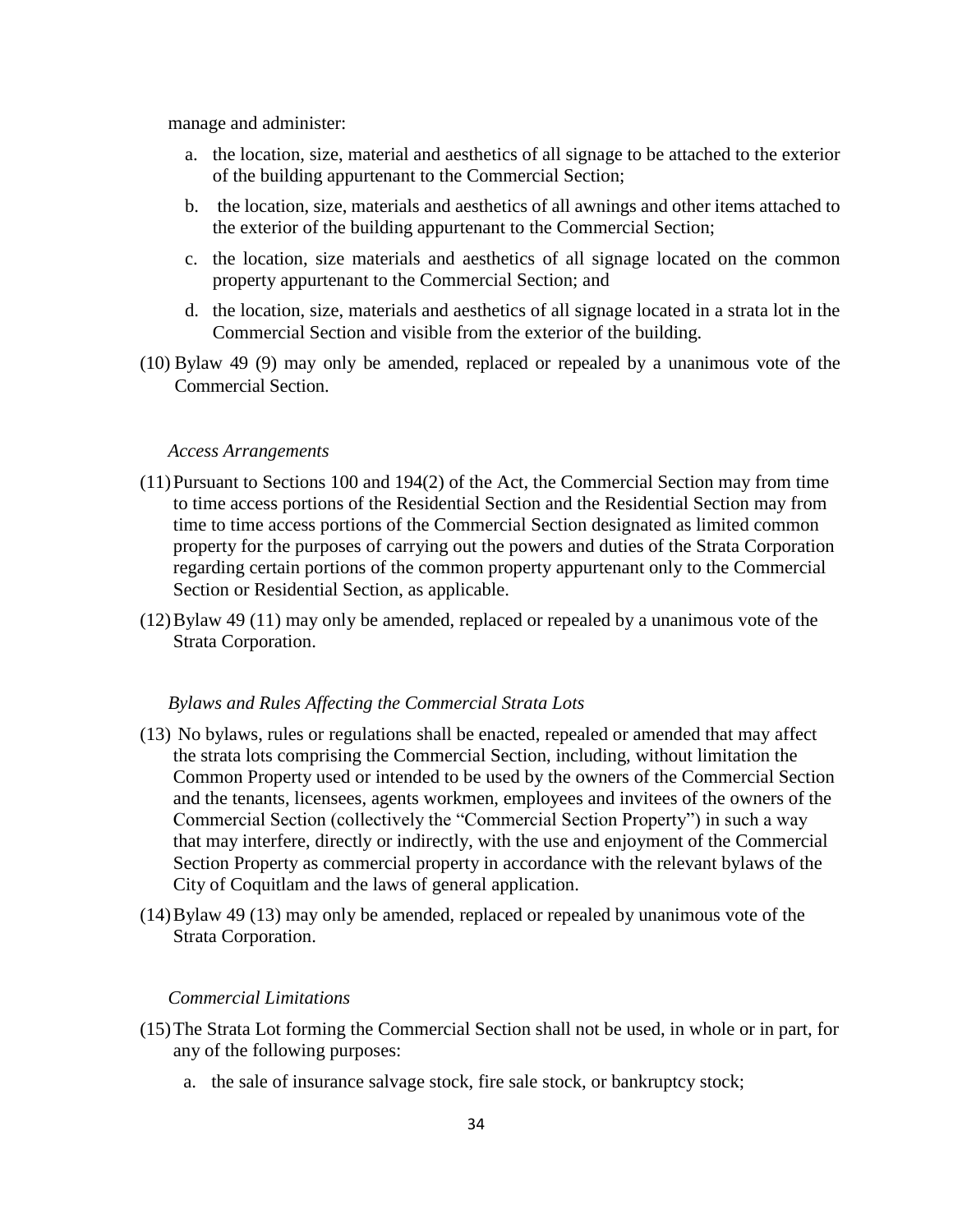- b. an auction, bulk sale, liquidation sale, "going out of business" or bankruptcy sale;
- c. a billiard or pool parlour;
- d. a video game arcade or any other place of recreation or amusement;
- e. an off-track betting establishment;
- f. an adult entertainment centre, an adult bookstore and/or a strip club;
- g. a flea market or pawnshop or similar type operation;
- h. any use which includes the sale, display, or rental of sexually oriented goods or services including but not limited to a book store, video store;
- i. massage parlour, and;
- j. any army-navy surplus or salvage or odd-lot type store (other than clearance or warehouse style retail outlets).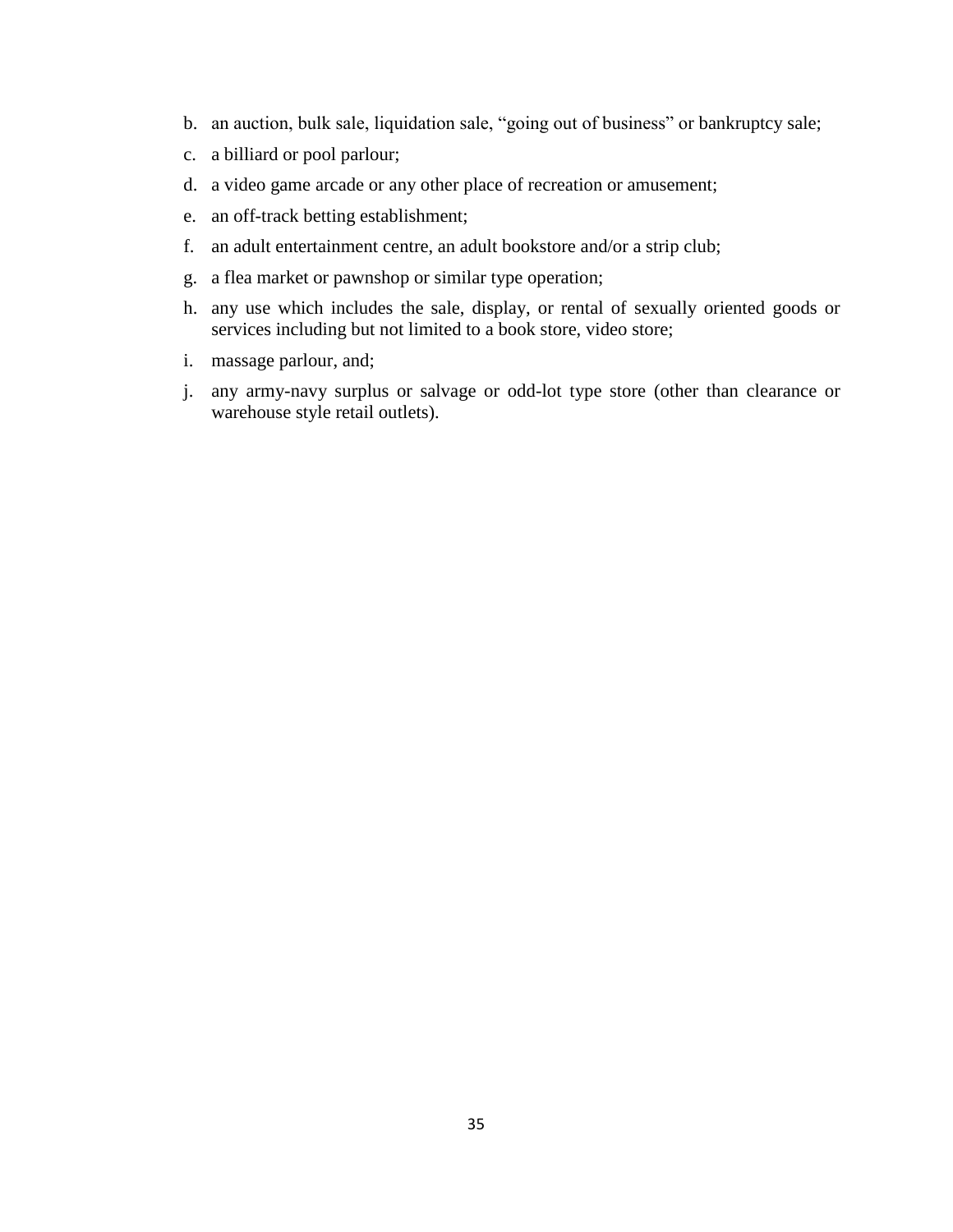# **STRATA PLAN EPS 1290 MADDOX**



# **RULES**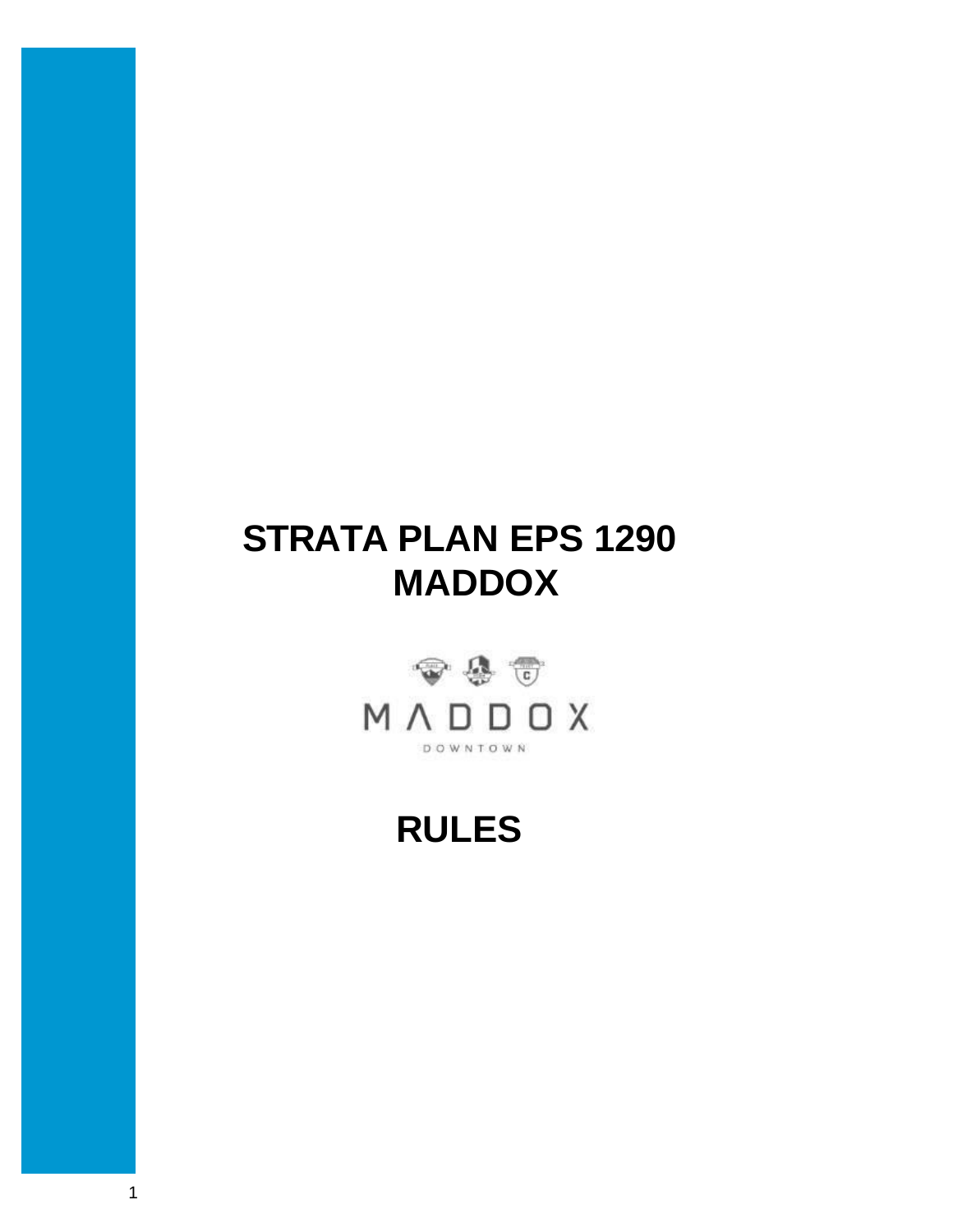# **RULES**

# **STRATA PLAN EPS 1290** *MADDOX*

# **TABLE OF CONTENTS**

| <b>SECURITY</b>            | 3  |
|----------------------------|----|
| <b>MOVES IN AND/OR OUT</b> | 4  |
| <b>EXERCISE ROOM</b>       | 6  |
| <b>AMENITY ROOM</b>        | 7  |
| <b>MEETING ROOM</b>        | 12 |
| <b>PATIOS / Balconies</b>  | 16 |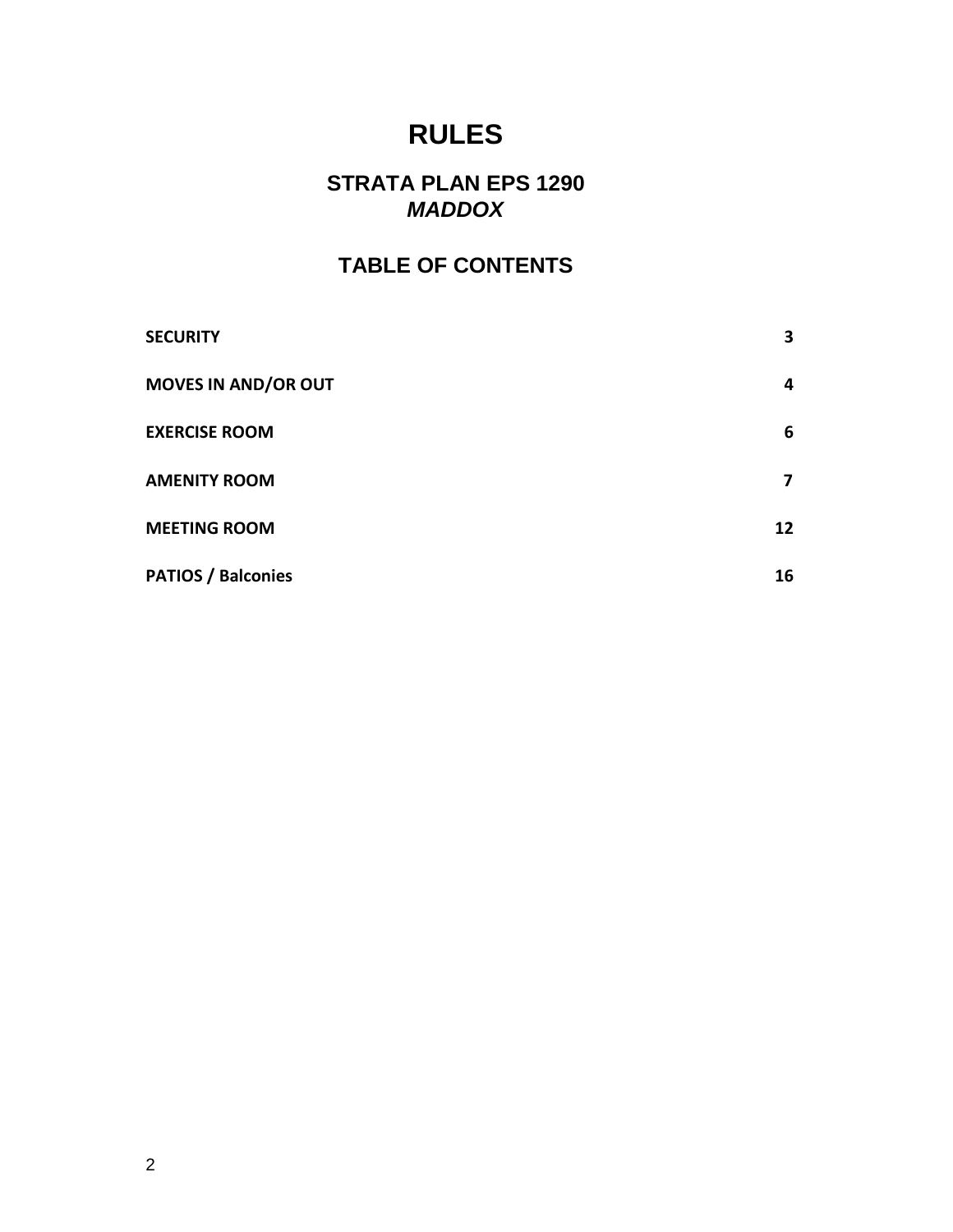# **MADDOX STRATA PLAN EPS 1290**

#### **RULES**

Please remember that as a strata lot owner, each of you have a vested interest in properly maintaining the common areas.

To protect your investment, the philosophy of taking responsibility for the use, safety and condition of the common property is conveyed in the Rules that follow. Any consent, approval or permission given under these Rules must be given by the Strata Council, or the managing agent acting upon the instructions of the Strata Council, and must be in writing.

Any reference in the Rules to "Owners" applies to all residents.

#### **SECURITY**

**\_\_\_\_\_\_\_\_\_\_\_\_\_\_\_\_\_\_\_\_\_\_\_\_\_\_\_\_\_\_\_\_\_\_\_\_\_\_\_\_\_\_\_\_\_\_\_\_\_\_\_\_\_\_\_\_\_\_\_\_\_\_\_\_\_\_\_\_\_\_\_\_**

#### **Garage Gate to Underground Parking:**

**1. Entering the Parkade:** To help prevent unauthorized entry to the building, all drivers must bring their vehicle to a full stop and wait until each gate has closed behind their car before proceeding to their parking stall or out of the parking area. The driver in each subsequent car must wait until the gate is starting to close before pressing the garage button on their key fob to re-open the gate. This indicates to the preceding driver that the following driver is a resident of the building.

**Exiting the parkade:** To help prevent unauthorized entry to the building, all drivers must bring their vehicle to a full stop at each gate and wait until the gate has closed before exiting the parking area. If multiple vehicles are lined up to exit the parking area, then only the last vehicle in line will be responsible to stop at each gate and make sure the gates have closed behind their car before proceeding.

#### **Doors:**

**2.** Storing wedges near to entrance doors is a security risk. Therefore, door wedges are not to be stored near any common area doors. You may temporarily prop open a door with your own object when bringing in bags, shopping, boxes, or other articles from your car. This object should then be taken away with you.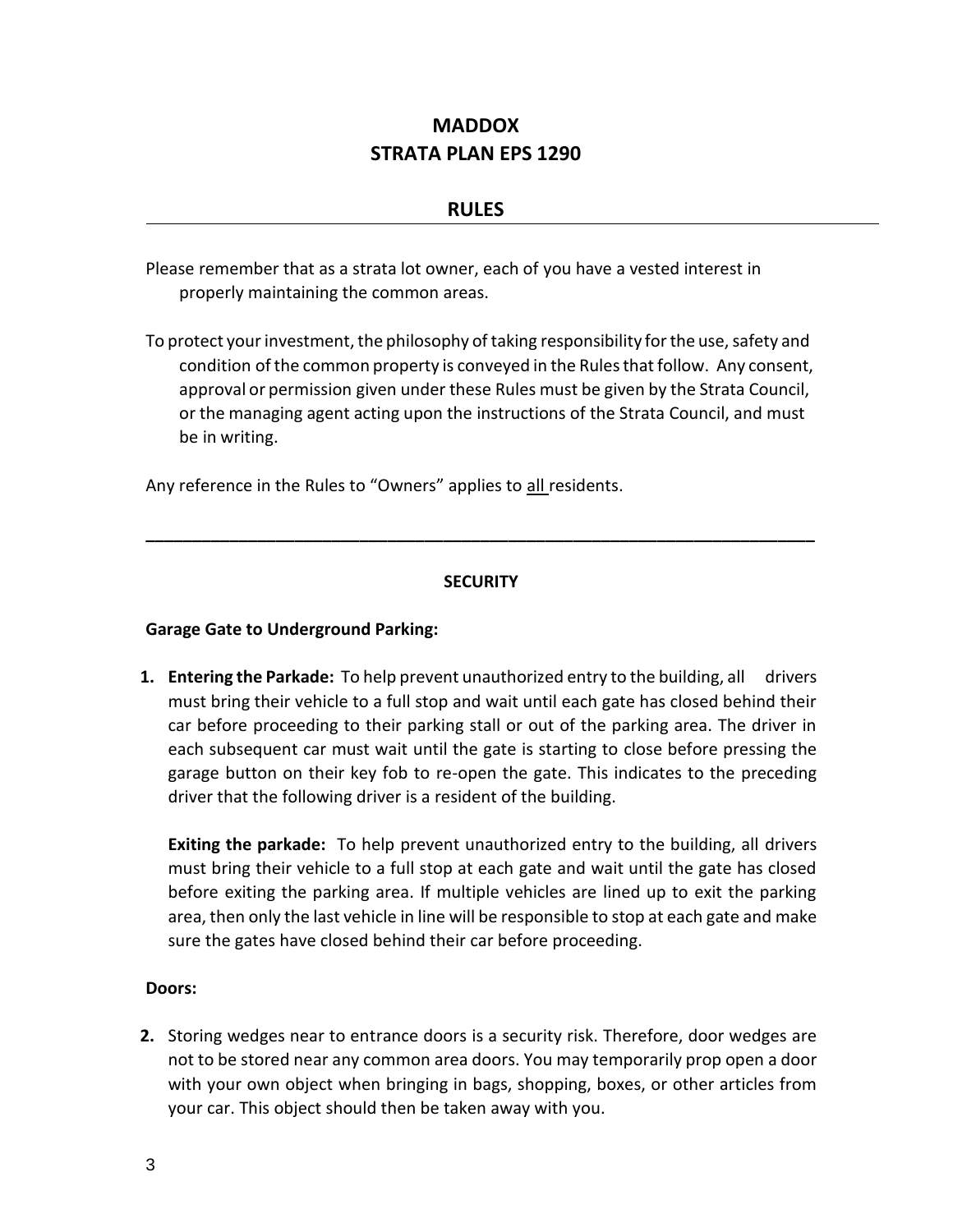#### **Entrance Door:**

**3.** When entering through the front entrance, do not allow followers into the building unless they are known to you.

#### **Restricted Common Areas:**

**4.** No owner or visitor is permitted in any part of the restricted common areas of the building such as the roof, electrical rooms, mechanical rooms, and locked rooms other than their own, except with the express permission of the Strata Council.

#### **Guests in Amenity Room:**

**5.** For security reasons, all guests to the Amenity Room must be met at the entrance door. At no time is the entrance door to be propped open allowing unrestricted access to the building.

#### **Moves In/Out:**

**6.** During a move into or out of the building, a resident must not leave the front entrance doors unattended. Also, vehicles used for moving purposes and parked in front of the building must be removed from the front area as soon as the move has been completed.

#### **Solicitations:**

**7.** Solicitation is not permitted anywhere in or about the building or common property for any cause, except as required by the Election Act (Canada) and similar provincial registration.

#### **MOVES IN AND/OR OUT**

- **1.** Owners are required to contact the concierge to arrange for a move. The concierge will arrange to lock off the elevator and hang protective coverings in the elevator.
- **2.** Owners are required to give the concierge a minimum of one week's notice of a move. If this does not occur and an owner gives less than one week's notice, or does not give notice, the owner is subject to a fine.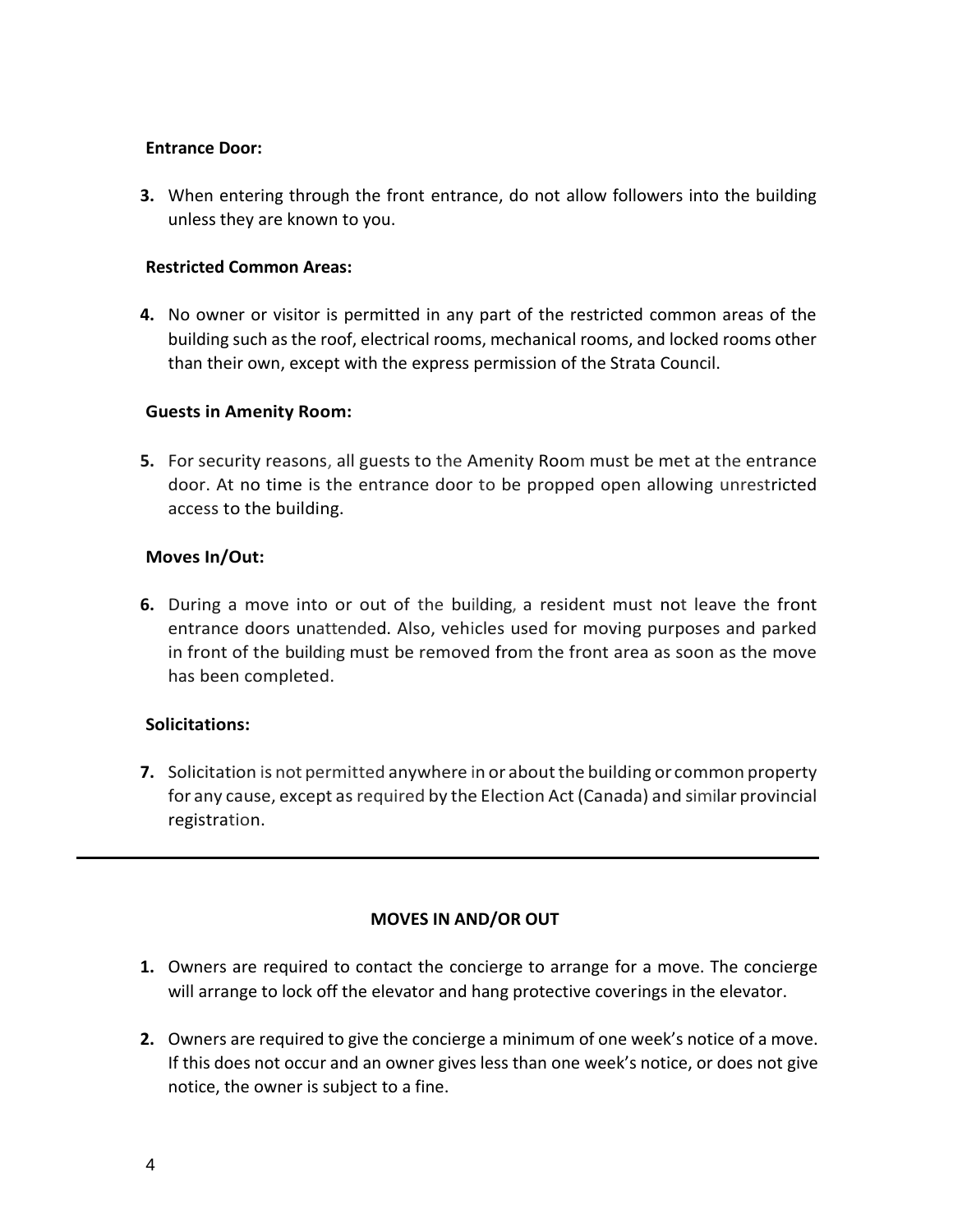- **3.** Owners are to pay due care and attention to the elevator, surrounding walls, carpets, and doors when moving furniture.
- **4.** Residents are directly responsible for moving personnel and/or friends/relatives who are assisting with their move. All must adhere to the Bylaws and Rules of the Strata Corporation. At no time should the front entrance doors be left unattended. Any violations may result in fines to the resident.
- **5.** Each move-in shall be assessed a non-refundable moving fee of Two Hundred (\$200.00) Dollars, which shall be due and payable a minimum of five (5) days in advance of the move. The fee will cover costs incurred for building damage, wear and tear, and illegal dumping due to moves. The move in fee applies regardless of whether or not there is furniture moved and/or if the elevator is booked.
- **6.** Each move-in and/or move-out shall also be assessed a refundable damage deposit of Five Hundred (\$500.00) Dollars, which shall be due and payable a minimum of five (5) days in advance of a move.
- **7.** The fees, as stated above, shall be paid separately for ease of return of the refundable deposit of Five Hundred (\$500.00) Dollars.
- **8.** The refundable deposit shall be returned to the payee within seven (7) days following the move, if there are no damages to the elevator or common property.
- **9.** All boxes must e flattened and properly disposed of in the receptacle provided for same.
- **10.** As per the Strata Property Act, section 146, owners who are renting their suites must give the prospective tenant(s) the currant Strata Bylaws and Rules, and a Notice of Tenant's Responsibilities (Form K). Within 2 weeks of renting all or part of a residential strata lot, the owner must provide the strata corporation a copy of the signed Form K.

**\_\_\_\_\_\_\_\_\_\_\_\_\_\_\_\_\_\_\_\_\_\_\_\_\_\_\_\_\_\_\_\_\_\_\_\_\_\_\_\_\_\_\_\_\_\_\_\_\_\_\_\_\_\_\_\_\_\_\_\_\_\_\_\_\_\_\_\_\_\_\_\_**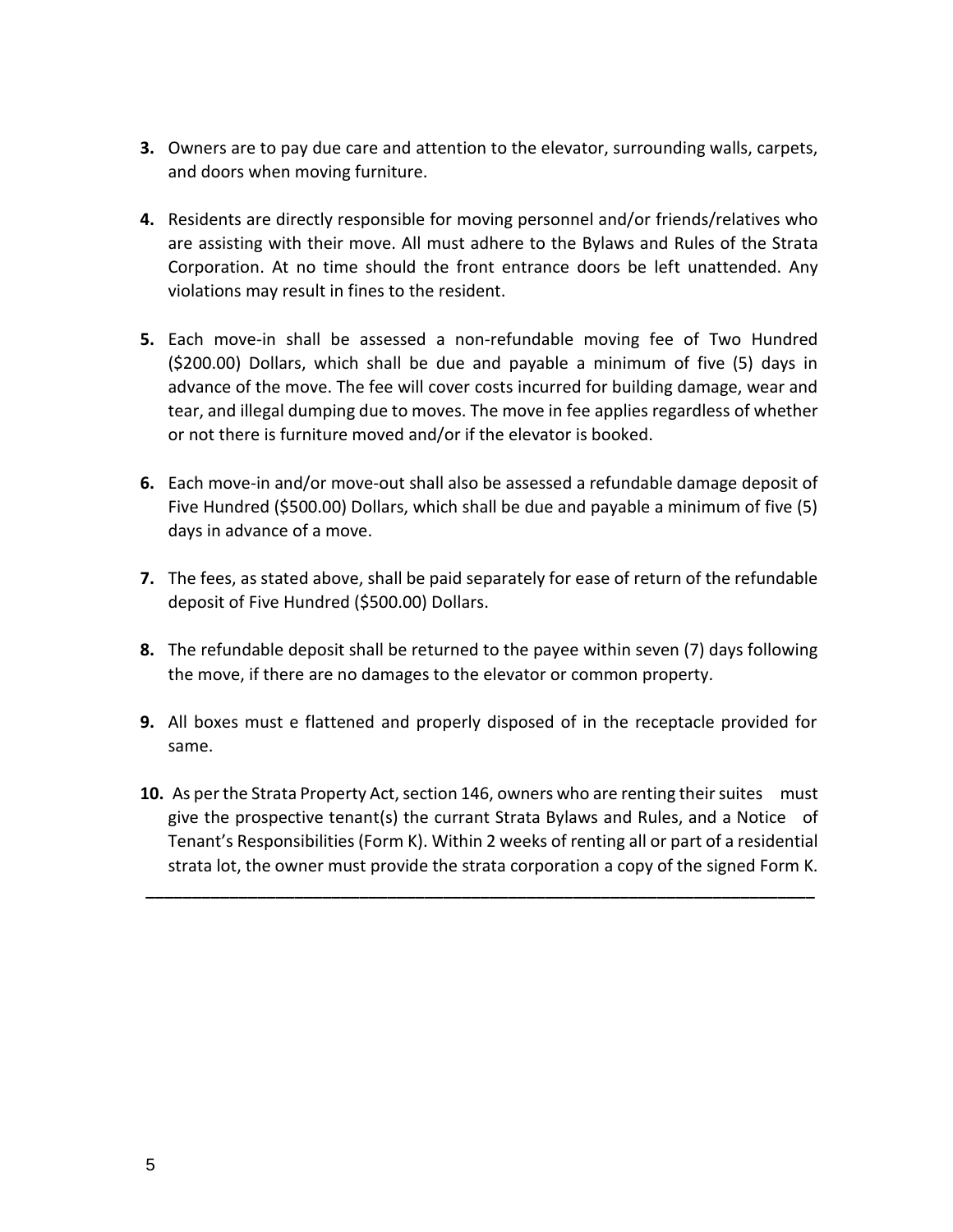#### **EXERCISE ROOM**

The Exercise Room is for the exclusive use of residents and their invited guests. The hours of operation are from 5:00 a.m. to 10:00 p.m., every day. In the interests of safety and enjoyment, the following Rules have been prepared and must be adhered to at all times: (Ratified July 19, 2016)

- **1.** Guests must be accompanied at all times by their resident host.
- **2.** The privacy and enjoyment of others using these facilities must be respected at all times.
- **3.** Proper footwear and cover-ups shall be worn in the Exercise Room and, when going to and from the room.
- **4.** No animals are permitted in these facilities.
- **5.** Any and all accidents must be reported immediately to the concierge or to the Managing Agent.
- **6.** Any person(s) causing damage to the facilities must immediately report such damage(s) to the concierge or Managing Agent.
- **7.** Any person{s) noting a breach of these Rules, or abuse of the area, is to immediately report the incident to the concierge or Managing Agent. Any breach of the above Rules may be subject to fine(s) being levied against their strata lot in accordance with the Strata Corporation's Bylaws and/or the removal of privileges regarding use of the facilities. Additional charges may be levied for the repair or replacement of equipment that shows evidence of willful damage.
- **8.** No food or alcoholic beverages are permitted in the Exercise Room.
- **9.** For security reasons, at no time is the entrance door to the Exercise Room to be propped open.
- **10.** After using the equipment, it must be wiped down.
- **11.** No person(s) under the age of sixteen (16) years may use the Exercise Room, unless accompanied by an adult.
- **12.** The playing of music is permitted at a reasonable volume, as long as everyone in the room is agreeable to it. No loud music is permitted. As the consideration to residents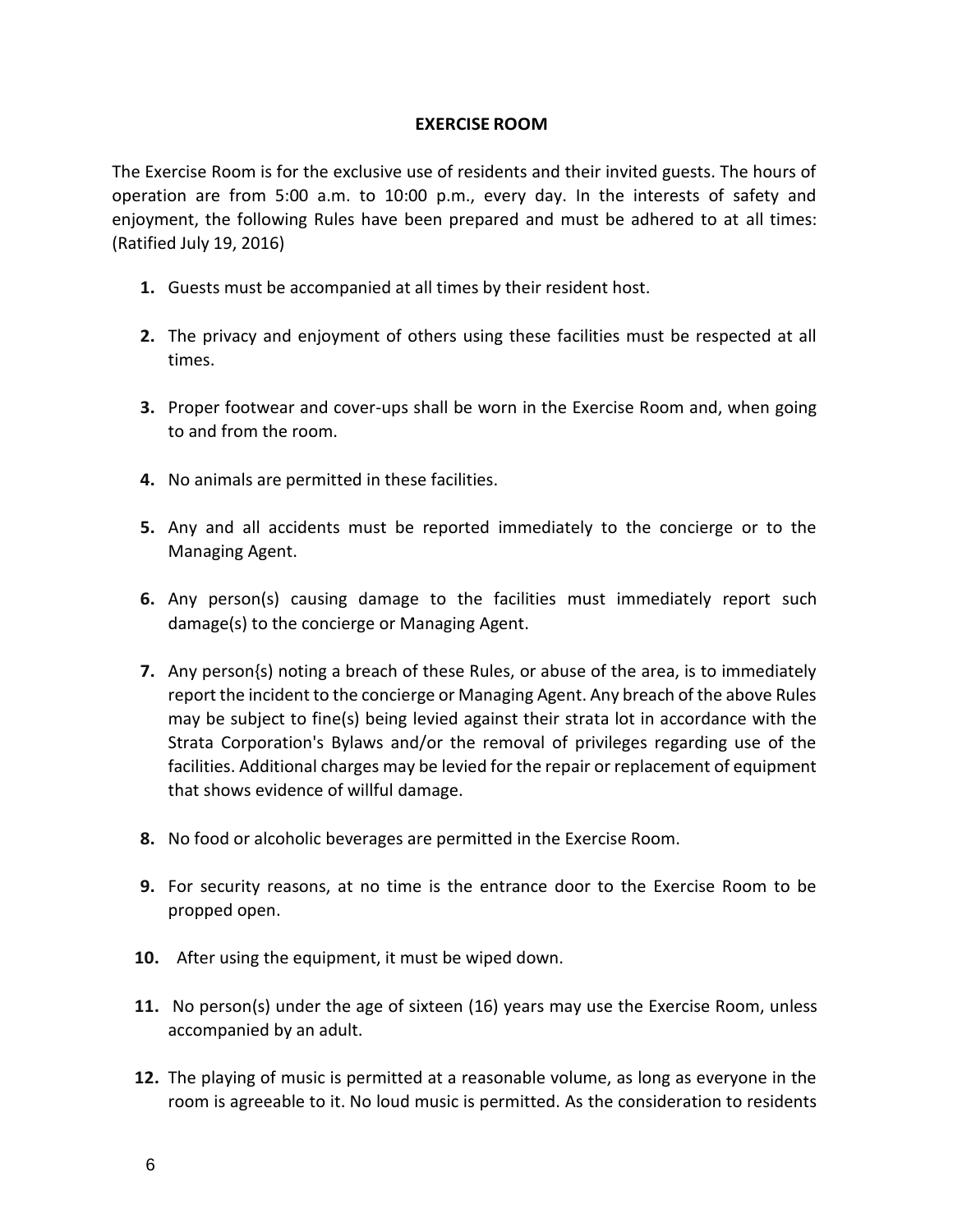living in close proximity to the gym, no music forms the gym TV/Music system is permitted before 8 am and after 10 pm. Please turn the TV/Music system off when leaving the gym.

- **13.** When using weights do not drop them or bang them as it creates a disturbance for the residents living near the gym.
- **14.** The gym cannot be used for commercial purposes. Personal training activities cannot take place in which the personal trainer brings non-resident clients to The Maddox to use the gym equipment.

**ANY PERSON(S) USING THESE FACILITIES DO SO AT THEIR OWN RISK, AND RELEASE AND INDEMNIFY THE STRATA CORPORATION AND THE MANAGING AGENT FROM ANY AND ALL CLAIMS ARISING FROM THE USE OF THESE FACILITIES.**

**Owners and their guests who leave their personal property in the common property do so at their own risk. The Strata Corporation shall not be responsible for the loss or damage to any property left in the common property.**

#### **AMENITY ROOM**

**\_\_\_\_\_\_\_\_\_\_\_\_\_\_\_\_\_\_\_\_\_\_\_\_\_\_\_\_\_\_\_\_\_\_\_\_\_\_\_\_\_\_\_\_\_\_\_\_\_\_\_\_\_\_\_\_\_\_\_\_\_\_\_\_\_\_\_\_\_\_\_\_\_\_\_**

In compliance with the Rules adopted by the Strata Corporation, the following Rules and Procedures apply to the Amenity Room:

- **1.** Use of the Amenity Room is for RESIDENTS AND THEIR GUESTS ONLY.
- **2**. Guests of residents using these facilities must ALWAYS be accompanied by the residents.
- **3**. Each unit may use the Amenity Room a maximum of 5 times per month.
- **4**. A \$750 (seven-hundred-fifty dollars) refundable deposit payable by cheque made out to "Strata Plan EPS 1290" is required for use of the Amenity Room. For exclusive use (private function), the deposit is due and payable in advance, at the time the reservation is made. For community use, the deposit is due when picking up the fob. The deposit is to be submitted to the concierge and will be returned when the room, equipment, and contents are left in a clean and undamaged condition.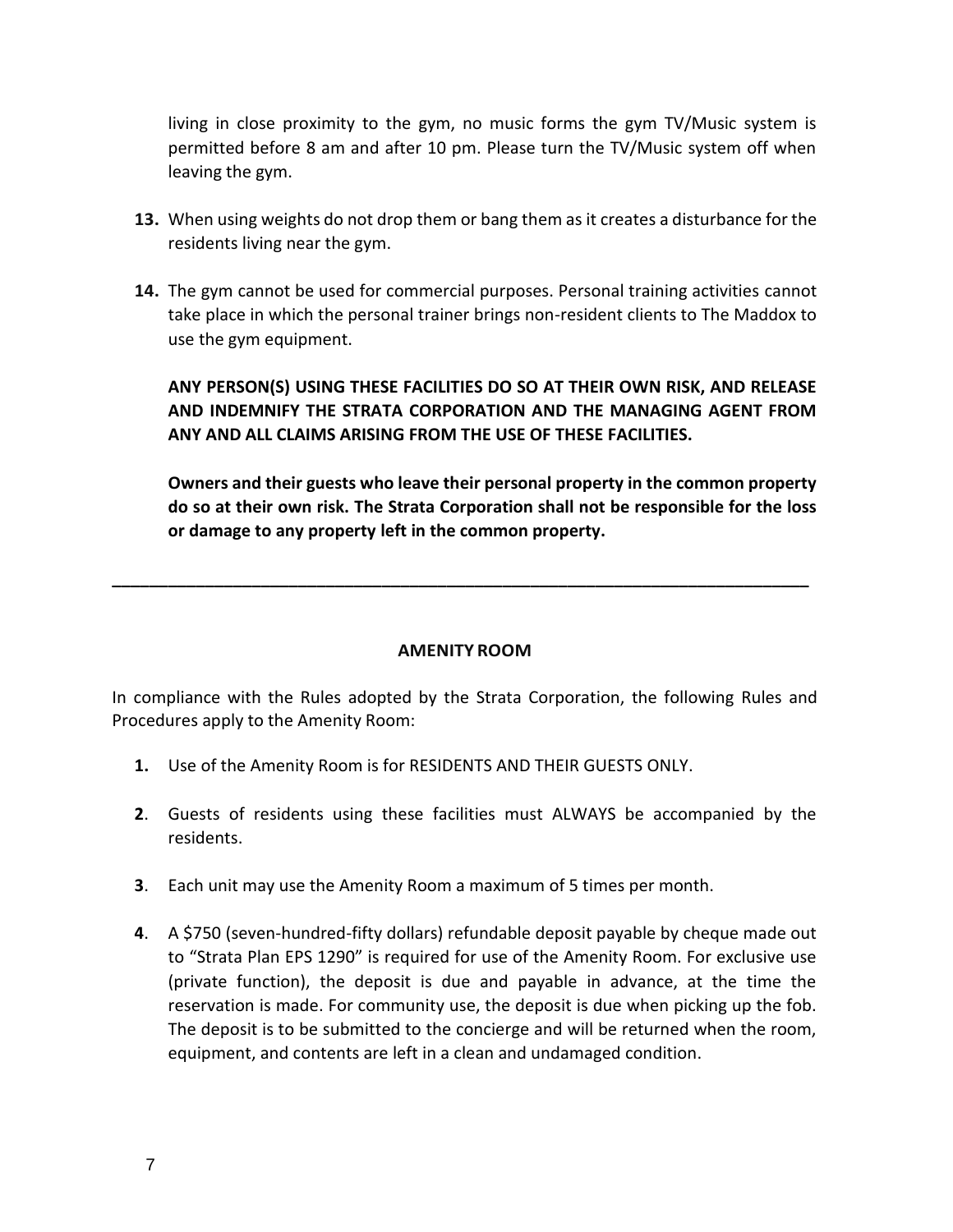- **5.** To reserve the Amenity Room for exclusive use, a rental fee of \$100 (one-hundred dollars) payable by cheque made out to "Strata Plan EPS 1290", is to be submitted to the concierge at the time of reservation. The reservation fee will be forfeited if the reservation is canceled with less than 48 hours' notice. The maximum number of persons permitted at an Amenity Room private function is 50.
- **6.** The Amenity Room can also be used for non-private functions by all residents and their guests without making a previous reservation. On this "Community" basis each unit is limited to 5 people with a maximum of 10 people total in the Amenity Room. Each unit using the room will be required to submit the \$750 damage deposit. Resident must obtain a fob from concierge. Before the damage deposit is returned an inspection by the Concierge will be completed to confirm no damage and the room is clean.
- **7.** All bookings of the Amenity Room must be made with the concierge.
- **8.** Bookings made for the Strata Corporation and/or Council do not require a deposit or rental fee.
- **9.** Bookings for the Strata Corporation business will take priority over private bookings and are subject to a one week booking rule. Emergency Council meetings can be held elsewhere if the Amenity Room has prior booking.
- **10**. Proper attire is always required. The "No Shirt, No Shoes, No Entry" Rule is always enforced.
- **11.** With the exception of service animals, no pets or animals are permitted in the Amenity Room, under any circumstances.
- **12**. No person(s) under the age of 18 years may use the Amenity Room unless accompanied by an adult at all times.
- **13**. The Amenity Room hours are Monday through Sunday 8:00 am to 10:00 pm.
- **14**. The completion and affixing of signatures at the bottom of two (2) copies of these Rules by both the applicant and the concierge is required as an acknowledgment of understanding and a compliance with, the Rules and Procedures specified herein. The applicant is to receive one (1) copy and the concierge is to retain one (1) copy.
- **15.** The cleaning of the Amenity Room must be completed immediately after the function has ended. For functions finishing at 10:00 pm a grace period of 1 hour is provided strictly for cleaning. Guests must have left the premises and only cleaning is allowed during this time. **SECURITY**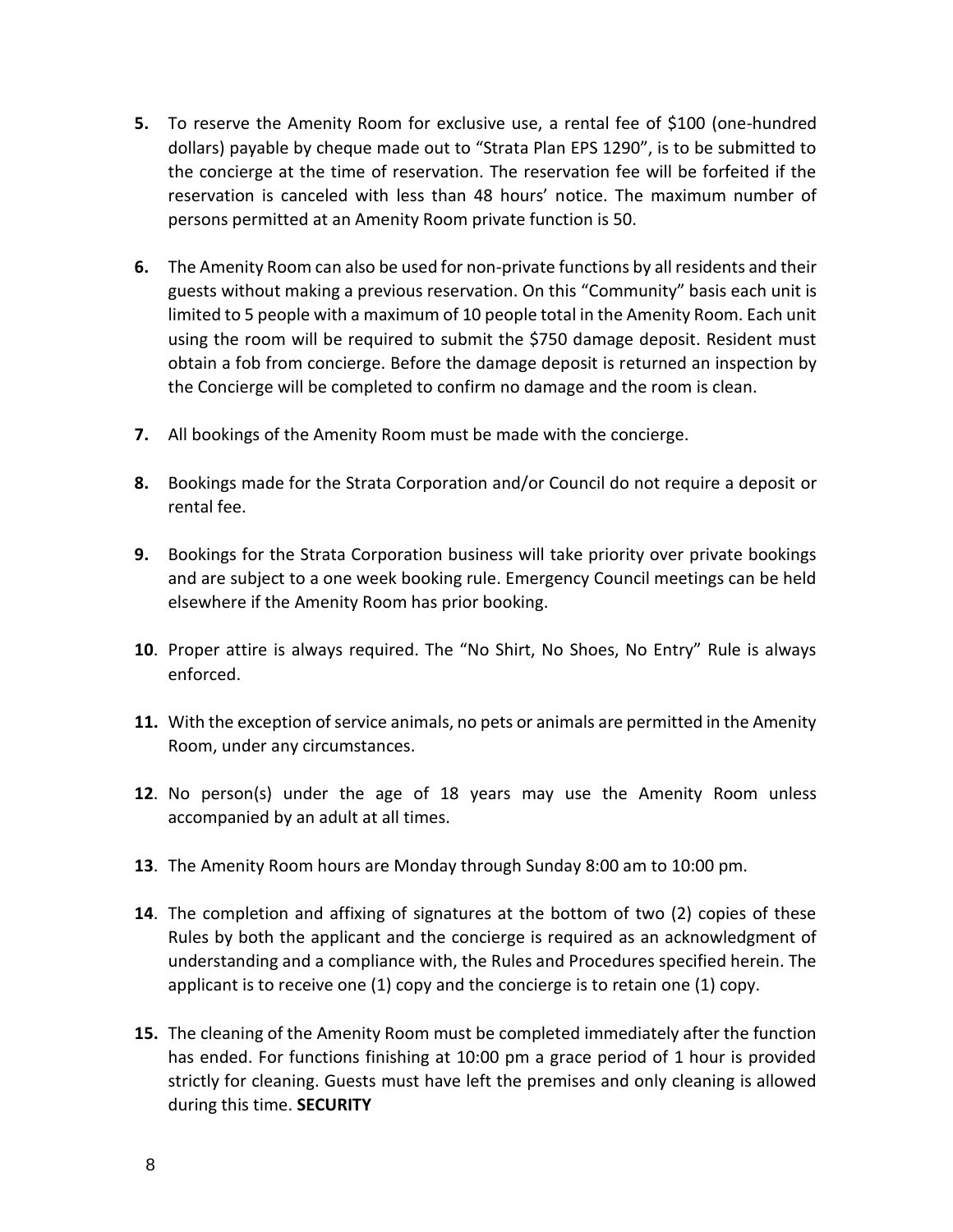- **16**. For security reasons, all guests must be met at the entrance door. AT NO TlME is the ENTRANCE DOOR to be propped open allowing unrestricted access to the building.
- **17.** Alcohol is tolerated under the laws set out by the Province of British Columbia.
- **18.** Sound reproduction is allowed within reason. Owners/residents are reminded that there are adjoining homes to the Amenity Room and the owners/residents of those homes are entitled to quiet enjoyment.
- **19.** Owners/Residents who are found to be responsible for the tripping of the alarm will be in violation of these common rules and are liable to deprivation of common room privileges and/or a fine.

## EQUIPMENT USAGE/DAMAGE

- **20.** Any and all Amenity Room equipment {including tables, chairs, coffee urn, etc.) USED FOR PRIVATE FUNCTIONS by individual residents are not to be removed from the Amenity Room and taken outdoors, nor is it to be borrowed for private purposes.
- **21.** Persons either causing damage or noting damage to the Amenity Room facilities, furnishings and/or equipment therein shall immediately report such damage to the concierge {who in turn is to report this to the Managing Agent) or directly to the Managing Agent.
- **22.** Those using tape on the walls do so at their own risk. Should paint damage occur, those causing the damage must either repair it or be assessed accordingly for it to be repaired by the Strata Corporation. Repair inspection is at the discretion of the Strata Council.
- **23.** Anyone found to deface, destroy or otherwise ruin any Strata property is liable for the damage(s) and/or loss of common room privileges and/or a fine.

#### CLEAN-UP

**24.** Following ALL events, whether for the entire Strata Corporation or for private functions held by individual residents, the Amenity Room is to be returned to the condition in which it was found and ready for the next users. Furniture and equipment are to be returned to their original positions. The fridge, countertops, cupboards, sink and equipment used must be left in clean condition. All garbage is to be removed from the Amenity Room; and the carpet is to be vacuumed.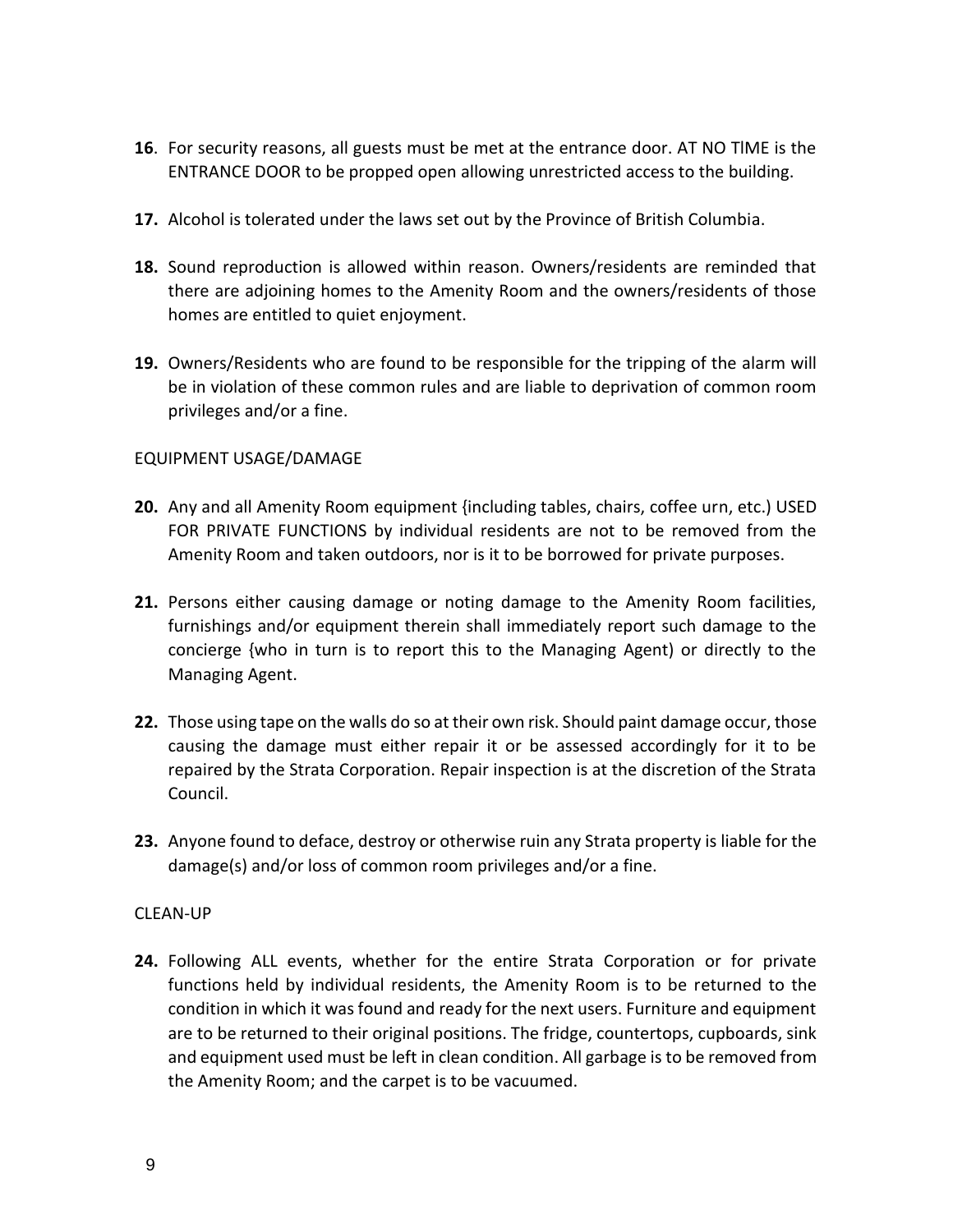#### PROCEDURE REGARDING DAMAGE DEPOSIT REFUND

- **25.** Both prior to, and after use, the concierge will inspect the Amenity Room in the presence of the resident to determine the condition of the Room, equipment and contents.
- **26.** After the end-of-event inspection, the decision as to whether to return the \$750.00 deposit, in whole or in part, or whether the levying of any additional assessment is necessary, will be at the discretion of the concierge and/or the Strata Council. Damage and the ultimate repairs will be at the sole discretion of the Strata Council.
- **27.** The Procedure for refunding the \$750.00 deposit will be as follows:
	- **•** Following a SATISFACTORY end-of-event inspection whereby it is determined that no damage has occurred and that the foregoing clean-up criteria has been met, the concierge will immediately return the \$750.00 deposit in full.
	- **•** Following an UNSATISFACTORY end-of-event inspection, the \$750.00 deposit will be retained until such time as is necessary and appropriate to ascertain the funds needed for required repairs, replacement or clean-up time. If no liability value is deemed to be in excess of the \$750.00 deposit, the applicant will be assessed for any overage of this deposit.

**Persons breaching the above Rules are subject to being fined in accordance with the Strata Corporation Rules and/or the removal of privilege of use of the facility.**

**Owners and their guests who leave their personal property in the common property do so at their own risk. The Strata Corporation shall not be responsible for the loss or damage to any property left in the common property.**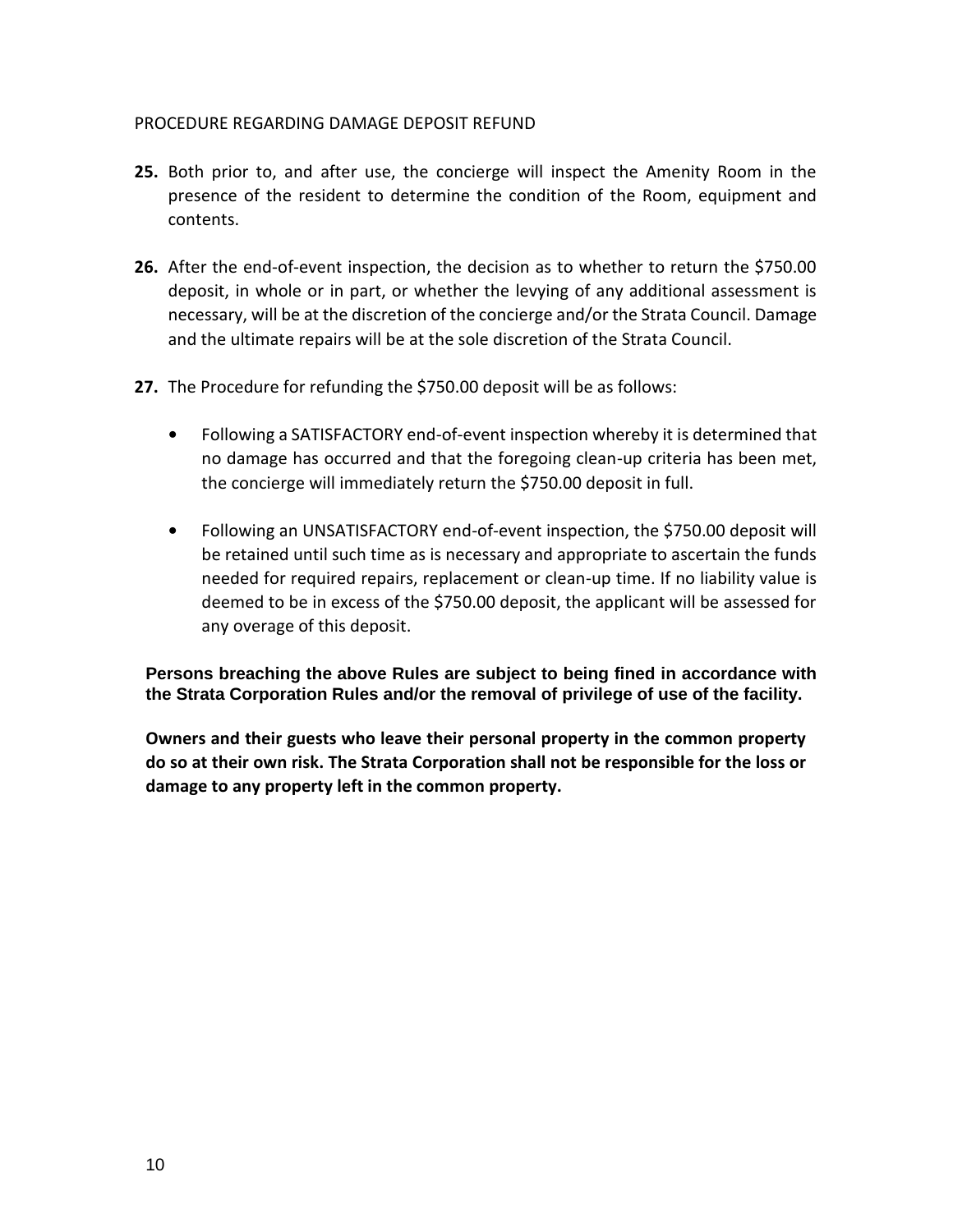# **AMENITY ROOM BOOKING FORM**

| I, the undersigned, agree to comply with the foregoing rules and procedures. |                    |  |                                               |  |  |  |  |
|------------------------------------------------------------------------------|--------------------|--|-----------------------------------------------|--|--|--|--|
| <b>Printed Name</b>                                                          | <b>Unit Number</b> |  |                                               |  |  |  |  |
| Signature                                                                    | Date signed        |  |                                               |  |  |  |  |
| Approved:                                                                    |                    |  |                                               |  |  |  |  |
| Concierge                                                                    |                    |  | Date of booking and receipt of damage deposit |  |  |  |  |
| Rental Fee of \$100.00/day cheque payable to EPS 1290 (if applicable):       |                    |  |                                               |  |  |  |  |
| Post event inspection satisfactory and full deposit returned:                |                    |  |                                               |  |  |  |  |
| Concierge                                                                    | Date               |  |                                               |  |  |  |  |
| \$750.00 Deposit returned and received by: Resident Signature                |                    |  | Date                                          |  |  |  |  |
| Post inspection unsatisfactory. Deposit turned over to Strata Council or:    |                    |  |                                               |  |  |  |  |
|                                                                              |                    |  |                                               |  |  |  |  |
|                                                                              |                    |  |                                               |  |  |  |  |
|                                                                              |                    |  |                                               |  |  |  |  |
| If not enough room for comments, please write on the back of this sheet.     |                    |  |                                               |  |  |  |  |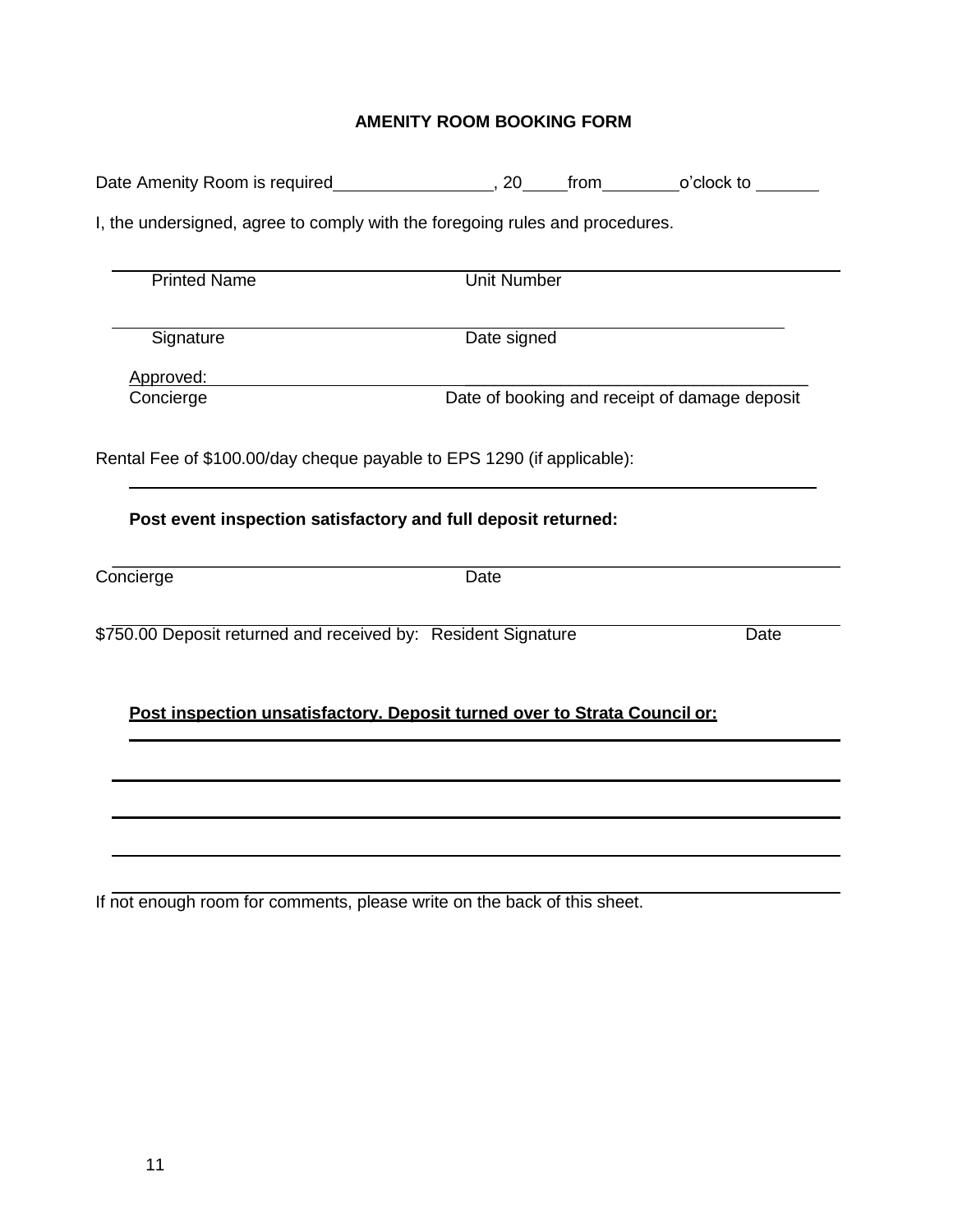#### **MEETING ROOM**

In compliance with the Rules adopted by the Strata Corporation, the following Rules and Procedures apply to the Meeting Room:

#### **CONDITIONAL USE**

- **1.** Use of the Meeting Room is for RESIDENTS AND THEIR GUESTS ONLY.
- **2.** Guests of residents using these facilities must ALWAYS be accompanied by the residents.
- **3.** The Maximum number of Persons permitted in the Meeting Room is 15.
- **4.** Each unit may use the Meeting Room a maximum of 5 times per month.
- **5.** A \$500 (five-hundred dollars) refundable deposit payable by cheque made out to "Strata Plan EPS 1290" is required for use of the Meeting Room. For exclusive use (private function), the deposit is due and payable in advance, at the time the reservation is made. For community use, the deposit is due when picking up the fob. The deposit is to be submitted to the concierge and will be returned when the room, equipment, and contents are left in a clean and undamaged condition.
- **6.** All bookings of the Meeting Room must be made with the concierge.
- **7.** Bookings for the Strata Corporation business will take priority over private bookings and are subject to a one week booking rule. Emergency Council meetings can be held elsewhere if the Meeting Room has prior booking.
- **8.** Proper attire is always required. The "No Shirt, No Shoes, No Entry" Rule is always enforced.
- **9.** With the exception of service animals, no pets or animals are permitted in the Meeting Room, under any circumstances.
- **10.** No person(s) under the age of 18 years may use the Meeting Room unless accompanied by an adult at all times.
- **11.** The Meeting Room hours are Monday through Sunday 8:00 am to 10:00 pm.
- **12.** The completion and affixing of signatures at the bottom of two (2) copies of these Rules by both the applicant and the concierge is required as an acknowledgment of understanding and a compliance with, the Rules and Procedures specified herein. The applicant is to receive one (1) copy and the concierge is to retain one (1) copy.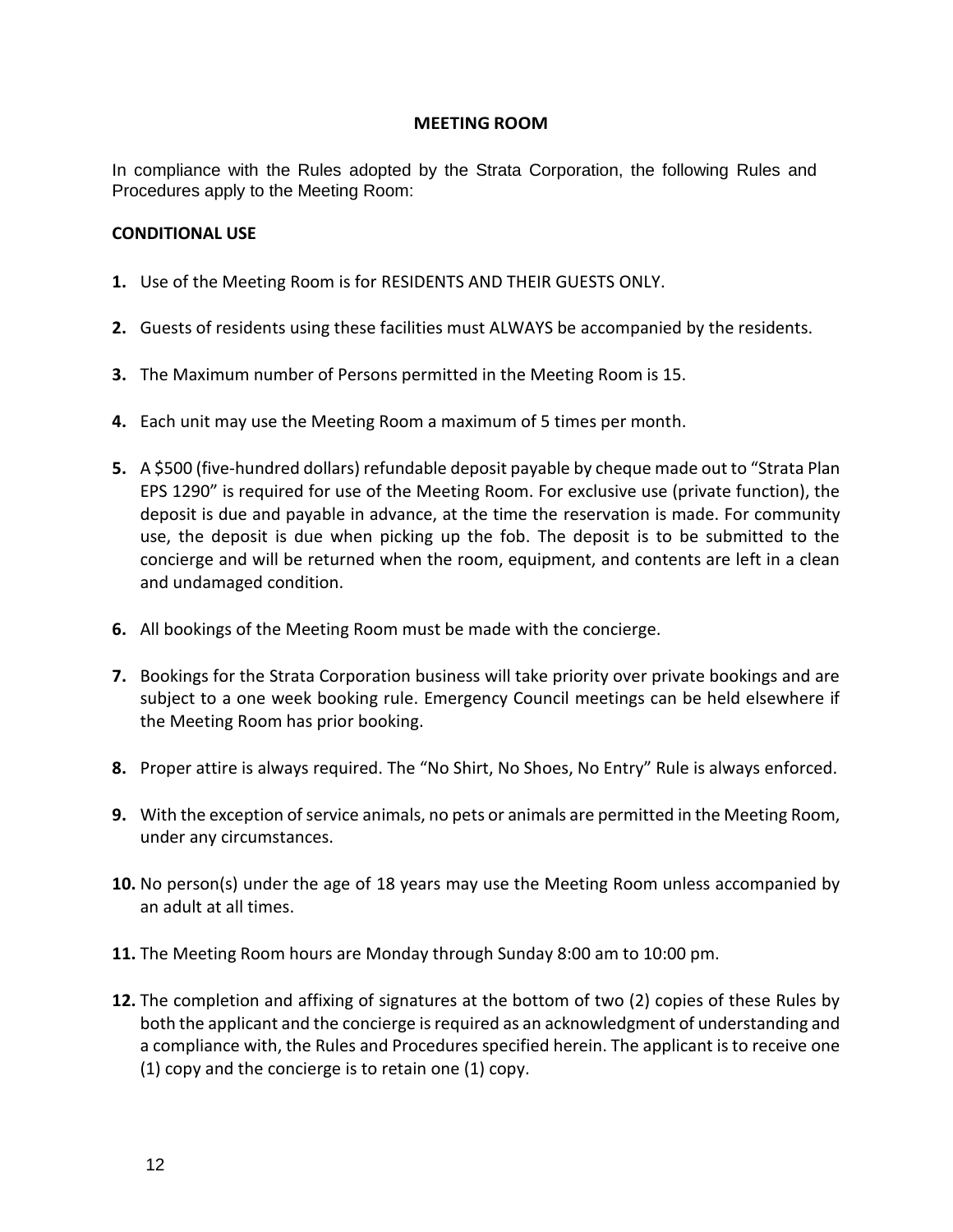**13.** The cleaning of the Meeting Room must be completed immediately after use has ended.

## **SECURITY**

- **14.** For security reasons, all guests must be met at the entrance door. AT NO TIME is the ENTRANCE DOOR to be propped open allowing unrestricted access to the building.
- **15.** Alcohol is tolerated under the laws set out by the Province of British Columbia.
- **16.** Sound reproduction is allowed within reason. Owners/residents are reminded that there are adjoining homes to the Meeting Room and the owners/residents of those homes are entitled to quiet enjoyment.
- **17.** Owners/Residents who are found to be responsible for the tripping of the alarm will be in violation of these common rules and are liable to deprivation of the Meeting Room privileges and/or afine.

## **EQUIPMENT USAGE/DAMAGE**

- **18.** Any and all Meeting Room equipment (including tables, chairs, art work, etc.) USED FOR PRIVATE FUNCTIONS by individual residents are not to be removed from the Meeting Room and taken outdoors, nor is it to be borrowed for private purposes.
- **19.** Persons either causing damage or noting damage to the Meeting Room facilities, furnishings and/or equipment therein shall immediately report such damage to the concierge (who in turn is to report this to the Managing Agent) or directly to the Managing Agent.
- **20.** Those using tape on the walls do so at their own risk. Should paint damage occur, those causing the damage must eitherrepairit or be assessed accordingly for it to be repaired by the Strata Corporation. Repair inspection is at the discretion of the Strata Council.
- **21.** Anyone found to deface, destroy or otherwise ruin any Strata property is liable for the damage(s) and/or loss of common room privileges and/or a fine.

#### **CLEAN-UP**

**22.** Following ALL events, whether for the entire Strata Corporation or for privatefunctions held by individual residents, the Meeting Room is to be returned to the condition in which it was found and ready for the next users. Furniture and equipmentare to be returned to their original positions. The fridge, countertops, cupboards, and equipment used must be left in clean condition. All garbage is to be removed from the Meeting Room; and the carpet is to be vacuumed.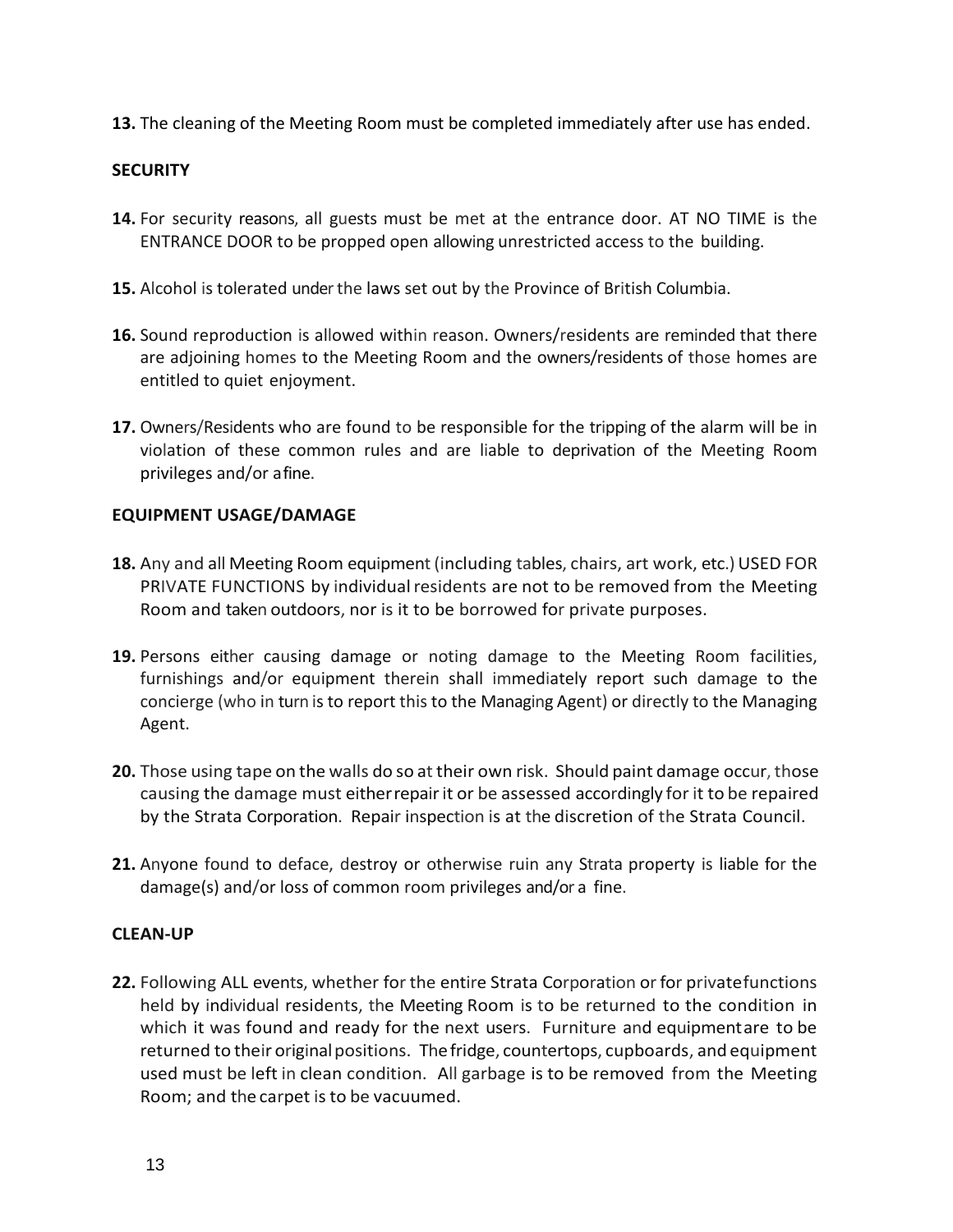#### **PROCEDURE REGARDING DAMAGE DEPOSIT REFUND**

- **23.** Both prior to, and after use, the concierge will inspect the Meeting Room in the presence of the resident to determine the condition of the Room, equipment and contents.
- **24.** After the end-of-event inspection, the decision as to whether to return the \$500.00 deposit, in whole or in part, or whether the levying of any additional assessment is necessary, will be at the discretion of the concierge and/or the Strata Council. Damage and the ultimate repairs will be at the sole discretion of the Strata Council.
- **25.** The Procedure for refunding the \$500.00 deposit will be as follows:
	- Following a SATISFACTORY end-of-event inspection whereby it is determined that no damage has occurred and that the foregoing clean-up criteria has been met, the concierge will immediately return the \$500.00 deposit in full.
	- Following an UNSATISFACTORY end-of-event inspection, the \$500.00 deposit will be retained until such time as is necessary and appropriate to ascertain the funds needed for required repairs, replacement or clean-up time. If no liability value is deemed to be in excess of the \$500.00 deposit, the applicant will be assessed for any overage of this deposit.

**Persons breaching the above Rules are subject to being fined in accordance with the Strata Corporation Rules and/or the removal of privilege of use of the facility.**

**Owners and their guests who leave their personal property in the common property do so at their own risk. The Strata Corporation shall not be responsible for the loss or damage to any property left in the common property.**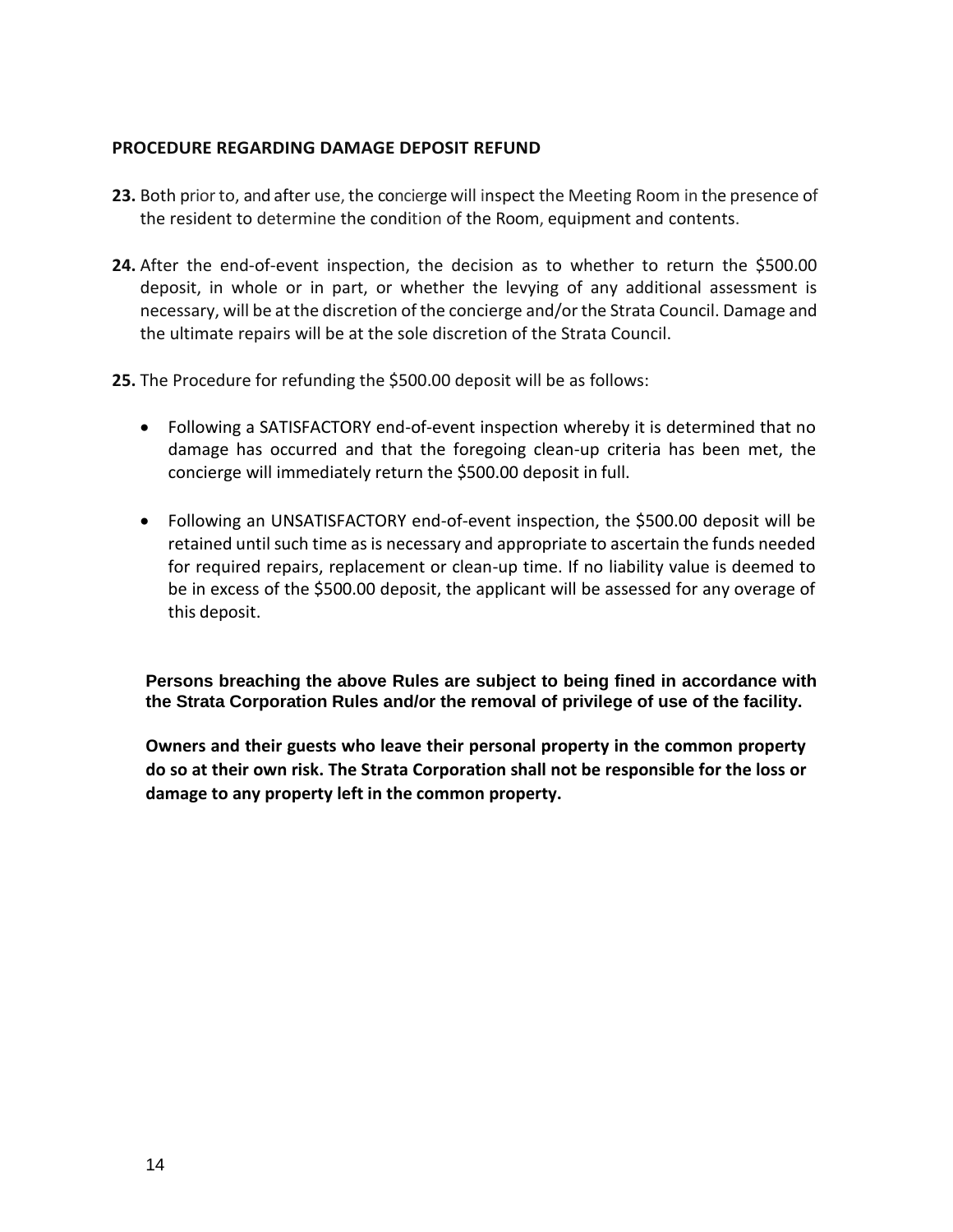# **MEETING ROOM BOOKING FORM**

| I, the undersigned, agree to comply with the foregoing rules and procedures. |                    |                                               |
|------------------------------------------------------------------------------|--------------------|-----------------------------------------------|
| <b>Printed Name</b>                                                          | <b>Unit Number</b> |                                               |
| Signature                                                                    | Date signed        |                                               |
| Approved:                                                                    |                    |                                               |
| Concierge                                                                    |                    | Date of booking and receipt of damage deposit |
| Post event inspection satisfactory and full deposit returned:                |                    |                                               |
| Concierge                                                                    | <b>Date</b>        |                                               |
| \$500.00 Deposit returned and received by: Resident Signature                |                    | <b>Date</b>                                   |
| Post inspection unsatisfactory. Deposit turned over to Strata Council or:    |                    |                                               |
|                                                                              |                    |                                               |
|                                                                              |                    |                                               |
|                                                                              |                    |                                               |
|                                                                              |                    |                                               |
|                                                                              |                    |                                               |
|                                                                              |                    |                                               |

If not enough room for comments, please write on the back of this sheet.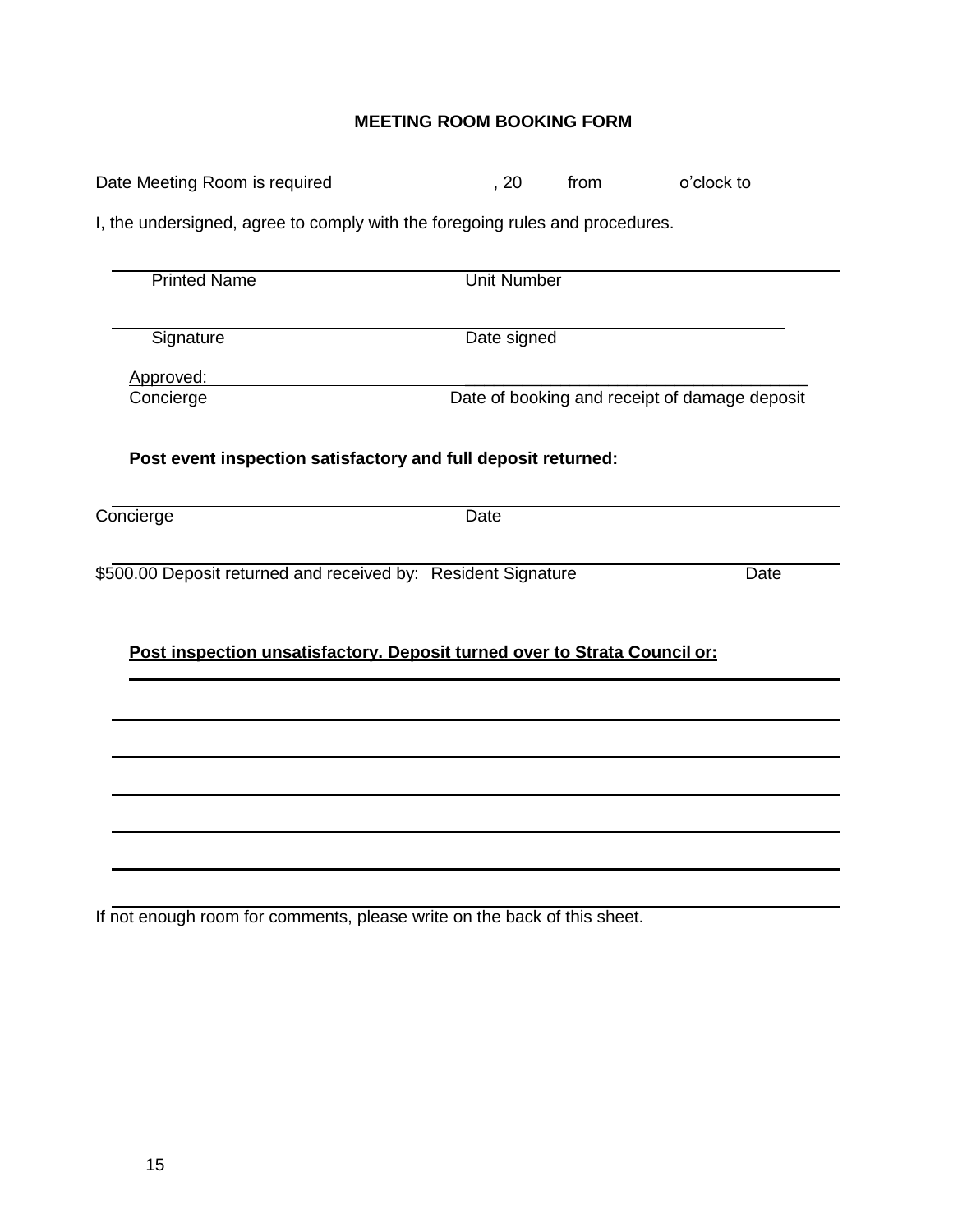## **PATIOS / BALCONIES**

- **1.** No items other than what is permitted by the Rules shall be kept on patios, balconies, or common property, unless express permission by Council has been granted. If items are kept in violation of the Rules, and are not removed within 72 hours after notification, fines will be assessed as provided in Bylaw fines.
- **2.** Items which **ARE** acceptable and **MAY** be kept on a patio or balcony are:
	- Gas or Electric Barbecues
	- Patio style furniture including table sized umbrellas (no upholstered living room sofas, chairs, bookcases, etc.)
- **3.** Samples of items which **ARE NOT** acceptable and may **NOT** be kept on a patio or balcony are:
	- Freezers
	- Bicycles
	- Clothes lines/racks
	- Storage units or items (unless with written approval by Council)
	- Sports equipment such as skis, exercise machines, dart boards, punching bags, weights, etc.
	- Lighting other than which was installed as an original permanent fixture, i.e. no torches, Christmas lights before December 1 or after January 30<sup>th</sup>, no strings of patio lanterns.
	- Free standing trellises
	- Anything that is considered gaudy or obtrusive by Council e.g. no statures, pink flamingos, or decorations
	- Birdfeeders, or dog/cat houses. Animals are not to be housed on patios or balconies.
	- Flooring (Cedar, Carpeting, etc.) may not be installed on deck surfaces in a manner that may penetrate/damage the deck membrane and create potential leakage problems.
	- Cleaning supplies such as mops, garbage cans/bags.
	- Storage of empty boxes, cans, bottles, tires or general refuse.
	- Satellite dishes.
- **4.** Planters on Patios and Balconies

Residents are permitted to have planters and flower boxes on their patios with the following instructions:

- Small shrubs and flowers are permitted; no vegetable gardens are allowed.
- No plantings shall be made that attach themselves to the building areas, such as ivy.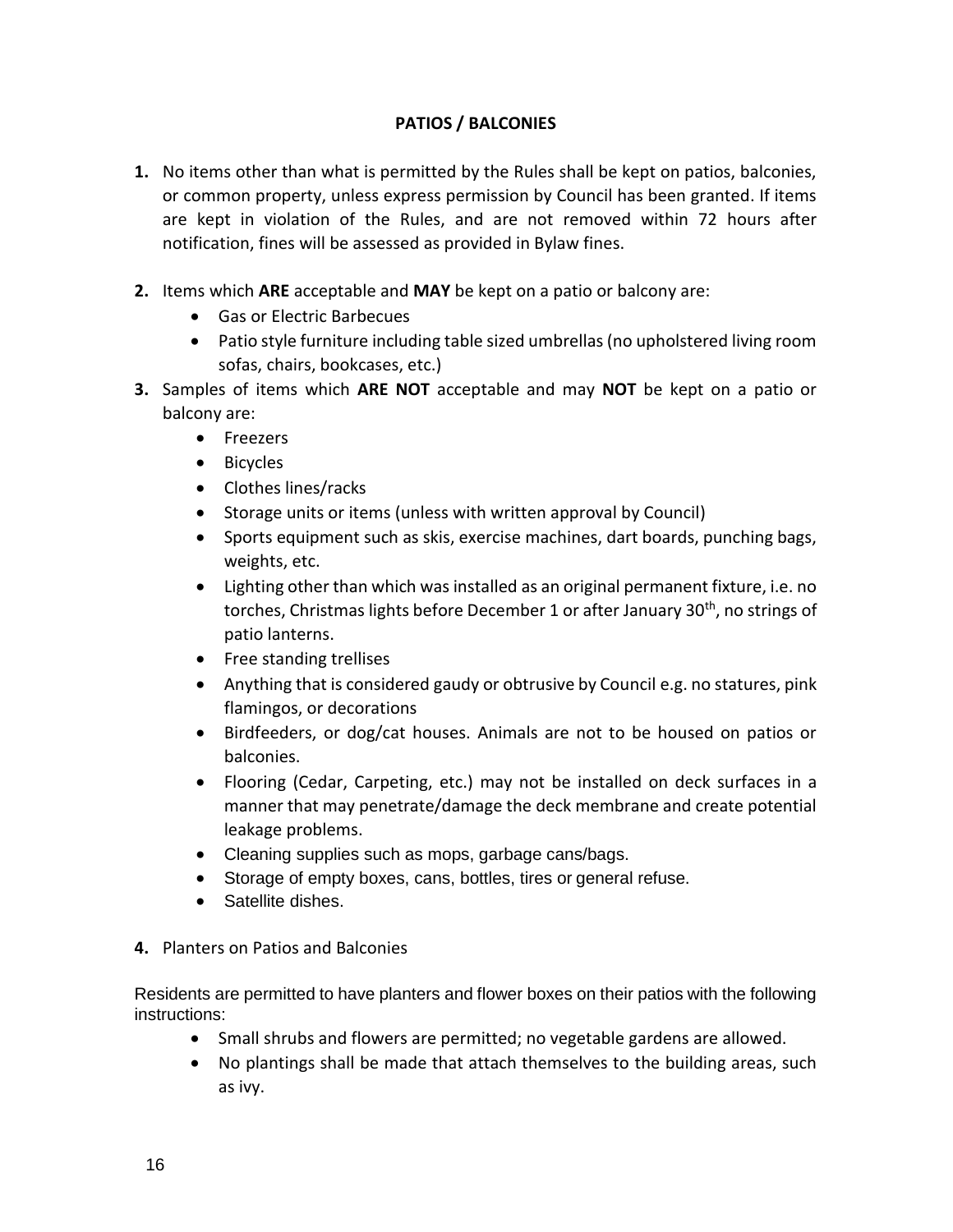- The planters and flower boxes must be on the patio, not the common area around them. Any planters/flower boxes must be in appropriate containers on balconies.
- Residents are responsible for keeping these planters and flower boxes neat and tidy in appearance at all times year-round, and must have trays below them to catch water run-off.
- Planters and flower boxes must be of a neutral color.
- **5.** Cleaning of Patios/Balconies
	- Cleaning of the patio or balcony decks should be done in the same manner as would be used to clean any floor surface inside the strata unit, i.e., no water is permitted to be poured or emptied into the drain on the balcony decks. These drains are designed to prevent flooding during heavy rainfall or emergencies only.
	- Any water, soap, or other debris allowed going through the balcony drains may result in the defacement of the exterior of the building and/or other common areas including the decks immediately below your unit.
	- Any defacement of the exterior of the building and/or other common areas attributable to improper draining of liquid material from balcony drains will result in fines assessed to the violator in accordance with the Bylaws. In addition, the violator may be assessed additional charges for any work or material needed to clean the common area affected.
- **6.** Exterior Appearance
	- No resident shall change the current window treatments that are visible from the exterior of the building.
	- The Strata Property Act requires that all exterior alterations must receive prior approval of the Strata Council in writing. This includes attaching anything to the building or common areas.
- **7.** General
	- No owner shall use any part of the common property for storage. No owner shall keep floor mats, furniture, shoes, strollers, plants, etc., outside their door in the hallways.
	- No owners of a strata lot, or their guests, shall do anything on common property likely to damage the plants, bushes, flowers or lawns; and shall not place objects on the lawns so as to damage them or prevent their reasonable growth.
	- Realtors are not allowed to have lock boxes attached to the common area.